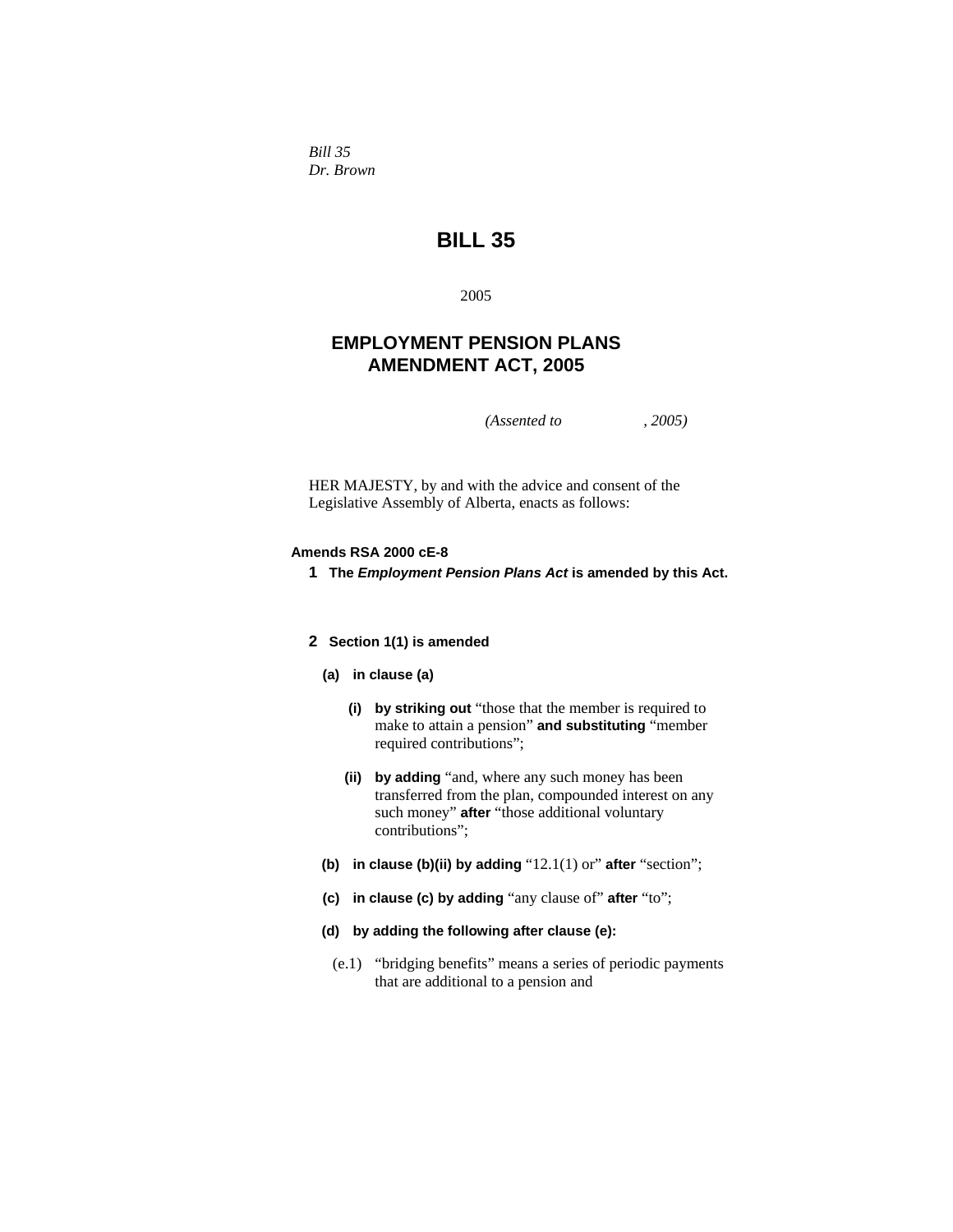- (i) are provided to a former member who commenced a pension before attaining the age of 65 years, and
- (ii) are payable until and only until that age is attained;

#### **(e) by adding the following after clause (i):**

- (i.1) "custodian" means, subject to subsection (1.1), a financial institution to the extent that it is lawfully acting under an agreement with an administrator or fund holder or both that
	- (i) delegates to it the holding of the pension fund on behalf of the fund holder and in trust for the members and former members, whether or not the agreement allows any further subdelegation by the financial institution of the holding to subcustodians, and
	- (ii) does not, by virtue of any such subdelegation, purport to relieve that financial institution of any obligation or duty imposed on it as the custodian by law or equity;

#### **(f) in clause (k)**

# **(i) by repealing subclause (i) and substituting the following:**

- (i) contributions made on a member's behalf by the member's employer and member required contributions, and
- **(ii) in subclause (ii) by striking out** "allocated" **and substituting** "applied";

## **(g) by repealing clause (l) and substituting the following:**

- (l) "designated jurisdiction" means a jurisdiction referred to in any clause of subsection (1.2);
- (l.1) "designation of beneficiary" means a designation pursuant to section 47 of the *Trustee Act* of a person to receive a benefit payable under a pension scheme on the death of a participant, within the meaning of that section,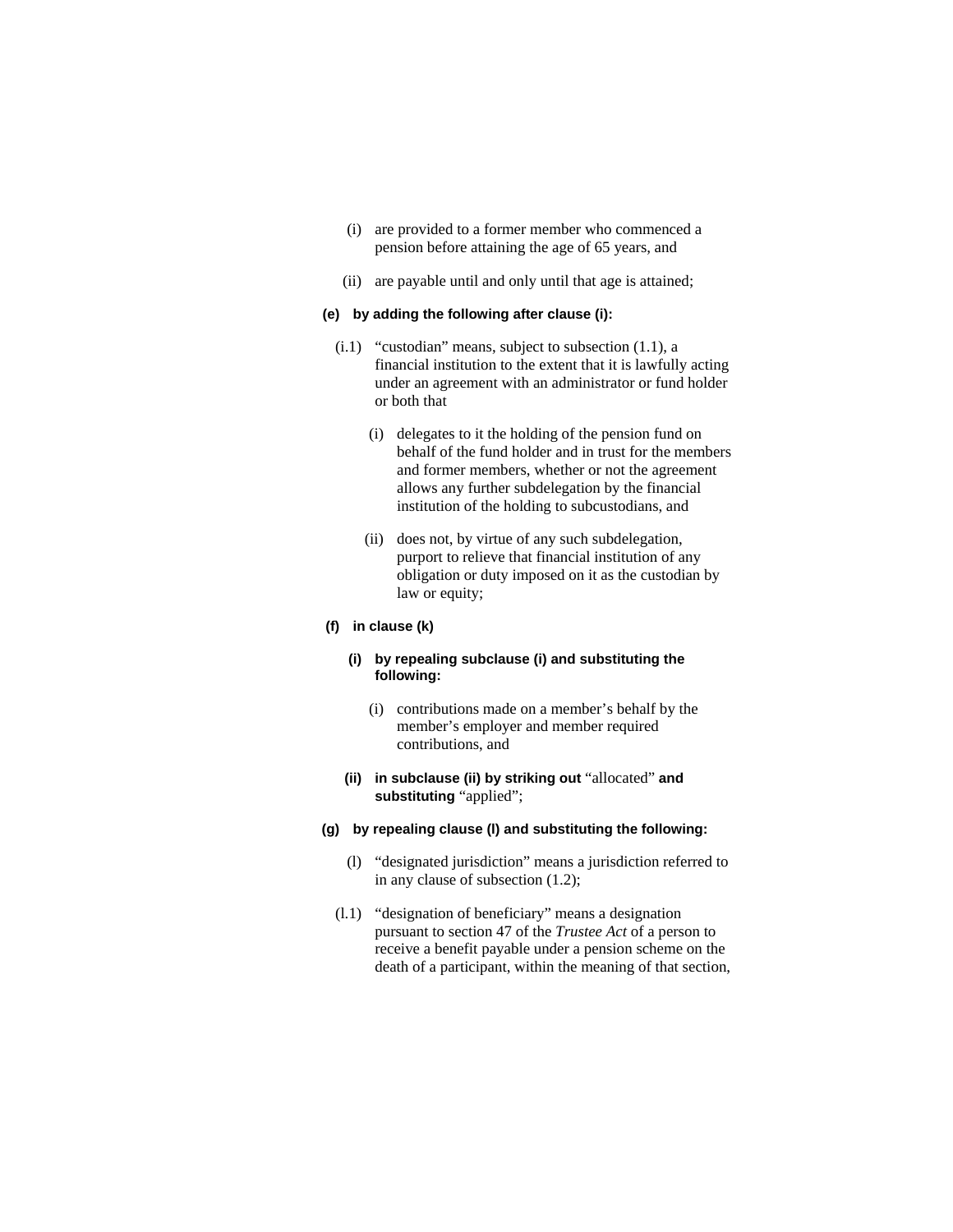of that scheme, and "designated beneficiary" shall be construed accordingly;

- (l.2) "disability benefits" means a series of periodic payments provided to a former member who has become totally or partially disabled prior to attaining pensionable age;
- **(h) in clause (m) by striking out** "province or territory" **and substituting** "jurisdiction";

#### **(i) by adding the following after clause (q):**

- (q.1) "file", used with reference to the filing of a matrimonial property order or agreement with a plan's administrator, means file under section 69.1;
- **(j) in clause (t) by striking out** "who hold the pension fund of a pension plan under" **and substituting** "referred to in";

#### **(k) by adding the following after clause (t):**

- (t.1) "included employment" means included employment within the meaning of and regulated by the *Pension Benefits Standards Act* (Canada);
- **(l) in clause (u)(ii) by striking out** "province or territory, the prescribed date" **and substituting** "jurisdiction, the date provided for in the respective clause of subsection (1.2)";

## **(m) by adding the following after clause (x):**

- (x.1) "matrimonial property agreement" means a written agreement that provides for the division and distribution of a benefit and that meets the requirements of section 37, including being enforceable under section 38, of the *Matrimonial Property Act*;
- (x.2) "matrimonial property order" means a matrimonial property order within the meaning of the *Matrimonial Property Act*, or a similar order enforceable in Alberta of a court outside Alberta, that affects the division and distribution of a benefit;
- **(n) in clause (y)**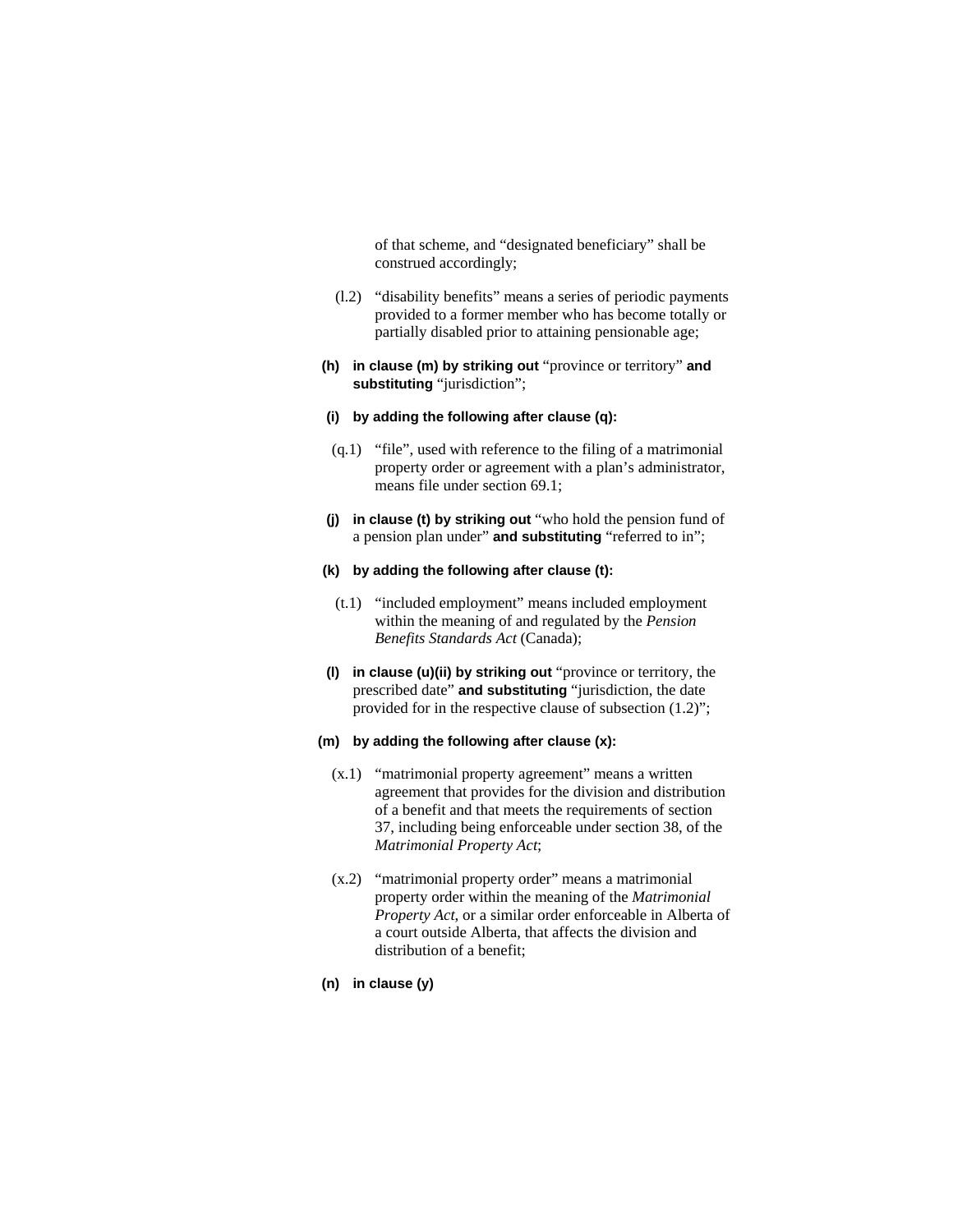- **(i) by adding** "or is required to make" **after** "has made";
- **(ii) by adding** "is or" **after** "employer";

#### **(o) by adding the following after clause (y):**

- (y.1) "member required contributions" means contributions by a member that the member was or is required to make to attain a benefit and whose payment, under the terms of the plan, imposes on the employer an obligation to make concurrent contributions;
- (y.2) "member-pension partner" means, in relation to the pension plan in question, the pension partner who is or was the member in question, and "non-member-pension partner" means the other pension partner;
- (y.3) "money", where appropriate, includes other assets;

## **(p) by repealing clause (z) and substituting the following:**

 (z) "multi-unit plan" means a pension plan administered for employees of 2 or more employers and designated by the Superintendent as a multi-unit plan;

#### **(q) by adding the following after clause (aa):**

 (aa.1) "optional ancillary benefits" means the ancillary benefits referred to in clause (bb);

## **(r) in clause (bb)**

- **(i) by striking out** "those that the member is required to make to attain a pension and as a consequence of which optional" **and substituting** "member required contributions and as a consequence of which";
- **(ii) by adding** "and, where any such money has been transferred from the plan, compounded interest on any such money" **after** "those contributions";

#### **(s) by adding the following after clause (bb):**

(bb.1) "other plan documents" or "another plan document" means, in relation to a pension plan, the documents or a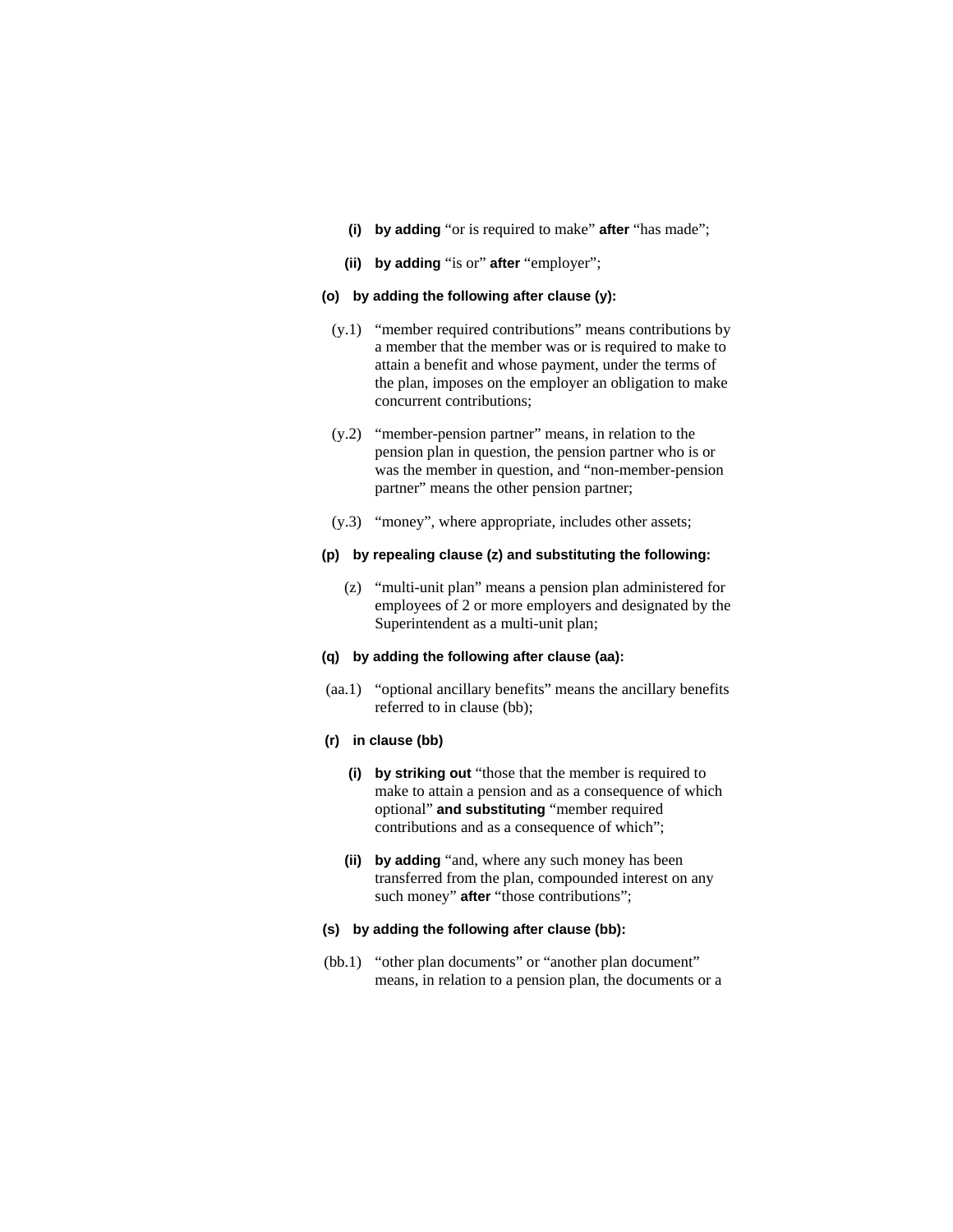document referred to in section  $19(1)(a)(ii)$ , (iii) and (iv) or any of them, as the case may be;

#### **(t) by adding the following after clause (cc):**

- (cc.1) "participation agreement" means, in relation to a specified multi-employer plan or a multi-unit plan, an agreement between an employer or employers on the one hand and the administrator on the other that meets the prescribed conditions;
- **(u) in clause (gg) by striking out** "a prescribed plan, scheme or arrangement" **and substituting the following:**
	- (i) an employees profit sharing plan or a deferred profit sharing plan within the meaning of sections 144 and 147 respectively of the tax Act,
	- (ii) an arrangement to provide a retiring allowance within the meaning of subsection 248(1) of the tax Act, or
	- (iii) any other prescribed plan, scheme or arrangement;

#### **(v) by adding the following after clause (hh):**

- (hh.1) "plan for connected individuals" means a plan for specified individuals whose only members are specified individuals who were connected at any time in the year with an employer who participates in the plan for the purposes of the prescribed provisions of the tax Act;
- **(w) in clause (ii) by striking out** "provision" **and substituting**  "provisions";
- **(x) in clause (xx)**
	- **(i) in subclause (i)**
		- **(A) by striking out** "end" **and substituting** "beginning";
		- **(B) by striking out** "the member has not completed" **and substituting** "it transpires, at the end of that period, that the member did not complete";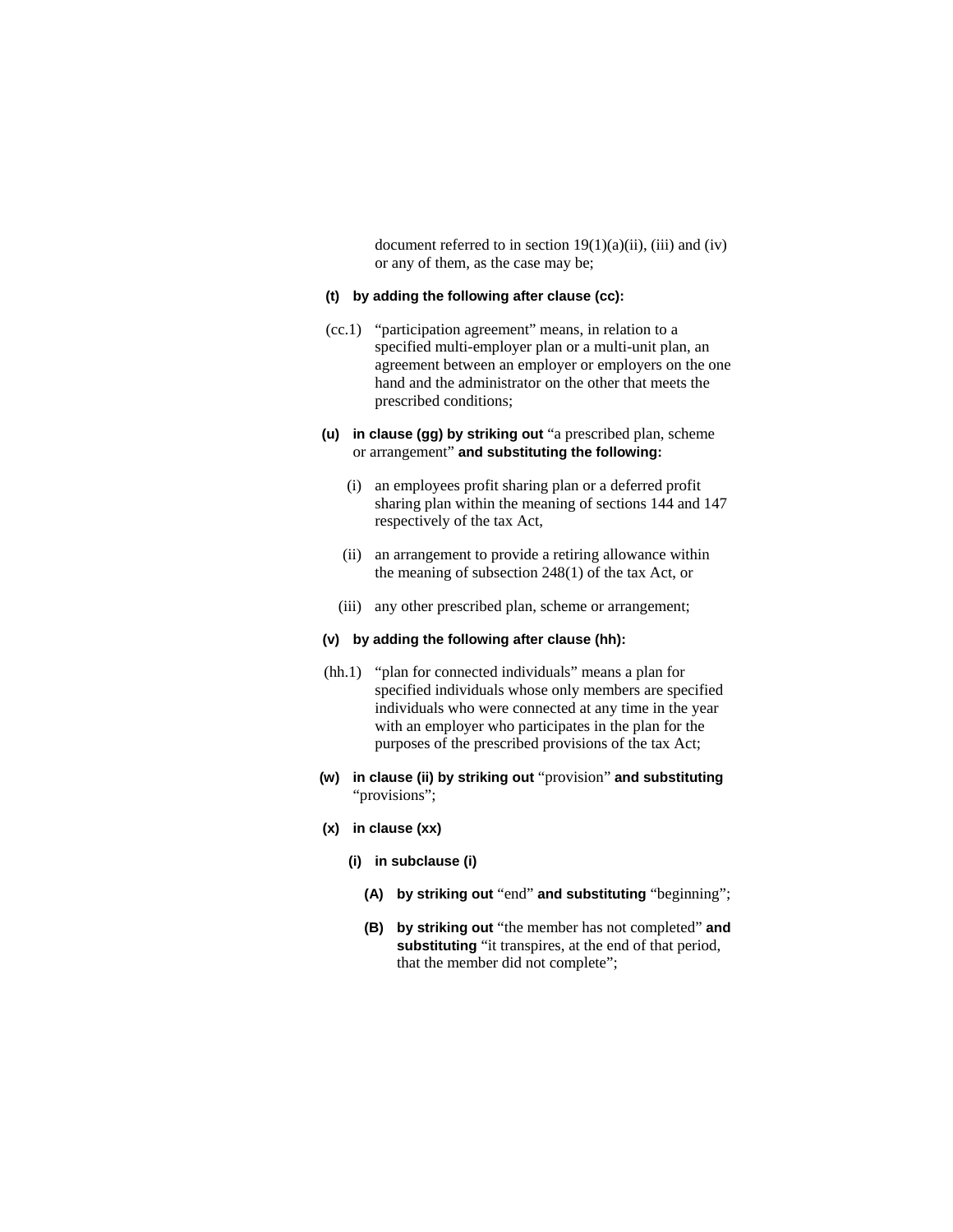- **(ii) in subclause (ii) by striking out** "specified multi-employer" **and substituting** "multi-unit";
- **(iii) in subclause (iii) by adding** "but subject to subsection (2.1)" **after** "multi-employer plan";

#### **(y) in clause (ccc)**

- **(i) in subclause (ii) by striking out** "prescribed break in such employment" **and substituting** "break in such employment provided for in subsection (3.1)";
- **(ii) in subclause (iii) by striking out** "26" **and substituting**  "52".

## **3(1) Section 1 is amended by adding the following after subsection (1):**

**(1.1)** Where the fund holder and the custodian are one and the same person, the administrator must be a party to the agreement referred to in subsection  $(1)(i.1)$ .

**(1.2)** The following are the Canadian jurisdictions, referred to in subsection  $(1)(l)$  and  $(u)(ii)$ , in which there is in force legislation substantially similar to this Act, and the initial qualification date for each of them is the date specified:

- (a) Ontario: January 1, 1965;
- (b) Quebec: January 1, 1966;
- (c) The Northwest Territories: October 1, 1967;
- (d) The Yukon Territory: October 1, 1967;
- (e) Saskatchewan: January 1, 1969;
- (f) Manitoba: July 1, 1976;
- (g) Nova Scotia: January 1, 1977;
- (h) Newfoundland and Labrador: January 1, 1985;
- (i) New Brunswick: December 31, 1991;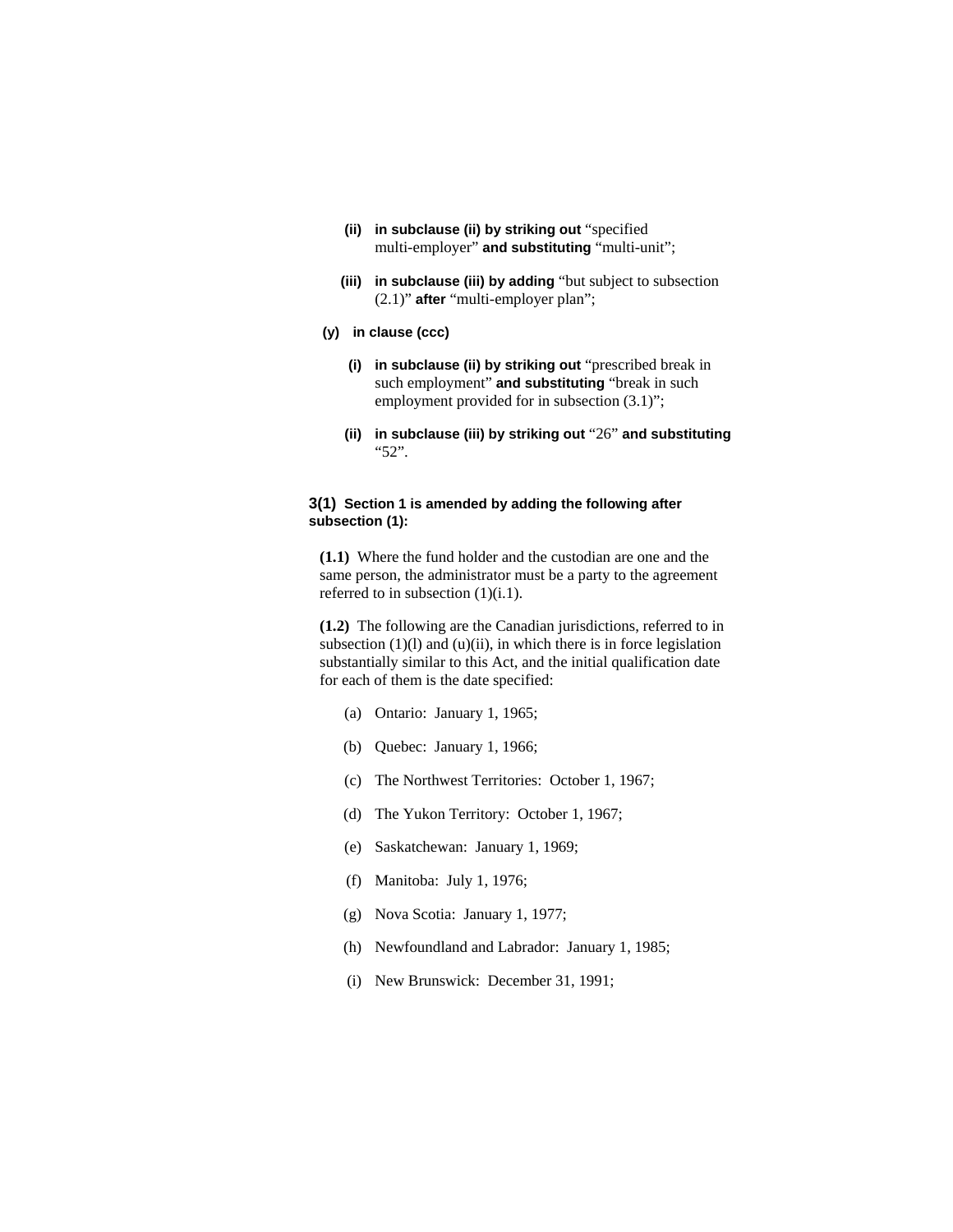- (j) British Columbia: January 1, 1993;
- (k) Nunavut: April 1, 1999;
- (l) Canada, to the extent that the pension regime in question covers included employment: March 23, 1967.

## **(2) Section 1(2) is amended by striking out** "(1)(rr)(i)" **and substituting** "(1)(ff.1)(i)".

#### **(3) Section 1 is amended by adding the following after subsection (2):**

**(2.1)** Notwithstanding subsection (1)(xx)(iii), a multi-unit plan may, with respect to the period not exceeding 1 year provided for in the plan, either allow a member to elect that or provide that the cessation circumstances described in subsection (1)(xx)(iii) are not to constitute termination of membership, and if the member (having made that election where the plan allows the election rather than mandates the circumstances) becomes employed before the end of that period in an employment for which a participating employer is required by that plan to make contributions to that plan on the member's behalf, there is no termination of the membership.

# **(4) Section 1(3) is amended**

- **(a) by striking out** "in the province or territory and";
- **(b) by striking out** "last ceased to be in employment" **and substituting** "was employed at the beginning of the period referred to in that subclause".

#### **(5) Section 1 is amended by adding the following after subsection (3):**

**(3.1)** The breaks in employment established for the purposes of subsection  $(1)(\c{ccc})$  (ii) are any period not exceeding 52 consecutive weeks,

- (a) where an actual cessation of employment has not occurred, respecting which the member
	- (i) immediately before the beginning of that period was in the employment of one employer,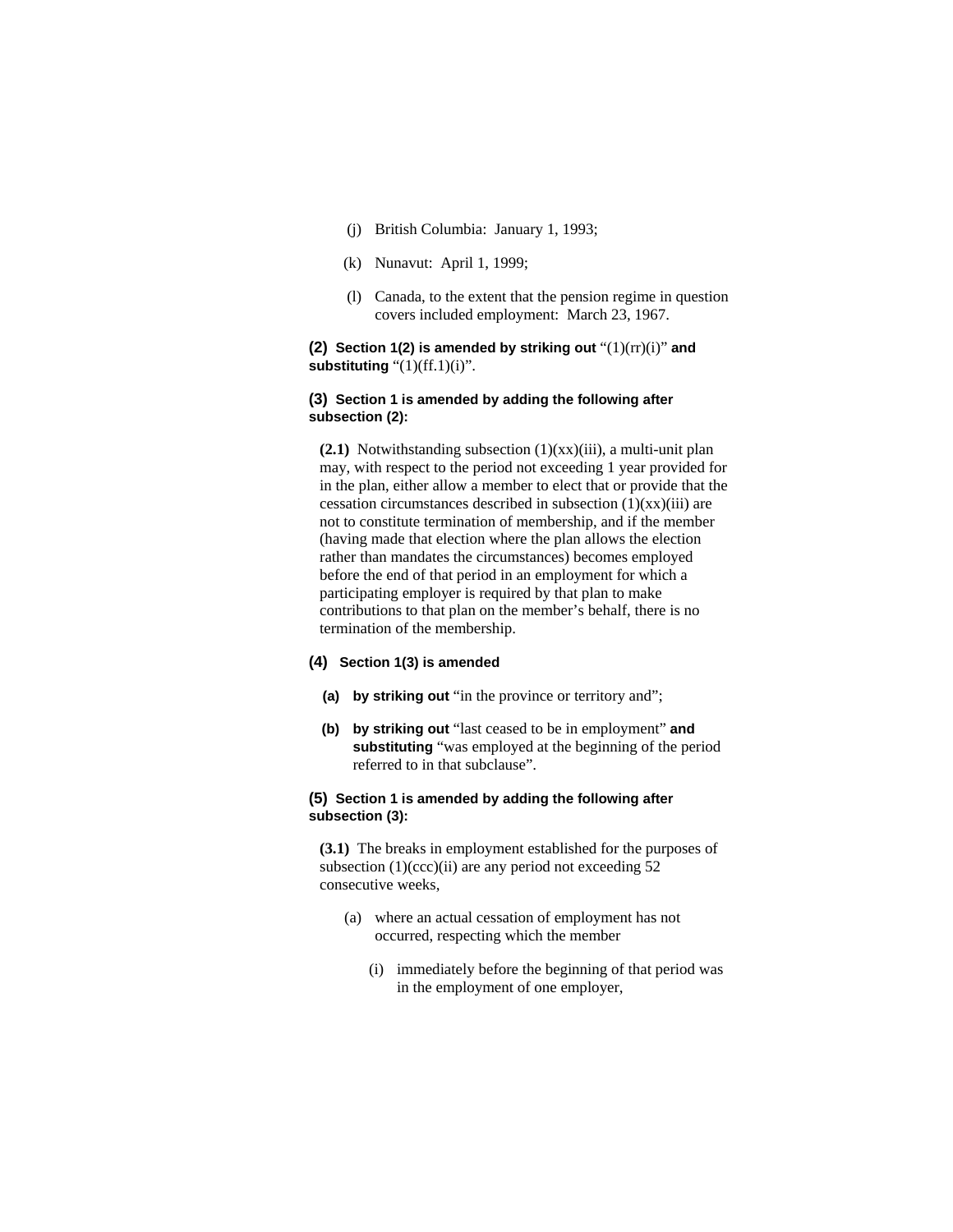- (ii) is not during that period doing work or providing a service for that employer for remuneration, and
- (iii) after the expiry of that period is again in the employment of that employer,
- or
- (b) where an actual cessation of employment has occurred, respecting which the plan treats the employment, whether with one or more than one employer, as continuing without interruption,

provided that, in the case of a multi-unit plan that provides as mentioned under subsection (2.1), the member returns to employment with the same employer in the case of clause (a) or becomes employed with any participating employer referred to in subsection (2.1) in the case of clause (b), before the expiration of the period referred to in subsection (2.1).

**(3.2)** For the purposes of this Act, assets of a pension plan are determined on the basis of their market value

- (a) if those assets are valued at the most probable price that they should bring in an arm's length sale in a competitive and open market under all conditions requisite to a fair sale and on terms that, having regard to open market conditions, are competitive and not unreasonable and assuming that the price is not affected by undue stimuli, with both seller and buyer acting willingly, prudently and knowledgeably, and
- (b) if, where the Superintendent so requires, the value is that established in an appraisal by an independent appraiser acceptable to the Superintendent.

## **(6) Section 1 is amended by adding the following after subsection (4):**

**(4.1)** For the purpose of interpreting references in subsections (3) and (4) and other provisions of this Act (except section 19.1) to anything that happens inside or outside Alberta, a province or territory or any other location in the context of included employment, no included employment is to be treated as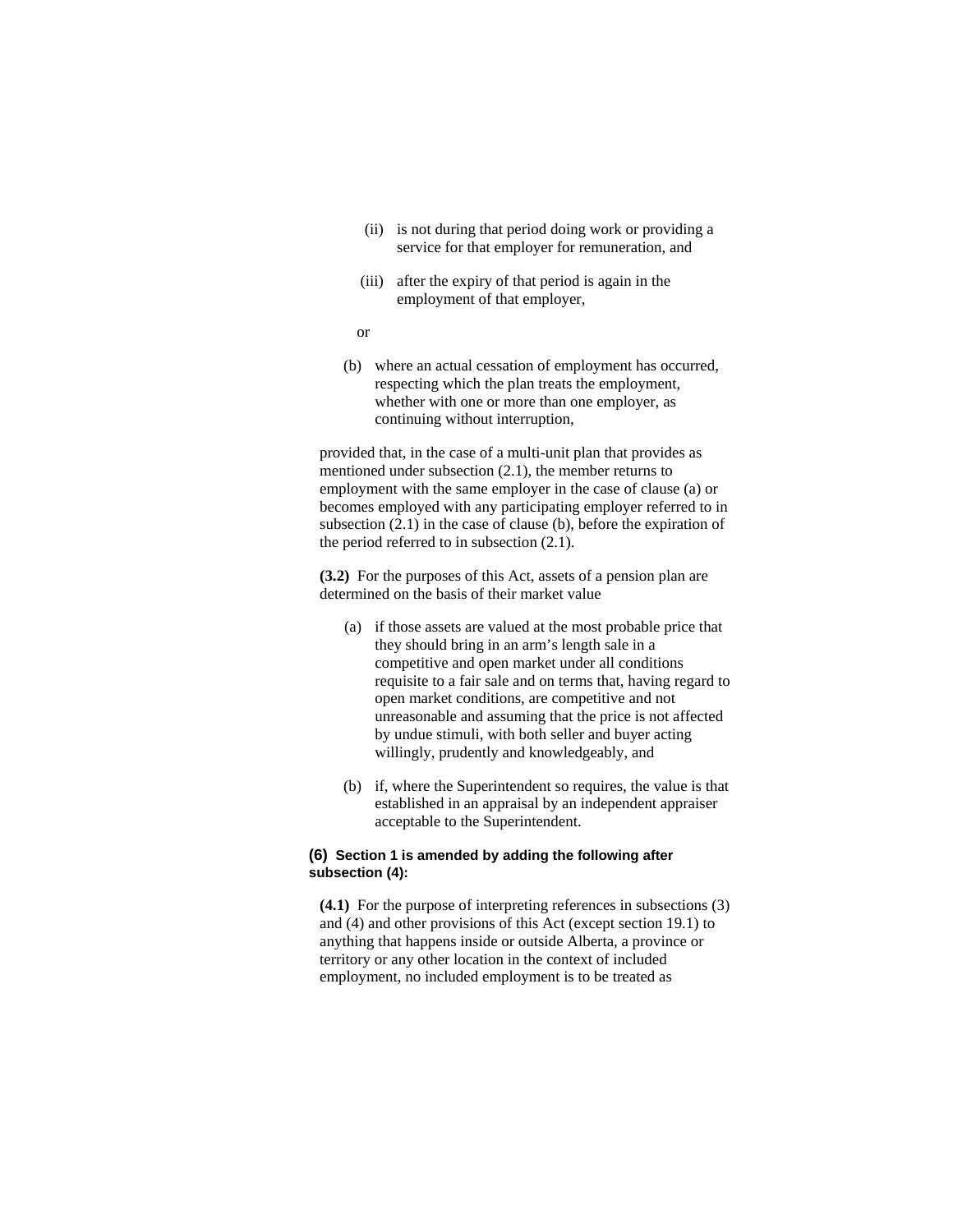occurring in that location, but included employment is deemed instead to occur in the non-geographical, jurisdictional context provided for in subsection (1.2)(l).

## **4 Section 2 is amended**

## **(a) by repealing subsections (1) and (2) and substituting the following:**

#### **Interpretation re employment outside Alberta and designated jurisdictions**

**2(1)** Where a member terminates membership while employed outside Alberta and the designated jurisdictions and the member's last period of employment within Alberta and the designated jurisdictions before the termination of membership was in Alberta, the member is deemed for the purposes of this Act

- (a) to have terminated membership while employed in Alberta, and
- (b) to have performed years of continuous employment while a member and employed under those circumstances.

**(2)** Where a provision of this Act refers to employment in Alberta or the designated jurisdictions and the subject-matter of the provision is not dealt with by subsection (1), that reference is to be taken to include employment outside Alberta and the designated jurisdictions if the person's last employment within Alberta and the designated jurisdictions before the event in question was in Alberta.

**(b) in subsection (3) by striking out** "provinces" **and substituting** "jurisdictions".

**5 Section 3(2) and (3) are amended by striking out** "Provincial Treasurer" **wherever it occurs and substituting** "Minister of Finance".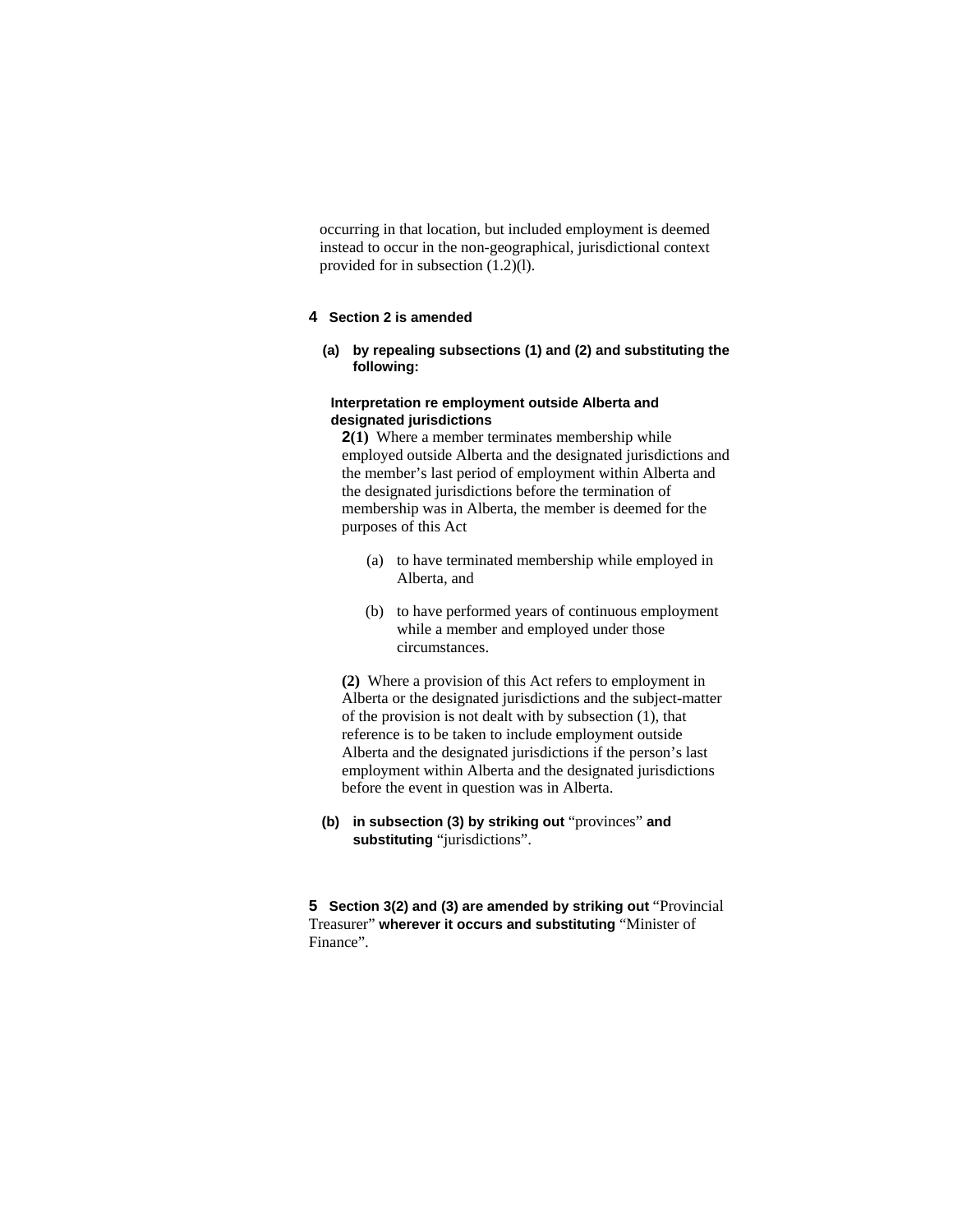# **6 Section 5 is amended**

- **(a) by renumbering it as section 5(1);**
- **(b) in subsection (1) by adding** ", and a Deputy Superintendent of Pensions" **after** "this Act";
- **(c) by adding the following after subsection (1):**

**(2)** Subject to subsection (1), the Deputy Superintendent of Pensions has all of the powers, duties and functions of the Superintendent.

**7** Section 6(1) is amended by striking out "province or territory or of Canada" **and substituting** "jurisdiction".

# **8 Section 8 is amended**

- **(a) in subsection (1) by striking out** "does not comply with this Act or" **and substituting** "or any of the other plan documents do not comply with this Act or that a pension plan";
- **(b) in subsection (2) by striking out** "administration".

# **9 Section 12 is amended by repealing clause (c) and substituting the following:**

- (c) contains provisions that have the effect of limiting the employer's responsibilities and authority with respect to contributions to the plan to making contributions in accordance with the agreement.
- **10 The following is added after section 12:**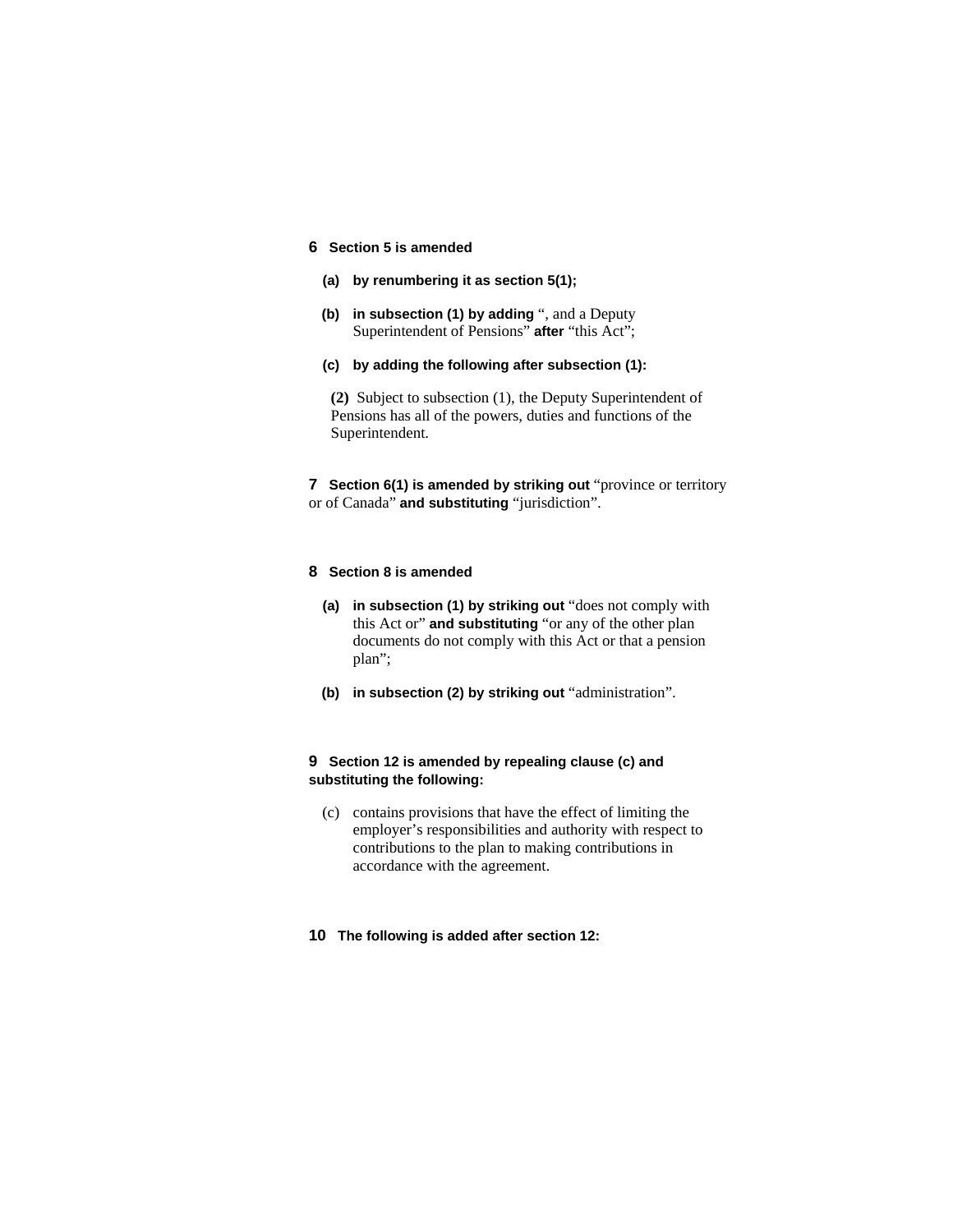## **Removal of administrator and appointment of temporary administrator**

**12.1(1)** Notwithstanding sections 10, 11 and 12 and any other law, where the Superintendent considers, with respect to a pension plan that is not being wound up, that

## (a) either

- (i) the administrator cannot be located, is insolvent or is unable or unwilling to perform, or has failed in a substantial manner to perform diligently, the duties or functions that an administrator has under this Act or the terms of the plan,
- (ii) the plan does not have an administrator, or
- (iii) the plan or its administration fails in a substantial manner to comply with this Act,

and

- (b) either
- (i) the security of the plan is jeopardized or compromised to a significant extent, or
- (ii) it is in the best interests of the members and the other persons entitled or potentially entitled to benefits,

the Superintendent may, if there is an administrator, in writing remove that administrator from the office and, whether or not there is an administrator, may appoint the Superintendent or any other person to be the administrator temporarily.

**(2)** The administrator appointed under subsection (1) holds office until the Superintendent is satisfied that the person or body who will be the administrator after that appointment terminates is fully willing and able to perform the administrator's duties and functions and the Superintendent rescinds the appointment.

**(3)** The Superintendent shall, at least the prescribed number of days before the effective date of an appointment to be made under subsection (1), give notice of the proposed removal and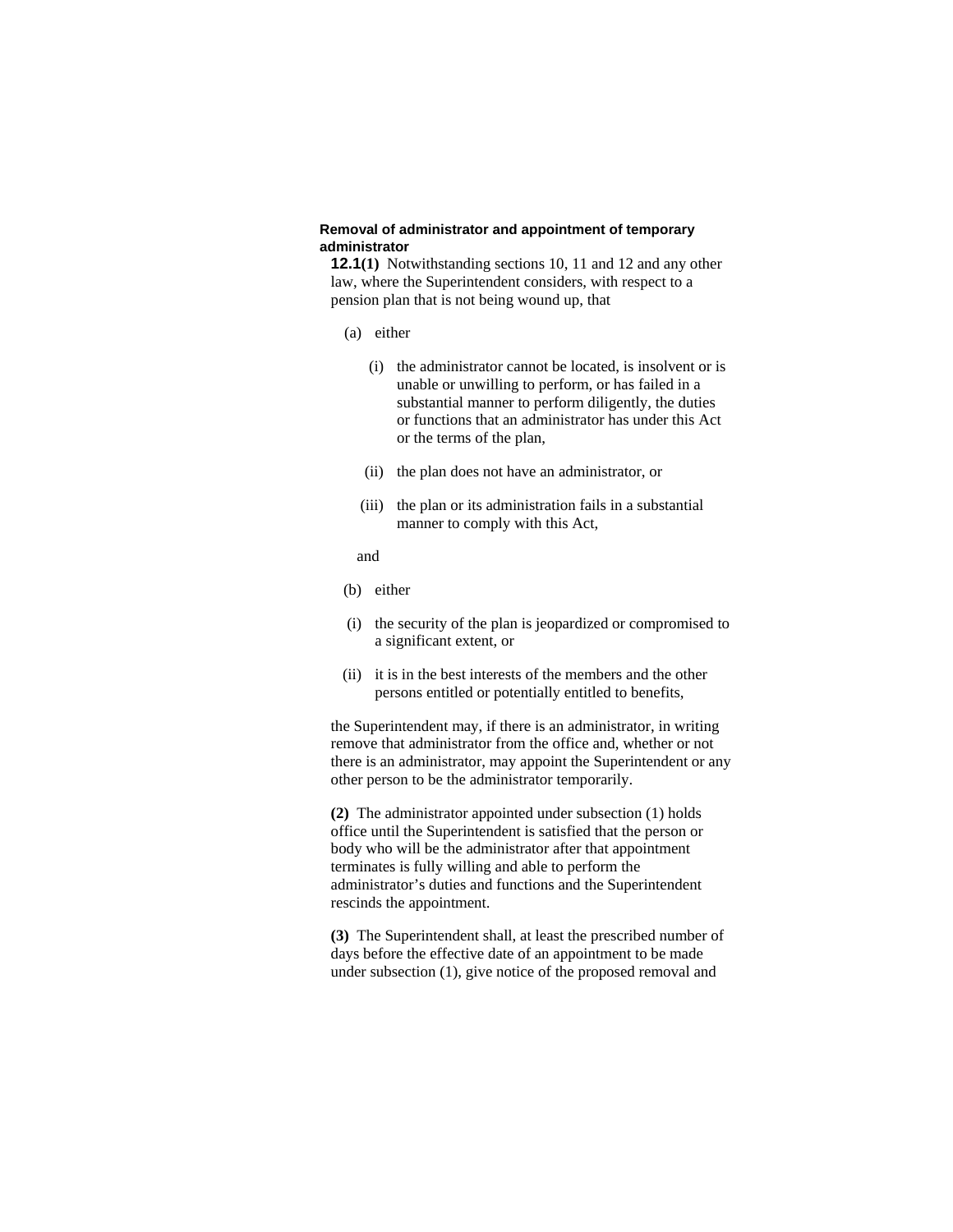appointment, if applicable, to an administrator who is to be removed.

**(4)** An administrator who is to be removed may make written representations about the proposed removal and appointment to the Superintendent within the prescribed number of days after service of the notice under subsection  $(3)$ .

**(5)** Notwithstanding anything in this section, the Superintendent may, in the instrument appointing the temporary administrator, restrict the powers, duties or functions that that administrator would otherwise have under this Act or impose any terms or conditions on the appointment.

**(6)** Subject to any restrictions under subsection (5), the temporary administrator may amend the terms of the plan.

**(7)** The administration expenses of the plan before and during its temporary administration period, including any costs of the administrator's removal and the temporary administrator's appointment, are to be paid in accordance with the terms of the plan.

## **11 Section 13 is amended**

## **(a) by repealing subsection (2) and substituting the following:**

**(2)** The administrator shall ensure that the plan, including its contractual provisions and the other plan documents, complies with this Act.

- **(b) in subsection (4) by adding** "defined benefit provisions of the" **before** "plan reviewed";
- **(c) in subsection (6) by striking out** "any agreement relating to the investment of the pension fund of the plan does not" **and substituting** "none of the other plan documents".

#### **12 Section 14(3) is amended**

**(a) in clause (a)(i) by striking out** "specified" **and substituting** "connected";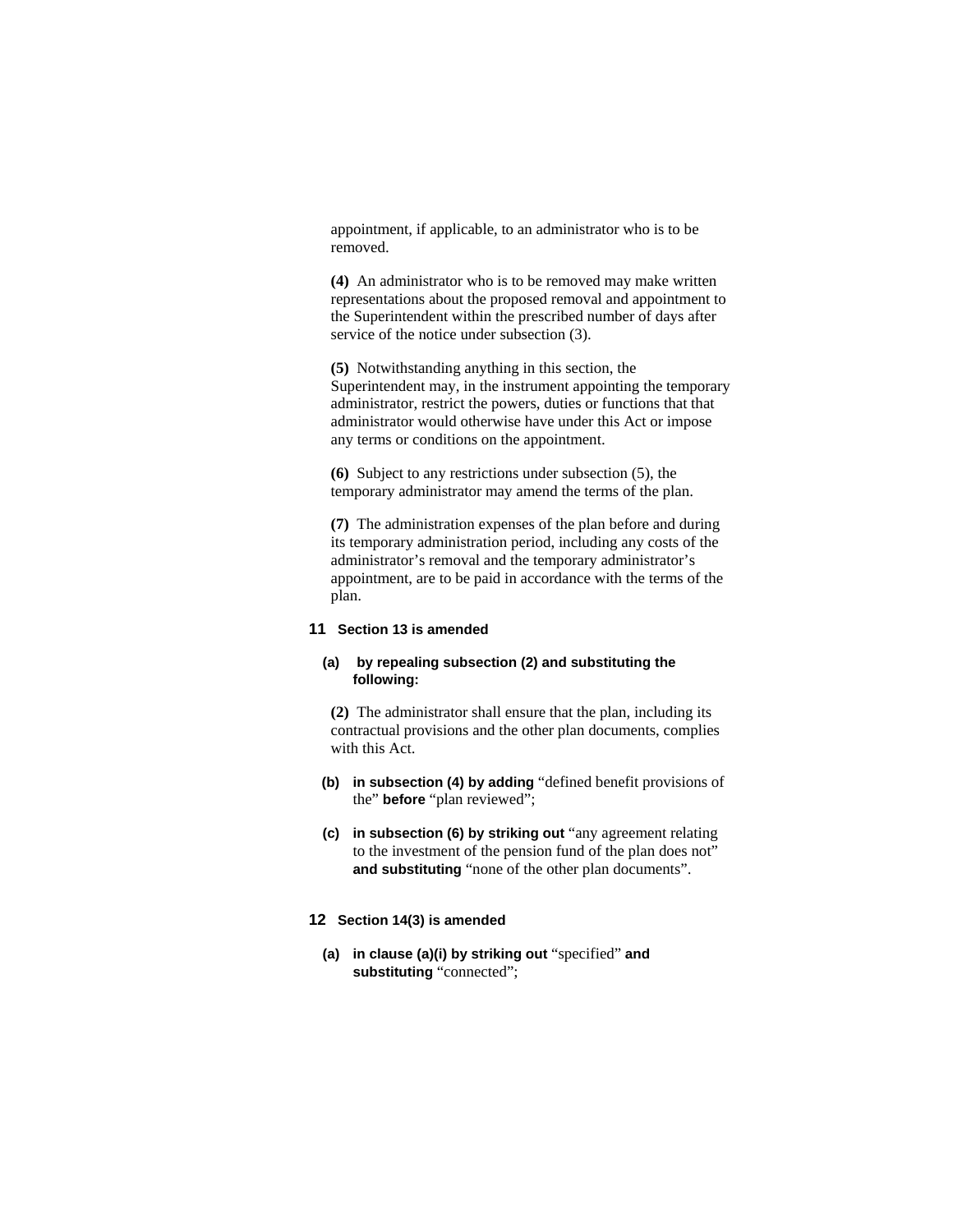# **(b) in clause (b)**

- **(i) by striking out** "specified" **and substituting**  "connected";
- **(ii) in subclause (i) by striking out** "and" **at the end of paragraph (B) and by adding the following after paragraph (C):**
	- (D) are satisfactory to the Superintendent, and
	- (E) if applicable, contain a certification by the preparer that the results of the independent valuation prepared under clause (e) have been incorporated in them,

## **(iii) by repealing subclause (ii) and substituting the following:**

- (ii) cost certificates that
	- (A) are signed by a person referred to in subclause  $(i)(B)$ ,
	- (B) are in the form required by the Superintendent,
	- (C) are satisfactory to the Superintendent, and
	- (D) contain the prescribed information and information necessary for the Superintendent to be able to determine whether the plan will meet the solvency tests,
- **(c) by striking out** "and" **at the end of clause (c) and by repealing clause (d) and substituting the following:**
	- (d) within the prescribed period after the end of the plan's fiscal year, the prescribed financial statements, and
	- (e) if so required by notice in writing by the Superintendent, an independent valuation of the market value of the plan's assets or a specific asset or category of assets, by the date specified in that notice.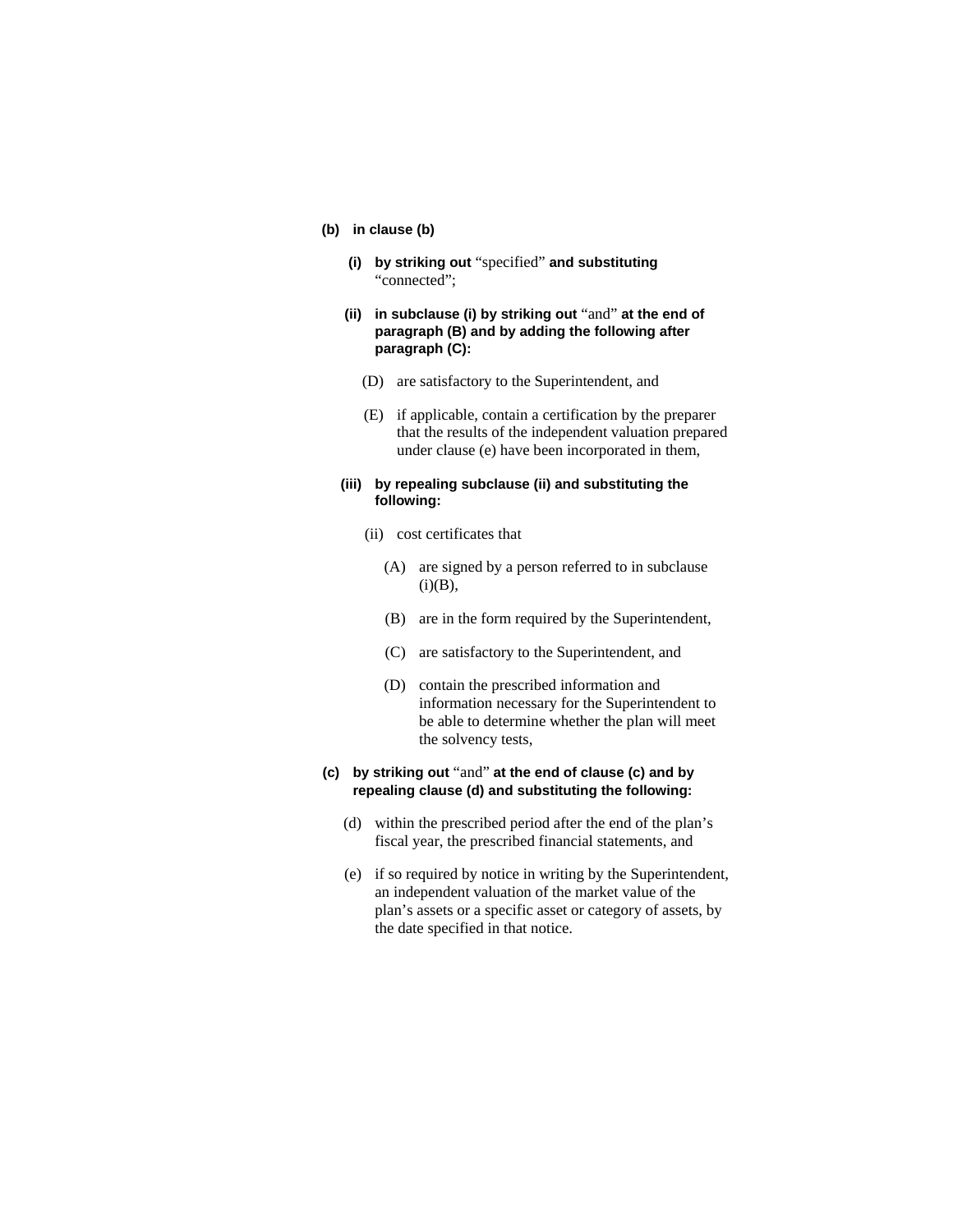## **13 Section 15 is amended**

## **(a) in subsection (1)**

**(i) in clause (a)(i)(B) by adding** "subject to subsection (1.1)," **before** "amendments";

#### **(ii) by adding the following after clause (a):**

- (a.1) to each member who could be adversely affected by a proposed amendment that the administrator has decided to implement at a future date, an explanation or summary of that proposed amendment;
- **(iii) in clause (k) by striking out** "within the meaning of section  $58(1)(c)$ ";

#### **(b) by adding the following after subsection (1):**

**(1.1)** If an administrator has complied with subsection (1)(a.1), the administrator need not also comply with subsection  $(1)(a)(i)(B)$  in respect of a member and the amendment unless the actual amendment made differs to a material extent from the proposed amendment referred to in subsection (1)(a.1).

#### **(c) in subsection (4)**

**(i) by adding** "all or any of the following documents, namely," **after** "to examine";

#### **(ii) by adding the following after clause (c):**

- (c.1) the financial statements prescribed with reference to section  $14(3)(d)$ ,
- (c.2) any report resulting from an authorized person's activity under section 90 that is produced by the Superintendent to the administrator,

#### **(d) by adding the following after subsection (4):**

**(4.1)** If a person referred to in subsection (4) makes a written request to receive a copy of a document referred to in that subsection, the administrator shall, within 30 days after the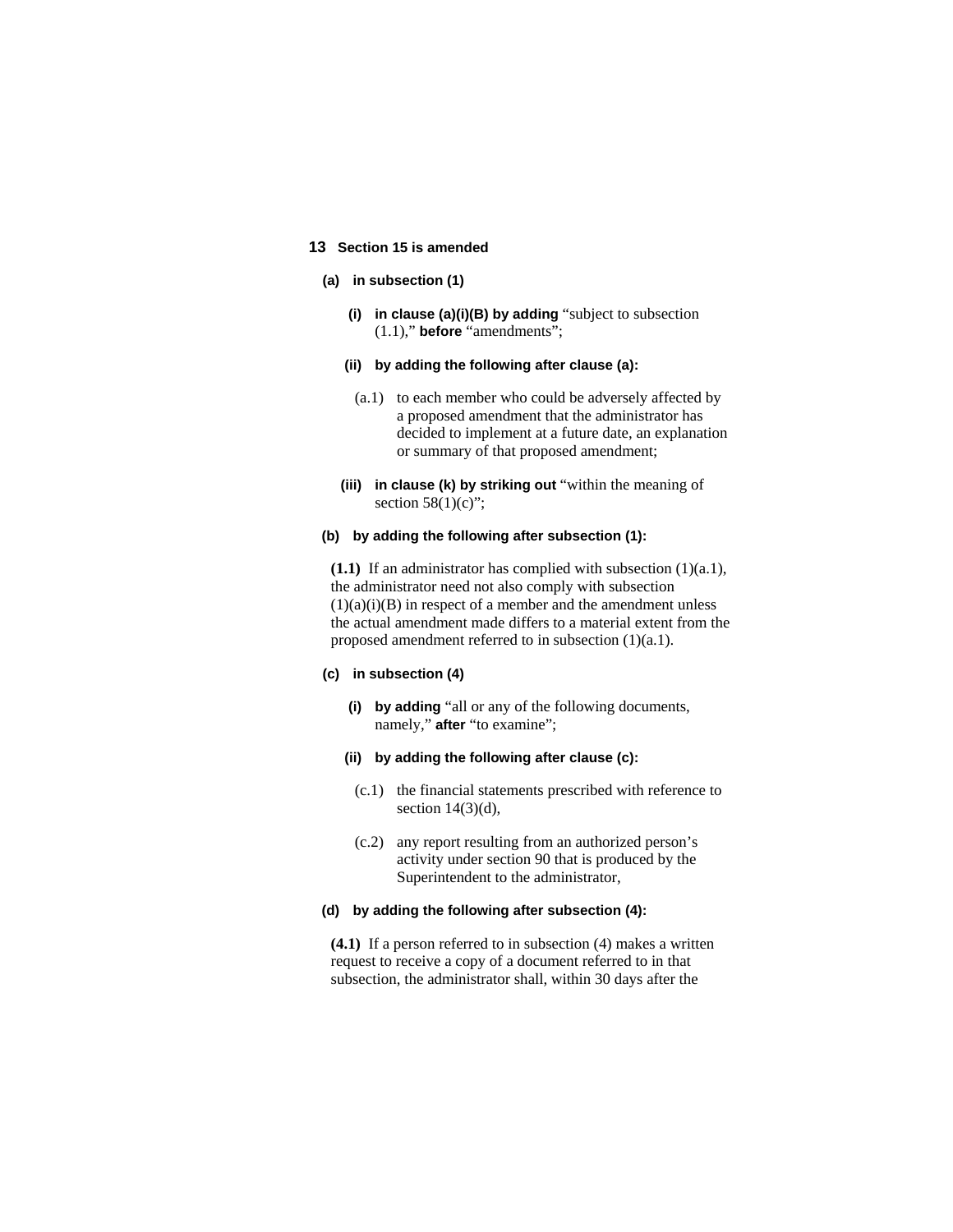request and for a charge not exceeding the reasonable costs incurred in providing the copy, provide to that person a copy of the document.

## **(e) by adding the following after subsection (8):**

**(8.1)** The administrator of a specified multi-employer plan or a multi-unit plan shall disclose to a participating employer in that plan, on the written request of that employer, any of the information that is available for examination under subsection  $(4)(a)$ ,  $(c)$ ,  $(c.1)$ ,  $(c.2)$ ,  $(d)$ ,  $(e)$  and  $(f)$ , on payment of a charge not exceeding the reasonable costs incurred in providing that disclosure.

## **(f) by adding the following after subsection (9):**

**(10)** The administrator is not obliged to comply with subsection (4.1) with respect to any one person entitled to a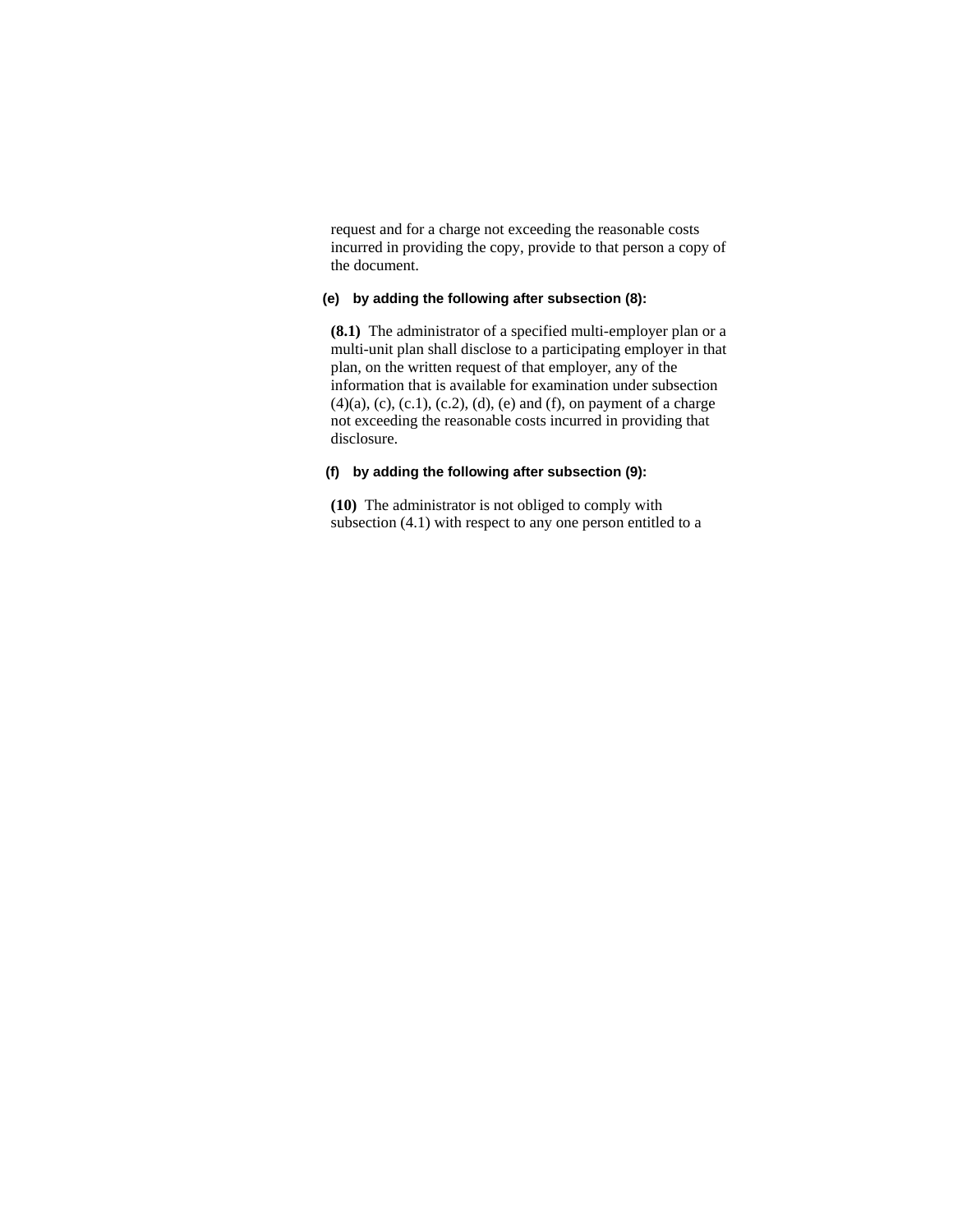benefit and with regard to the same document more than once in any calendar year.

**(11)** The administrator is not required to comply with subsection (8.1) more than once in each calendar year in respect of any one participating employer.

**14 Section 17 is amended by striking out** "and (7)".

## **15 Section 19 is amended**

- **(a) in subsection (1)(a)(iii) by adding** "custodian agreement," **after** "agreement,";
- **(b) in subsection (3) by striking out** "complies" **and substituting** "and all the documents relating to the plan and required to be filed comply".

## **16 The following is added after section 19:**

#### **Relocation of registration to Alberta**

**19.1** Where an existing pension plan registered in a designated jurisdiction is to have its registration moved to Alberta, the administrator shall, within 60 days after being so requested in writing by the Superintendent, file with the Superintendent such amendments to the plan and such other documents as are necessary to bring the plan and its administration into conformity with this Act.

# **17 Section 20 is amended**

- **(a) in subsection (1) by striking out** "document referred to in section 19(1)(a)(ii) to (iv)" **and substituting** "of the other plan documents";
- **(b) by adding the following after subsection (1):**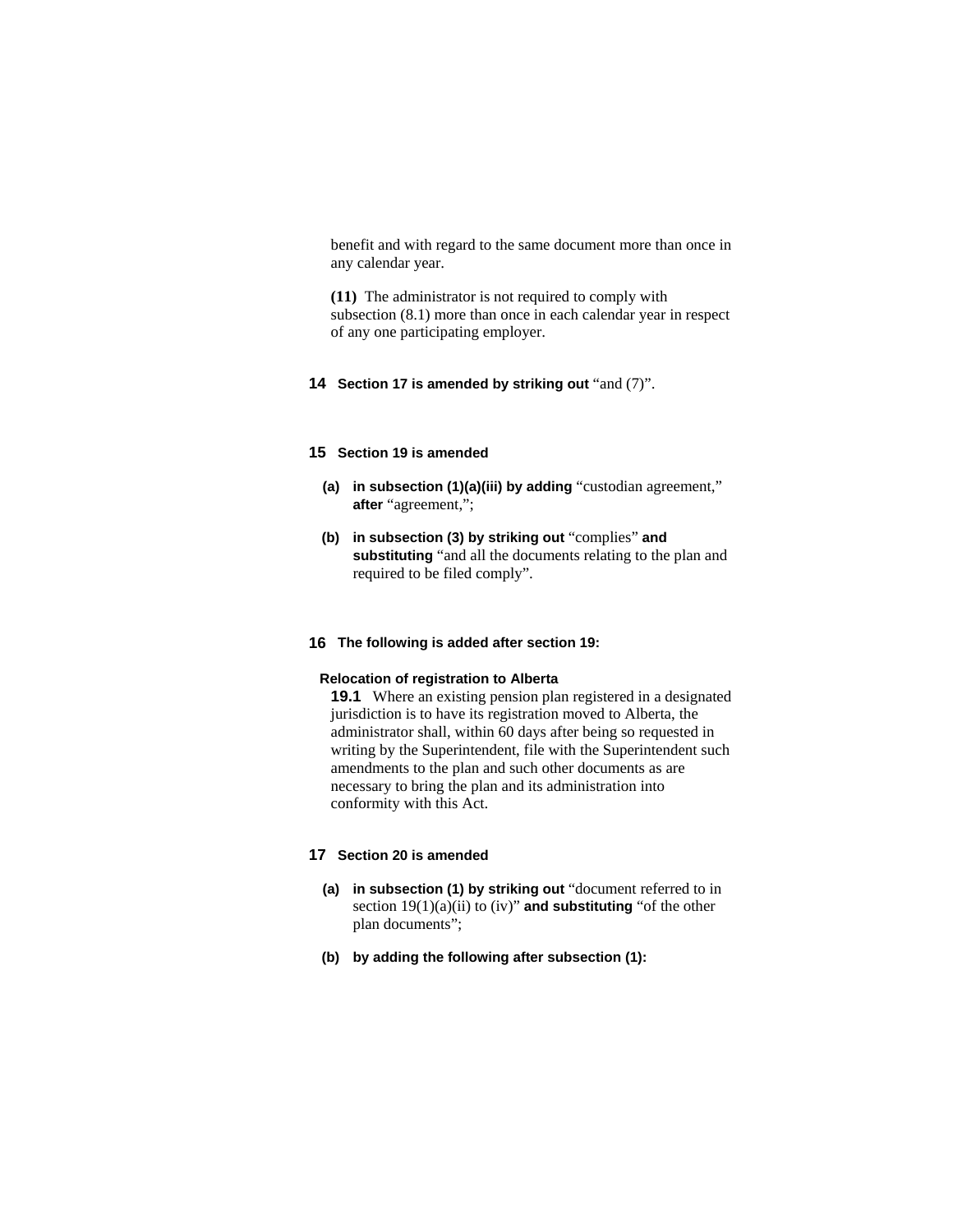**(1.1)** Where a pension plan to which section 12 applies is amended so that it becomes a multi-unit plan, the administrator shall file with the Superintendent, within the prescribed period, all the documents that the administrator would have had to file under section 19 had the plan been newly established as a multi-unit plan at the time of the amendment.

## **(c) in subsection (2)**

- **(i) by striking out** "document referred to in section 19(1)(a)(ii) to (iv)" **and substituting** "other plan document";
- **(ii) by striking out** "document so referred to" **and substituting** "other plan document";
- **(d) in subsection (4) by striking out** "a document referred to in section 19(1)(a)(ii) to (iv)" **and substituting** "another plan document".

## **18 Section 21 is amended**

- **(a) in subsection (3) by striking out** "a document referred to in section 19(1)(a)(ii) to (iv)" **and substituting** "another plan document";
- **(b) by adding the following after subsection (4):**

**(5)** Where an amendment has been filed for registration and the Superintendent notifies the administrator in writing of the refusal to register the amendment, the administrator shall have the amendment cancelled with full retroactive effect, and shall reverse any transactions that were based on the assumption that the amendment was valid, as if the amendment had never been made.

**19 Section 22(2) is amended by striking out** "a document referred to in section 19(1)(a)(ii) to (iv)" **and substituting** "another plan document".

# **20 Section 27 is amended**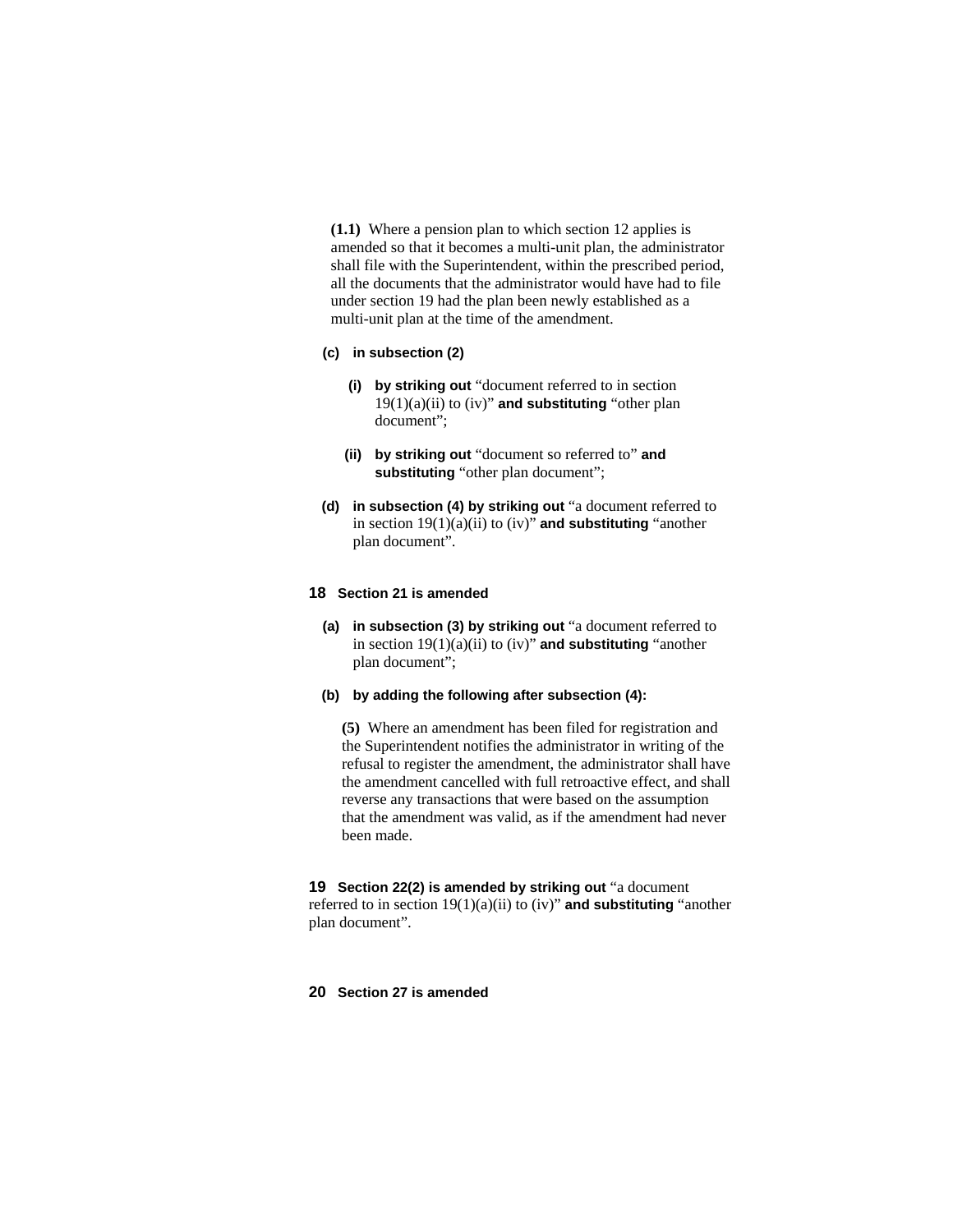- **(a) in subsection (2)**
	- **(i) by striking out** "1(1)(rr)" **and substituting** "1(1)(ff.1)";
	- **(ii) by striking out** "(ccc) is" **and substituting** "(ccc) and  $(2.1)$  are";
- **(b) in subsection (3)(c) by adding** "and (8.1)" **after** "38(8)".

#### **21 Section 29 is amended**

**(a) in subsection (1) by adding** ", subject to subsection (1.1)," **after** ", and";

#### **(b) by adding the following after subsection (1):**

**(1.1)** A pension plan may, with the prior approval of the Superintendent, exclude from membership in it persons who, but for this subsection, would become eligible under subsection (1) to become a member of the plan after a date specified in the plan.

**(1.2)** Without limiting the Superintendent's discretion to deny approval on other grounds, the Superintendent shall deny approval under subsection (1.1) unless there is another plan in which persons excluded under that subsection are automatically entitled to become members.

# **22 Section 34(1), (3) and (4) are amended by striking out**  "province or territory" **and substituting** "jurisdiction".

#### **23 Section 35 is amended**

- **(a) in subsection (1) by striking out** "and 47" **and substituting** ", 47 and 77.1";
- **(b) by adding the following after subsection (4):**
- **(4.1)** Subsections (1) and (2) do not apply where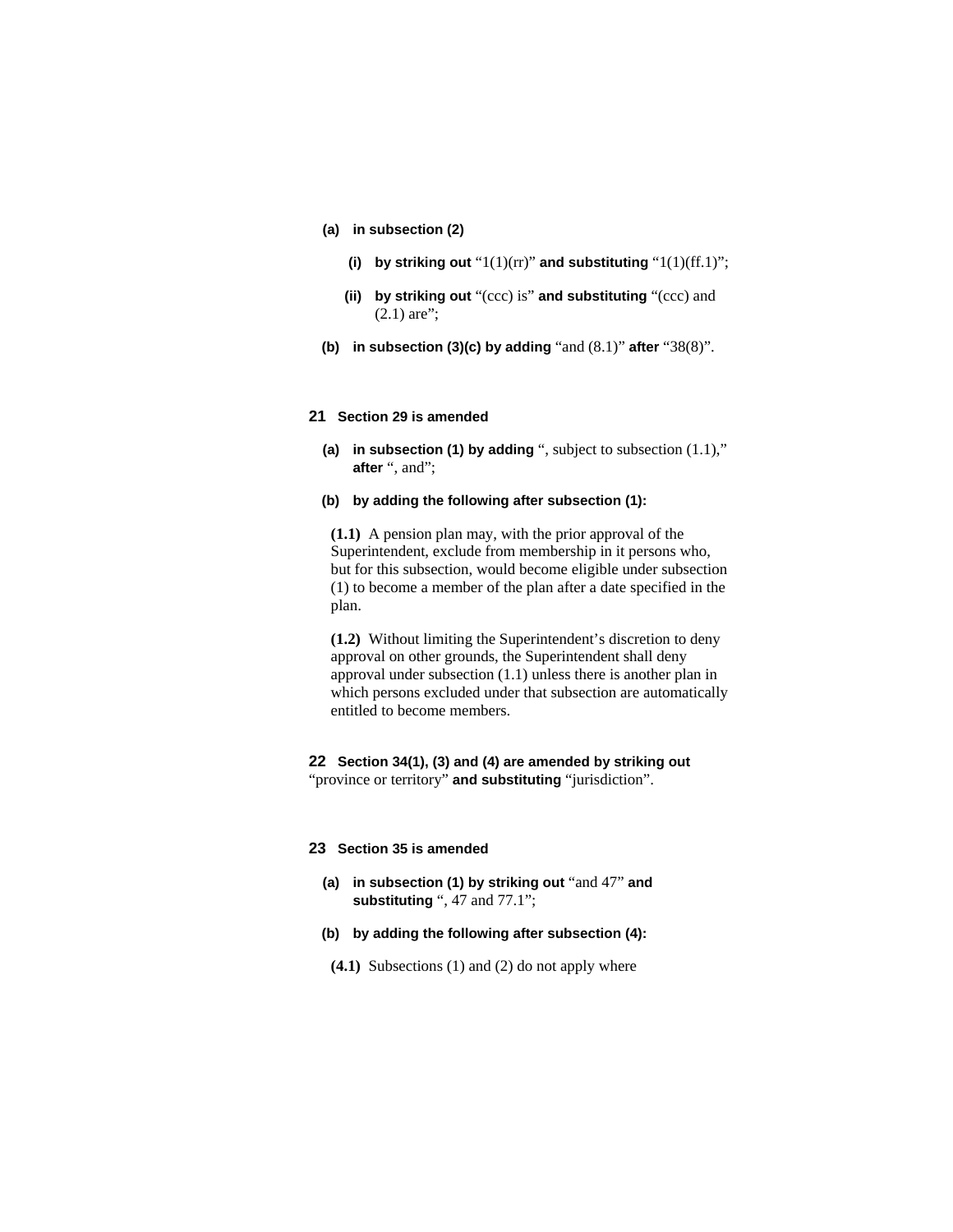- (a) a member or former member referred to in the relevant subsection has been declared by the body commonly known as the Canada Revenue Agency under the tax Act to be a non-resident for income tax purposes, or
- (b) on the death of such a member or former member, the benefit would, but for this clause, have to be paid on a locked-in basis to a pension partner who has been so declared a non-resident.

# **24 Section 37 is amended by adding the following after subsection (2):**

**(2.1)** Where pension commencement does not take place immediately following the termination of membership or of the plan, then, for the purposes of subsection (2), the plan may provide for the recomputation of the excess contributions as at the date of pension commencement.

#### **25 Section 38 is amended**

## **(a) by repealing subsections (1) and (2) and substituting the following:**

## **Portability of commuted value of benefits 38(1)** Where

- (a) an entitlement to receive a pension has vested in a member, and
- (b) the member terminated membership in the pension plan, or the member's plan was terminated,
	- (i) on or after January 1, 1987,
	- (ii) while the member was employed in Alberta, and
	- (iii) to the extent that the pension arose under a defined benefit provision and if pension commencement has not yet occurred, before the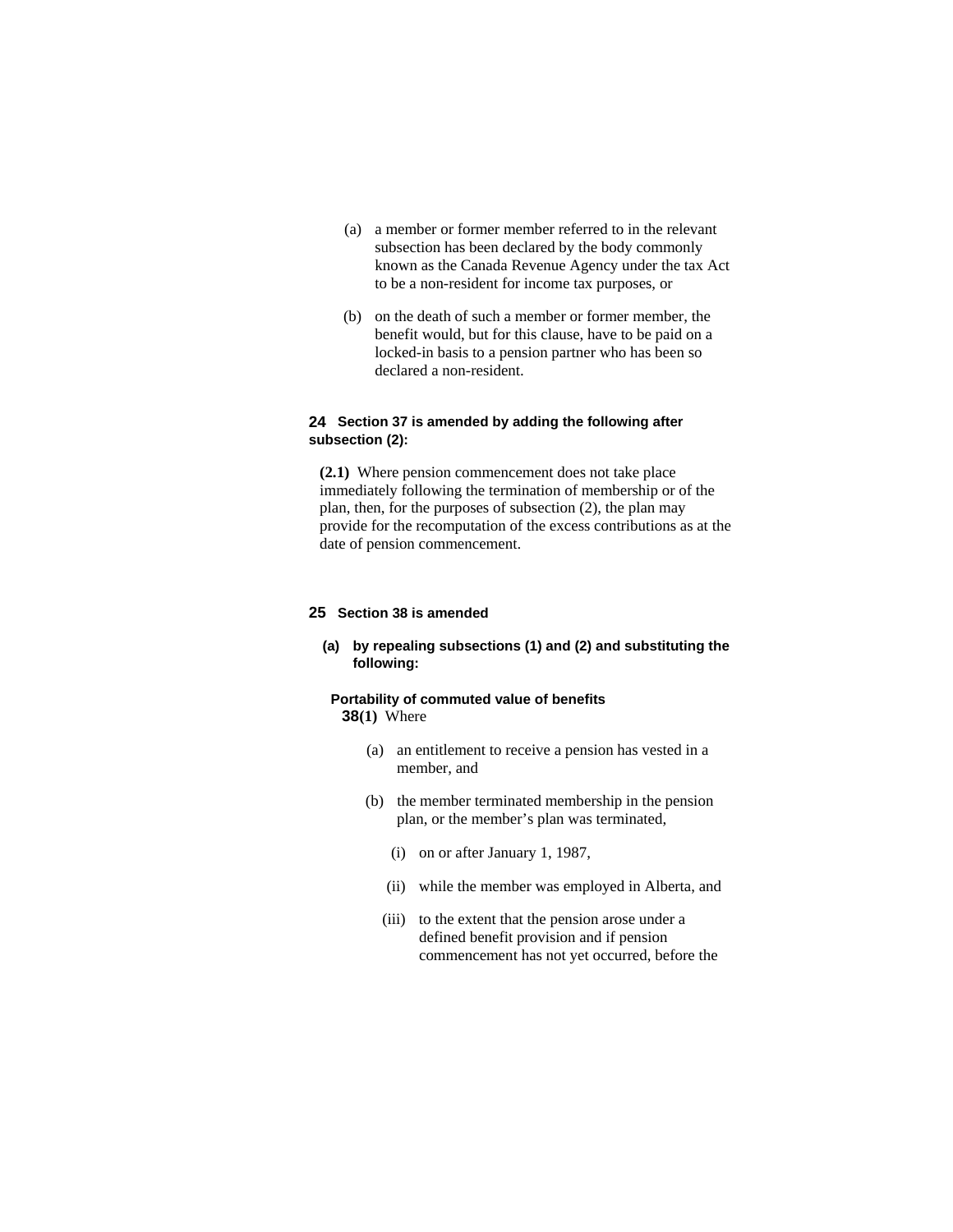date that was 10 years before the member's attaining pensionable age,

the member may make a transfer from the plan, in the manner and to the extent prescribed, of the whole of the commuted value of the member's pension in respect of that membership on and after the initial qualification date in accordance with subsection  $(2)$ .

**(2)** Subject to subsections (2.1) and (2.2), a transfer under subsection (1) must be made in full at one time and may be made to one or more of whichever of the following vehicles are applicable, namely,

- (a) at any time
	- (i) to another pension plan on the condition that the eventual payment from the other plan be made only in the form of a pension that would otherwise be required or permitted by this Act or a benefit referred to in section 46(3), or
	- (ii) to a locked-in retirement account on the conditions prescribed under section 87(1)(e),
- (b) at any time if the plan so provides, to an insurance business to purchase a deferred annuity that is not commutable, that will not commence earlier than attainment of the age of 50 years and that will be in the form referred to in clause (a)(i), or
- (c) at any time after attainment of the age of 50 years if the plan so provides,
	- (i) to an insurance business to purchase an annuity in the pension form referred to in clause (a)(i), or
	- (ii) to a retirement income arrangement.

**(2.1)** A transfer under subsection (1) may be made as a series of 2 or more payments at different times if the whole of the commuted value cannot be transferred at one time because of the application of section 82(3).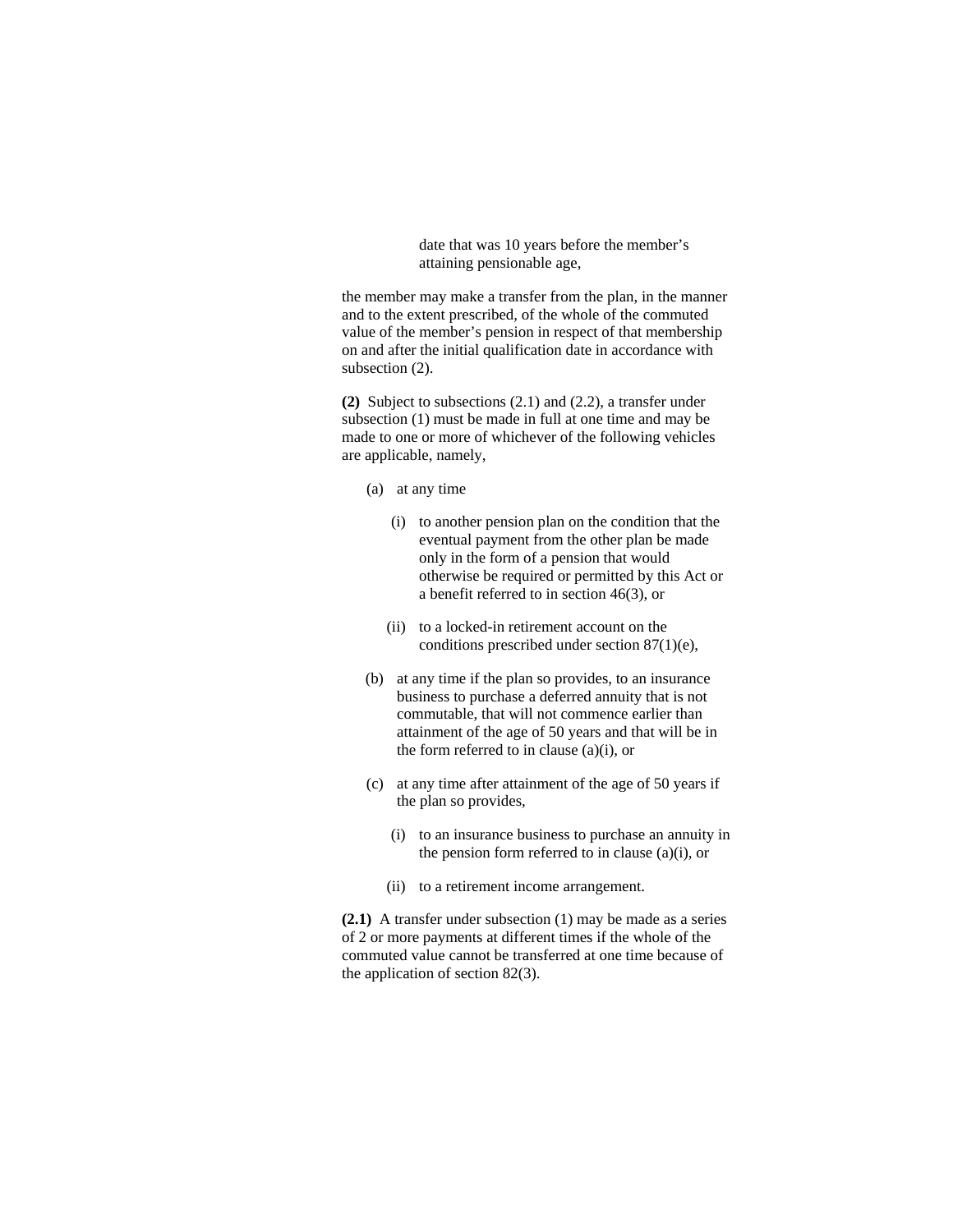**(2.2)** A transfer under subsection (1) (whether at a single time or as a series of payments under subsection (2.1)) may not be severed so that the transfer is made to 2 or more different vehicles referred to in subsection (2) if the transfer at one time of the whole of the commuted value to a single vehicle would result in the transferred money's being locked in but severance would render any portion of it unlockable.

## **(b) by adding the following after subsection (7):**

#### **(7.1)** Where a person

- (a) who became a member of a pension plan after the commencement of this subsection,
- (b) who terminates membership in the plan, and
- (c) to whom no defined benefit provisions of the plan apply,

is entitled to a benefit under the plan, the plan may require the member to effect a transfer of that benefit from the plan in accordance with subsection (2) within 90 days of the termination of membership.

## **(c) by adding the following after subsection (8):**

**(8.1)** For the purposes of subsection (8), where the transfer is made as a series of 2 or more payments pursuant to subsection (2.1), no transfer is deemed to be made until the last payment in the series, comprising the remaining balance of the commuted value, is made.

## **26 Section 39 is amended**

## **(a) in subsection (1)**

- **(i) in clause (a) by adding** "unless a waiver has been validly executed under subsection (5.1)" **after** "partner";
- **(ii) in clause (b) by adding** "or if such a waiver has been validly executed" **after** "pension partner";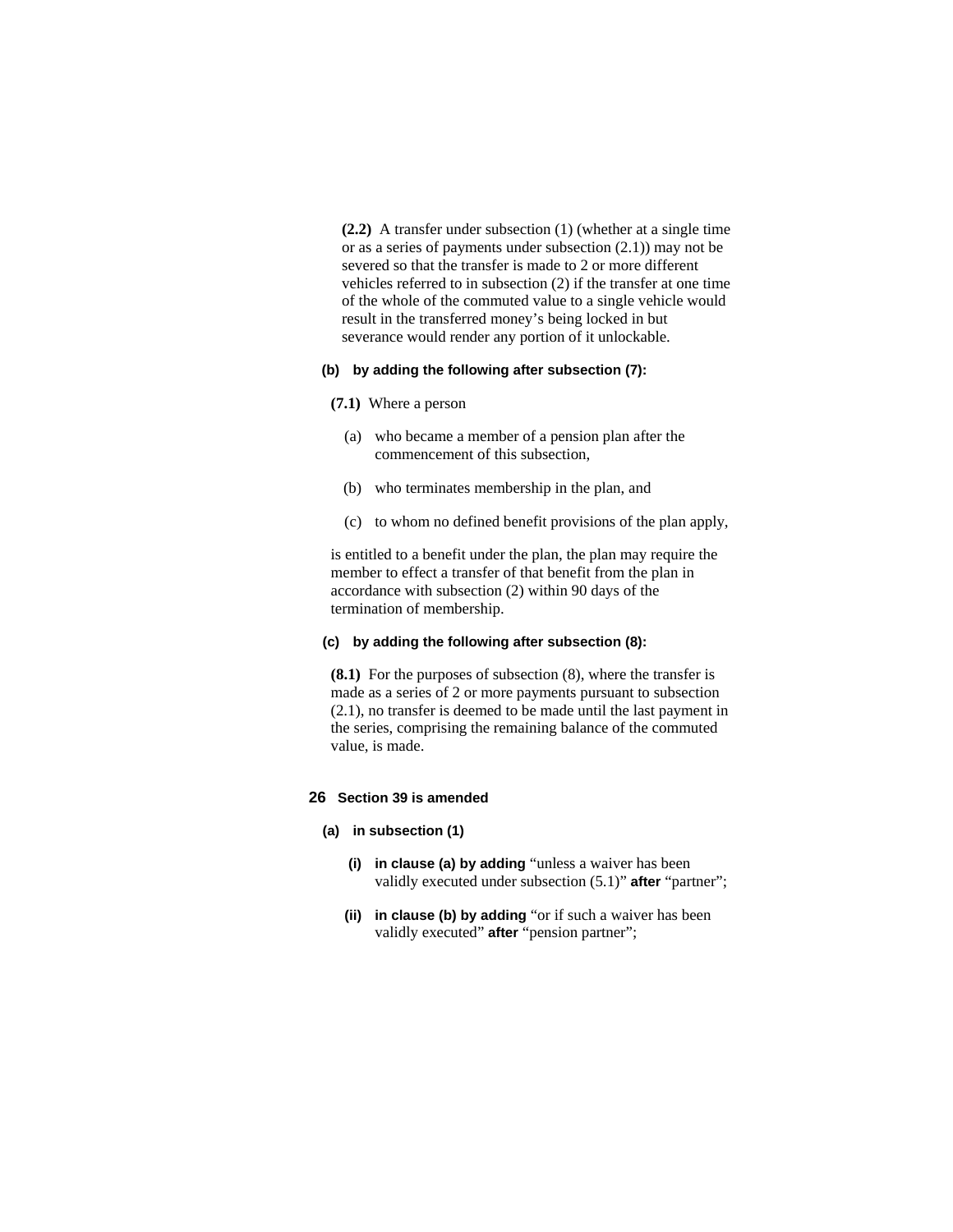- **(b) in subsection (4) by adding** "who has not validly executed a waiver under subsection (5.1)" **after** "a surviving pension partner";
- **(c) in subsection (5) by adding** "or if a waiver has been validly executed under subsection (5.1)" **after** "pension partner";
- **(d) by adding the following after subsection (5):**

**(5.1)** A pension partner who is entitled or potentially entitled to receive a benefit under this section may, before or after the member or former member's death and before the benefit is paid or commences to be paid, waive the benefit in the prescribed form and manner and under prescribed conditions that reflect section  $40(4)(b)$ , in which case that person is not entitled to receive any benefits under this section, and if the member or former member has designated or designates that pension partner as the designated beneficiary, then that valid waiver also applies with respect to any benefit that the pension partner would otherwise have received as the designated beneficiary.

**(5.2)** Subsections (6) to (10) apply only to a pension partner who has not validly executed a waiver under subsection (5.1).

**(5.3)** A waiver under subsection (5.1) of a benefit becomes void if the member or former member remains alive when the benefit is paid or commences to be paid.

# **27 Section 40 is amended**

#### **(a) by repealing subsection (4) and substituting the following:**

**(4)** The former member may receive a pension that does not comply with this section or that is payable in accordance with section 43(2) if the administrator before pension commencement received

 (a) a statement by the pension partner in the prescribed form that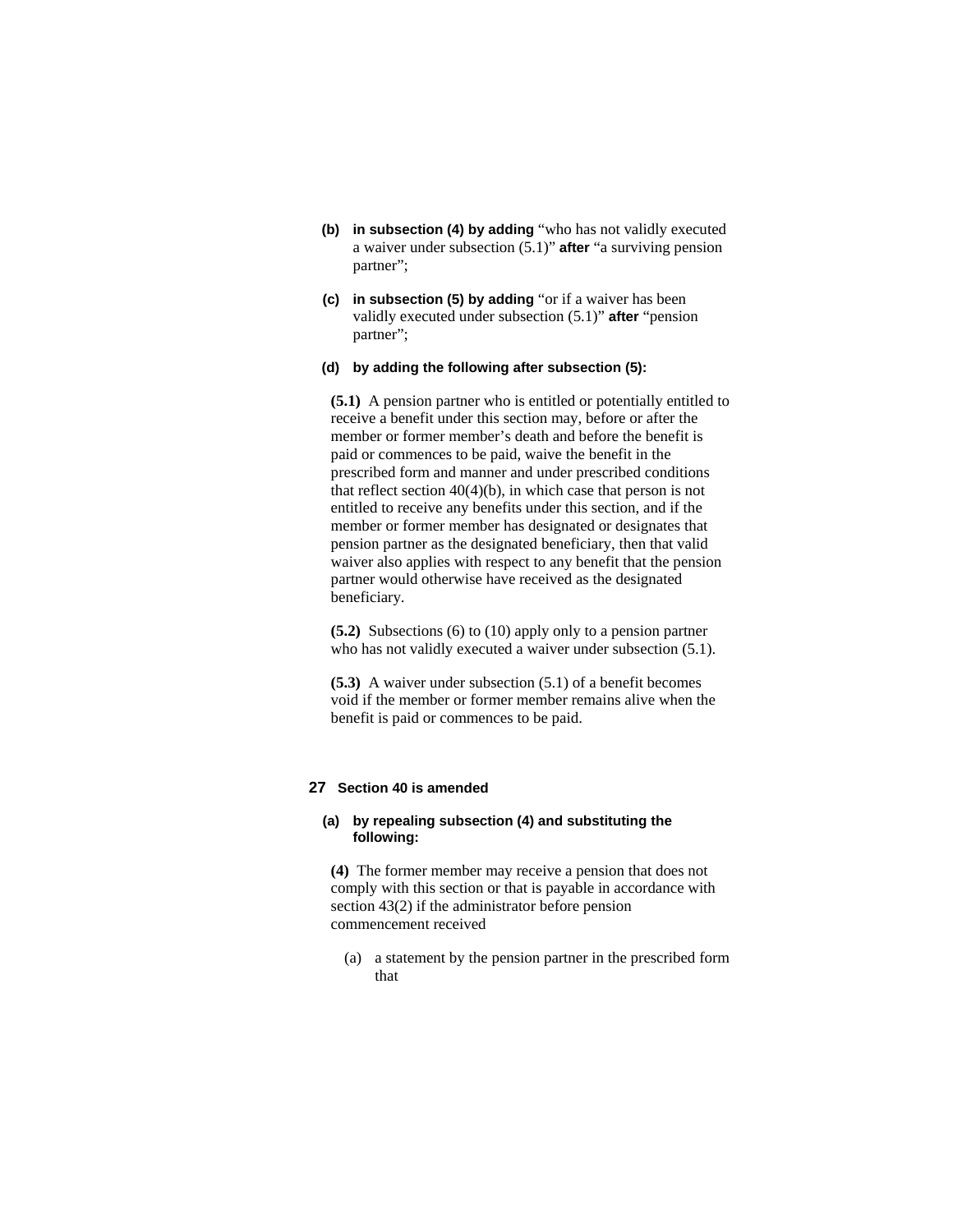- (i) stated that the pension partner had reviewed the information referred to in section 15(1)(d) and was aware of the pension partner entitlements under subsections  $(1)$  to  $(3)$ ,
- (ii) waived those entitlements, and
- (iii) was signed by the pension partner in the presence of a witness and outside the presence of the member or former member,

and

 (b) proof in the prescribed form and satisfying the prescribed conditions that the pension partner obtained independent advice about the implications of executing that statement.

**(4.1)** A pension partner who has validly executed a statement under subsection (4) is deemed to be the sole designated beneficiary of the former member, notwithstanding any actual designation of beneficiary and any other law relating to such an actual designation.

**(4.2)** Subsection (4.1) does not apply if the administrator before pension commencement received

- (a) a statement by the pension partner in the prescribed form that
	- (i) stated that the pension partner had reviewed the information referred to in section  $15(1)(d)$  and was aware of the pension partner entitlement under subsection  $(4.1)$ ,
	- (ii) waived that entitlement, and
	- (iii) was signed by the pension partner in the presence of a witness and outside the presence of the member or former member,
	- and
- (b) proof in the prescribed form and satisfying the prescribed conditions that the pension partner obtained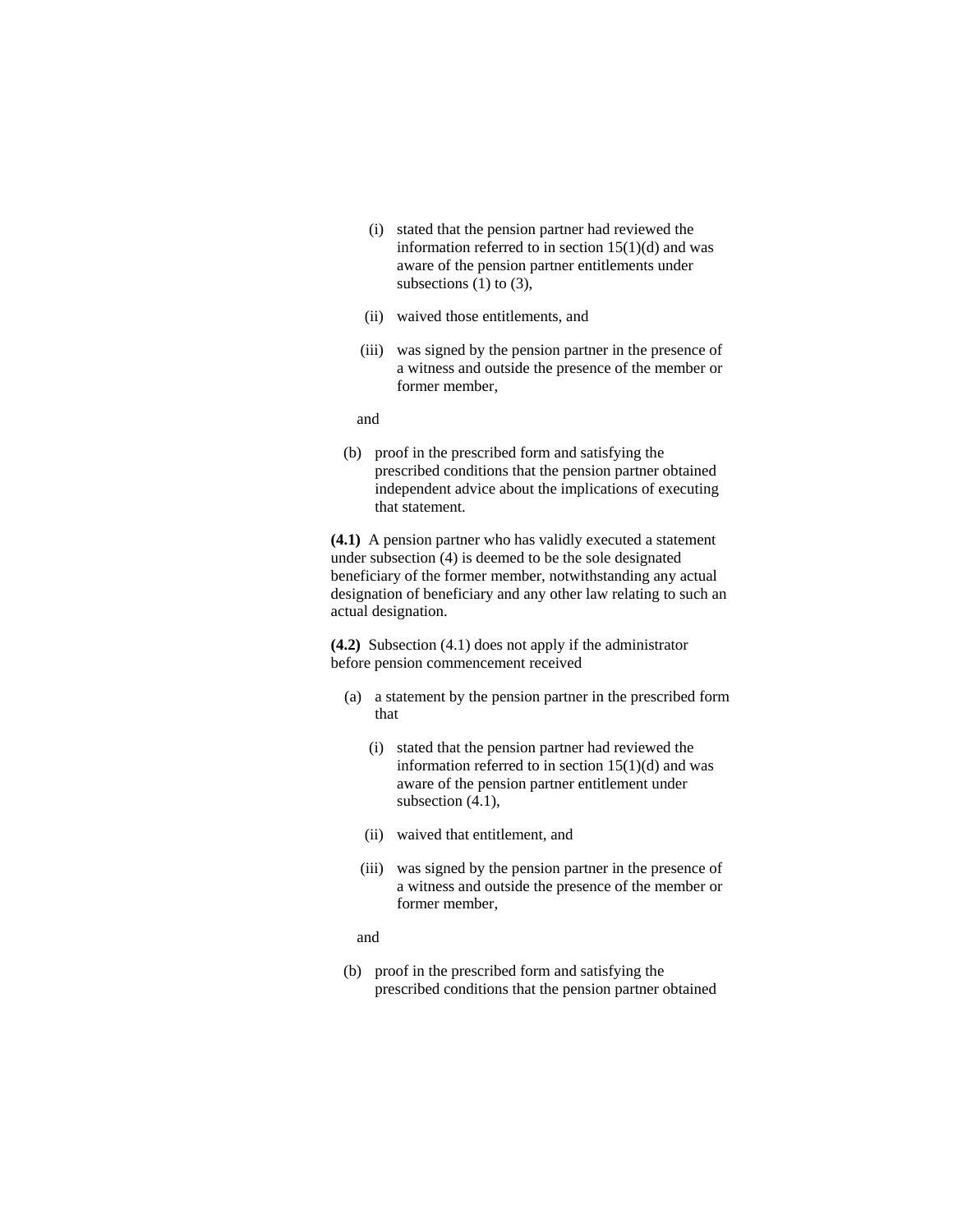independent advice about the implications of executing that statement.

**(4.3)** If a pension partner who is the deemed beneficiary by virtue of subsection (4.1) does not survive the former member, another person who has actually been designated as the designated beneficiary is the designated beneficiary of the former member.

**(4.4)** A waiver under subsection (4) or (4.2) of a benefit becomes void if the member or the former member dies before the benefit is paid or commences to be paid.

**(b) in subsection (5) by adding** "or (4.2)" **after** "(4)".

## **28 Section 42 is amended**

- **(a) in subsection (1)(c)(iii) by adding** ", being enhancements to the pension of a person referred to in section 44(2) beyond that payable as a result of the application of that subsection" **after** "benefits";
- **(b) by adding the following after subsection (2):**
- **(3)** Subsection (2) does not apply to optional ancillary benefits.

# **29 Section 46 is amended by adding the following after subsection (7):**

**(8)** A pension plan with defined contribution provisions may provide for the prescribed benefits to be paid if the plan also includes the procedures relating to those benefits that are required by the Superintendent.

**(9)** On application in writing, the Superintendent may give written consent on the prescribed basis to the commutation or surrender, in whole or in part, of a locked-in retirement account, a retirement income arrangement or an RRSP referred to in section 35(2) on the grounds of the person's being in circumstances of financial hardship and need, and with that consent, that transaction is valid, notwithstanding section 85(1) and (4).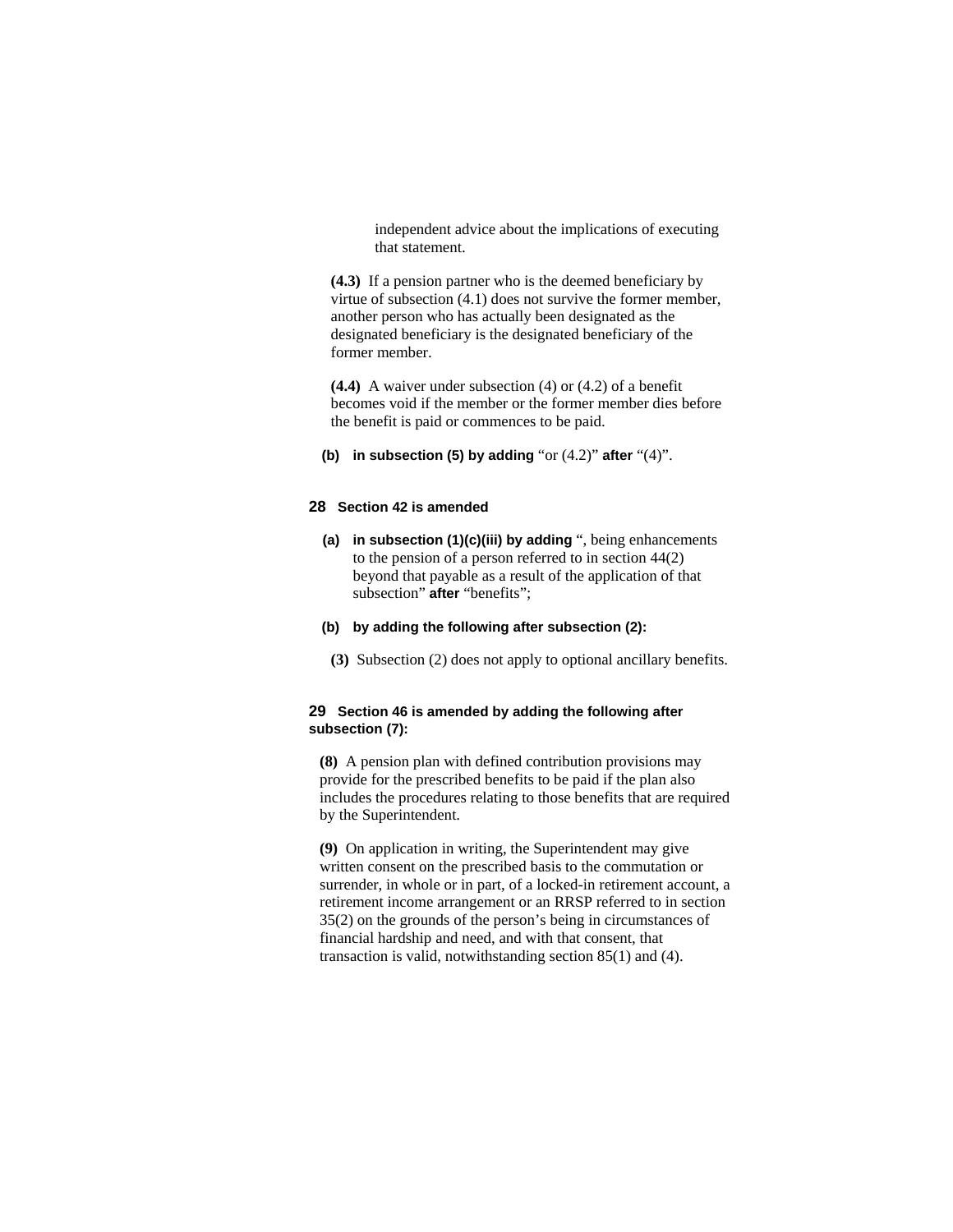**30 Section 47(1) is amended by adding** "an amount not exceeding" **after** "payment in".

## **31 Section 48 is amended**

- **(a) in subsection (2) by striking out** "A" **and substituting**  "Subject to subsection (6), a";
- **(b) by adding the following after subsection (2):**

**(2.1)** A pension plan must provide for testing in accordance with the prescribed tests.

#### **(c) by repealing subsection (4) and substituting the following:**

**(4)** Subject to subsection (6), an employer, or in the case of a plan under whose terms the employer or employers and the employees have joint responsibility for funding the plan and that meets the prescribed criteria, those employers and employees shall make contributions to the plan that are sufficient to pay for all the benefits in accordance with the requirements referred to in subsection (2).

- **(d) in subsection (5) by striking out** "specified" **and substituting** "connected";
- **(e) in subsection (6)**
	- **(i) by striking out** "A participating" **and substituting**  "An";
	- **(ii) by striking out** "the participating" **and substituting**  "the";
- **(f) by repealing subsection (7).**
- **32 Section 49 is amended** 
	- **(a) in subsection (1)**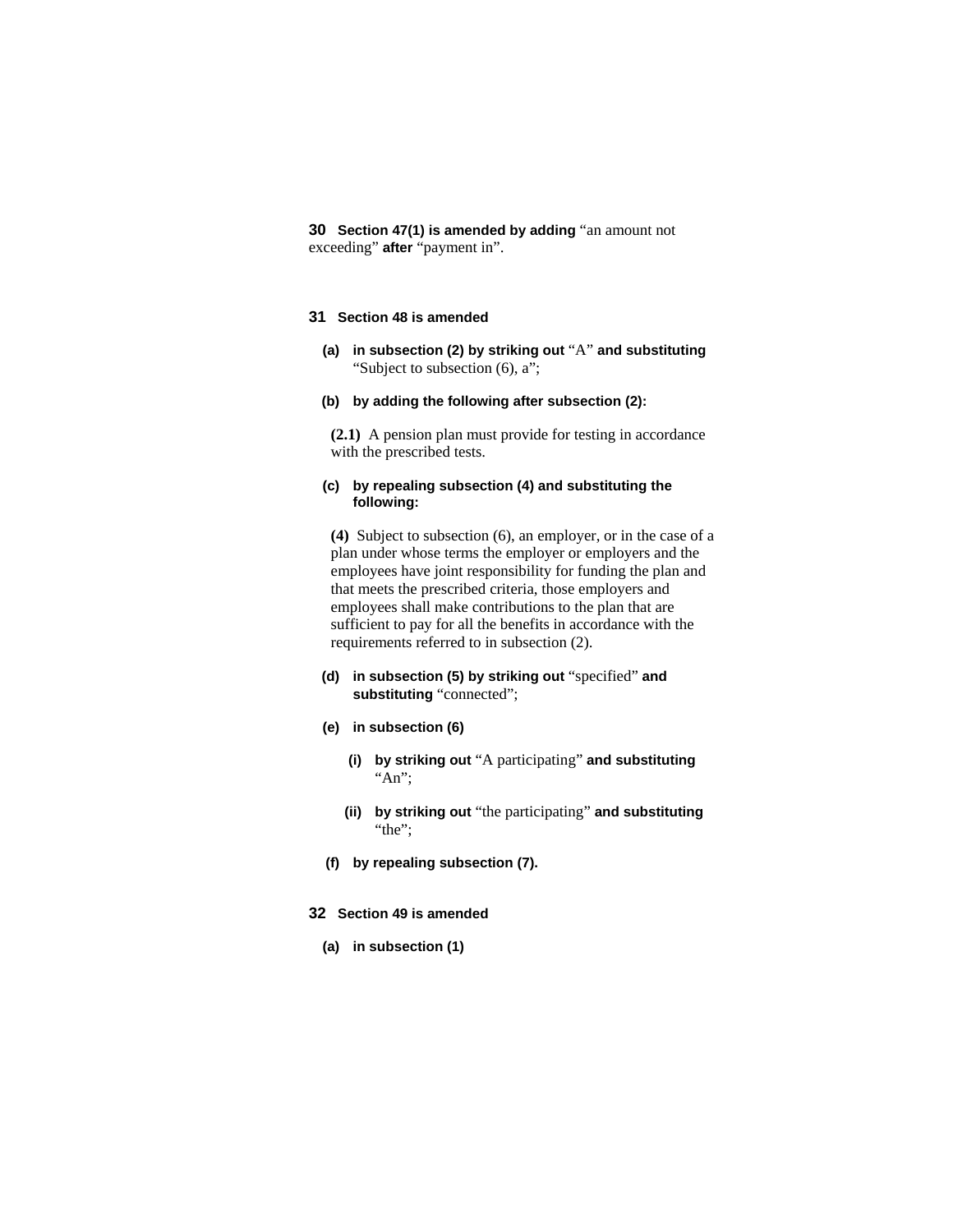- **(i) by adding** "in the name of the plan" **after** "must be held";
- **(ii) in clause (b)(ii) by adding** "subject to subsection (1.1)," **before** "3 or more";

# **(b) by adding the following after subsection (1):**

**(1.1)** A fund holder consisting of a trust to which subsection (1)(b)(ii) applies must hold the pension fund through a custodian.

**(1.2)** The custodian referred to in subsection (1.1) may hold the pension fund or part of it with a subcustodian through a lawful subdelegation referred to in section 1(1)(i.1).

## **33 Section 50 is amended**

#### **(a) by adding the following before subsection (1):**

**(0.1)** In this section, "ultimate recipient" means, in relation to a pension plan,

- (a) if the fund holder is a trust to which section  $49(1)(b)(ii)$ applies, the custodian, and
- (b) if the fund holder is not such a trust, the fund holder.
- **(b) in subsection (1)(b) by striking out** "fund holder" **and substituting** "ultimate recipient";

## **(c) by repealing subsections (2) and (3) and substituting the following:**

**(2)** The administrator of a specified multi-employer plan or a multi-unit plan shall, within the prescribed period after receiving the contributions from the employer, remit them to the ultimate recipient.

**(3)** If the ultimate recipient does not receive the contributions it should receive within the period prescribed with reference to subsection  $(1)(b)$  or  $(2)$ , as the case may be, it shall, within the prescribed period, report that fact in writing to the Superintendent.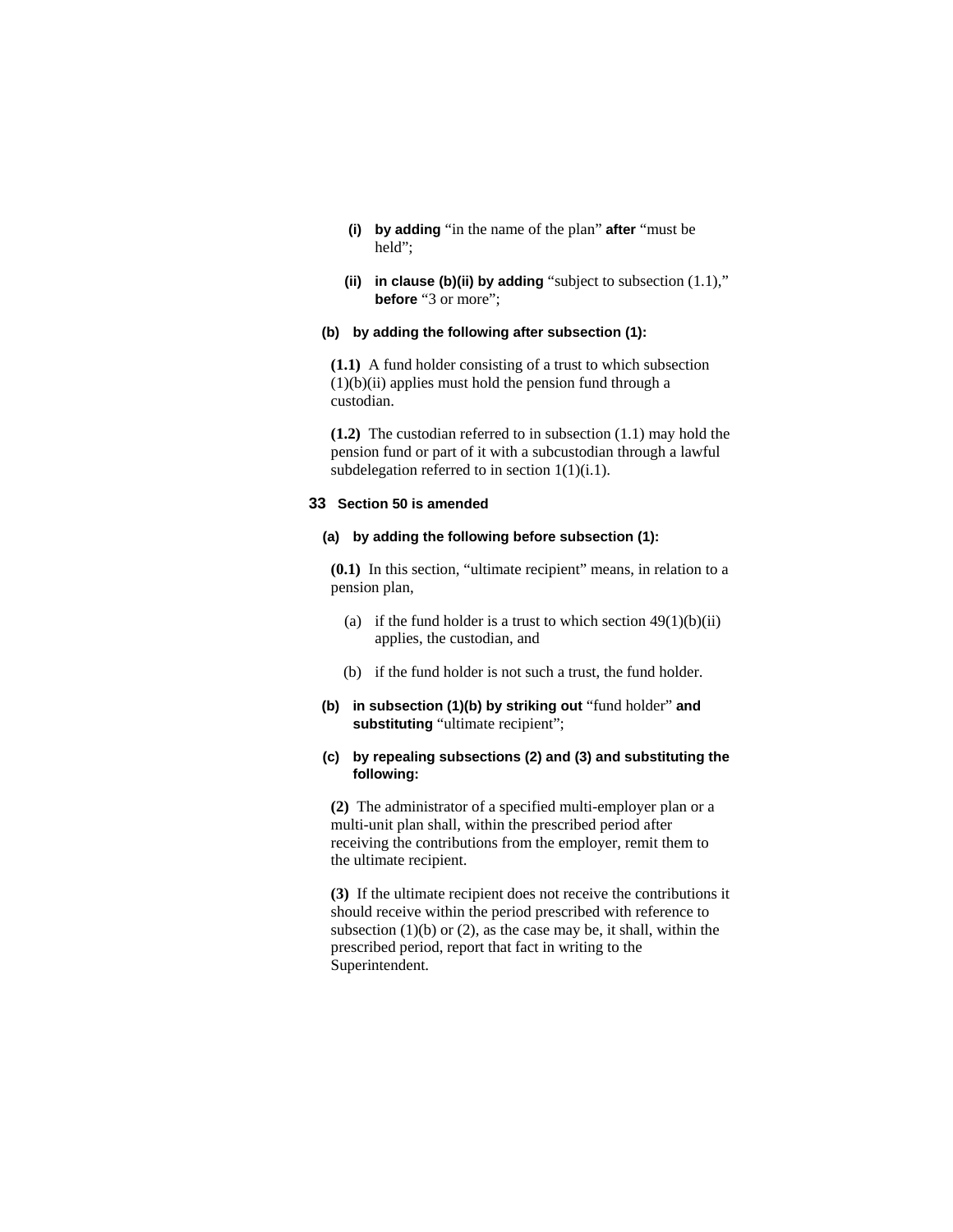**(3.1)** The ultimate recipient shall monitor the remittances that have been and that should have been received by it so as to be able to give the report required by subsection (3) accurately and in time.

**(3.2)** The employer or administrator, as the case may be, shall provide to the ultimate recipient, at the prescribed time and in the form required by the Superintendent, a summary of the contributions that it is required by this section to remit and that it expects to remit that will enable the ultimate recipient to comply with this section.

**(3.3)** If any information provided under subsection (3.2) becomes inaccurate, the employer or administrator shall forthwith provide to the ultimate recipient a revised statement giving the correct information.

## **34 Section 51 is amended by adding the following after subsection (2):**

**(2.1)** An administrator who is required to remit contributions under section 50 holds in trust for the beneficiaries of the pension plan an amount equal to those contributions that remain to be so remitted.

**35 Section 55(1)(b) is amended by adding** "or a pension plan to which section 48(6) applies" **after** "plan".

**36 Section 69(2) is amended by striking out** "85" **and substituting** "85.1".

#### **37 The following is added after section 69:**

#### **Filing of documents with administrator**

**69.1** For the purposes of this Part, a matrimonial property order or agreement is filed with the administrator if it or a certified copy of it is served on the administrator in a manner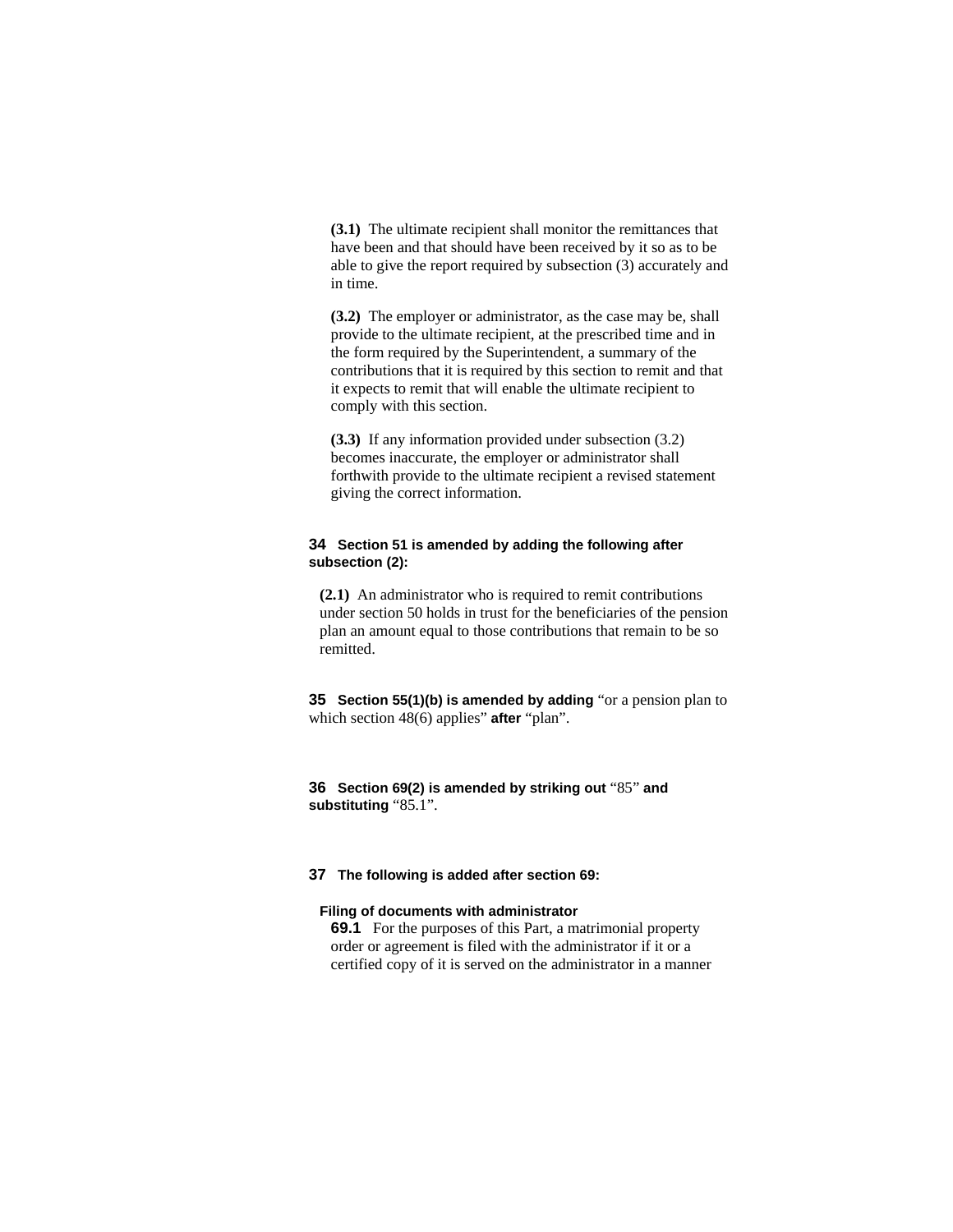referred to in section 88 with the onus of proving proper service resting on the server.

## **38 Section 70 is amended**

- **(a) in subsections (3) and (5) by striking out** "specified" **and substituting** "connected";
- **(b) in subsection (7) by striking out** "surplus" **and substituting** "excess".

# **39 Section 73 is amended**

#### **(a) by repealing subsection (2) and substituting the following:**

**(2)** Where, at the termination of a pension plan other than a specified multi-employer plan, a multi-unit plan or a pension plan to which section 48(6) applies, the plan has a solvency deficiency, then, subject to limitations imposed by the tax Act in respect of plans for specified individuals, the employer shall continue to make payments into the plan fund after the termination, and the prescribed rules apply.

**(b) in subsection (3) by adding** "that assumes responsibility for the liabilities of the predecessor plan in respect of that employer" **after** "a successor plan".

## **40 Section 77 is amended by adding the following after subsection (1):**

**(1.1)** Without limiting subsection (1), no assets may be applied or paid from a terminated plan in any manner to any person until

 (a) the administrator has applied in writing to the Superintendent for consent to that specific transaction, supported by such documents as the Superintendent requires to determine whether or not the consent should be given, and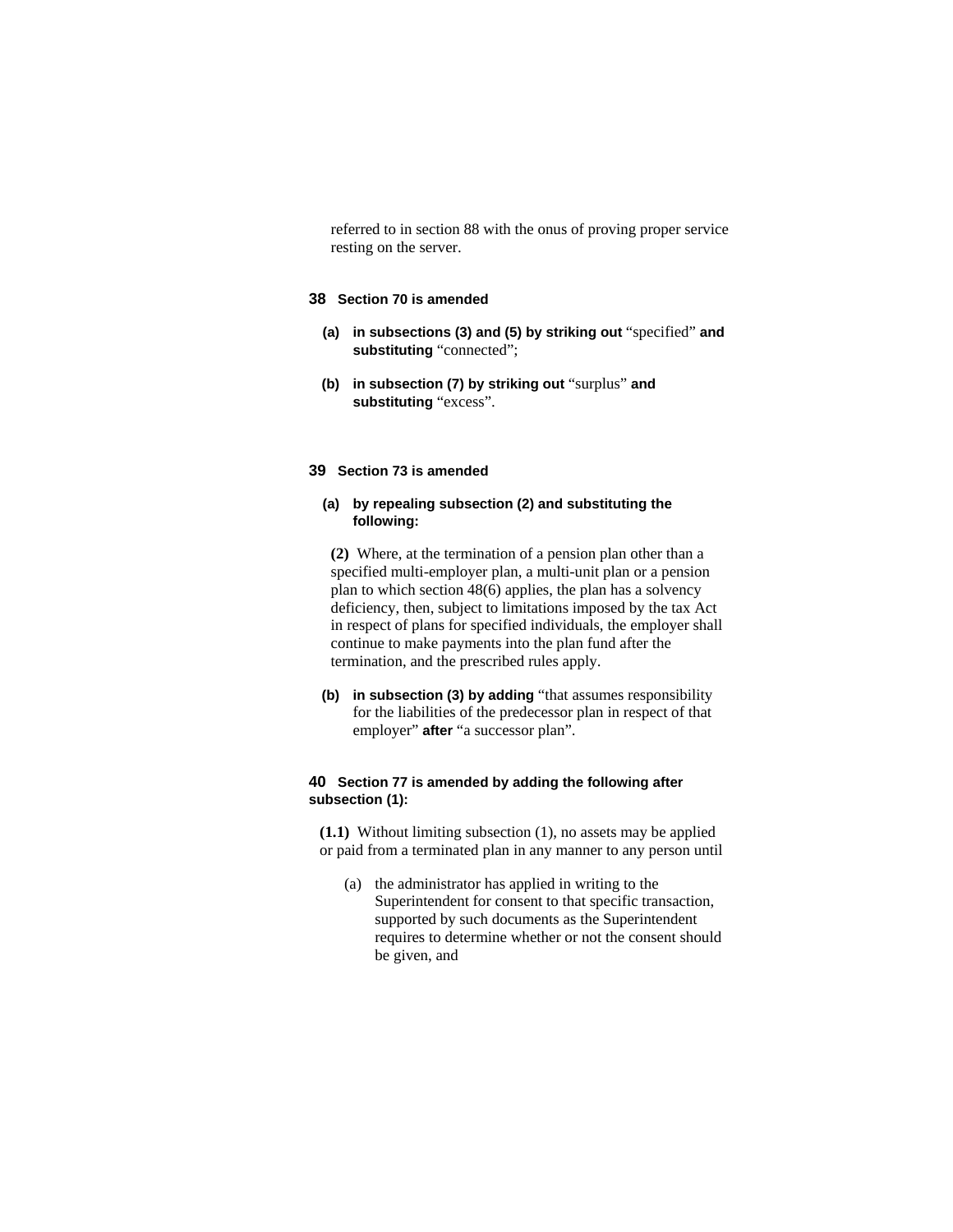(b) the Superintendent has consented in writing to that transaction.

## **41 The following is added after section 77:**

#### **Missing persons**

**77.1(1)** In this section,

- (a) "application" means an application under section 7(1) of the *Public Trustee Act* and this section for an initial order;
- (b) "benefit" means the benefit or, where the context so requires or allows, the portion of the full benefit, that is held in the pension plan and to which a missing person is actually, prospectively or potentially entitled at the termination of the plan, with interest applied after that termination in accordance with this Act;
- (c) "death" includes proof, to the standard required by the law and to the satisfaction of the Court hearing the application proceedings, that the missing person is dead, and "alive" and "living" shall be construed as indicating absence of such proof;
- (d) "further order" means an order of the Court under subsection (20), and includes an order under section 41 of the *Public Trustee Act*;
- (e) "initial order" means an order under section 7(1) of the *Public Trustee Act* and this section;
- (f) "maintenance order" means a maintenance order, within the meaning of and including an agreement deemed to be, or that is enforceable as if it were, a maintenance order, under the *Maintenance Enforcement Act*, whether made or entered into before or after the commencement of this section, to the extent that it is enforceable under that Act and is brought before the Court in proceedings to which this section relates;
- (g) "missing member" means a member or former member who is or was alleged to be missing;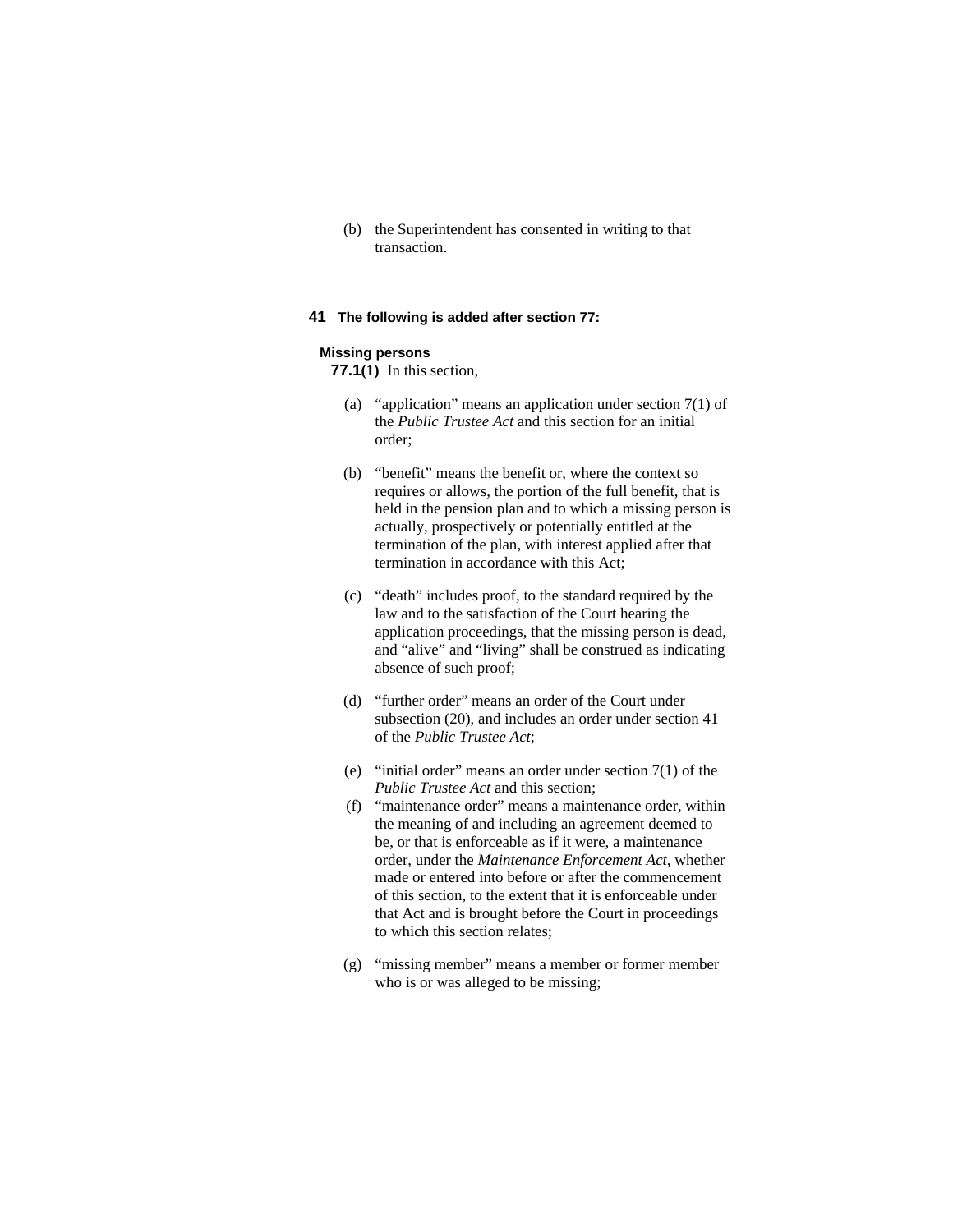- (h) "missing person" means
	- (i) a missing member, or
	- (ii) any other person who is actually or prospectively entitled, through a member or former member, to a benefit or, pursuant to subsection  $(16)$  or  $(17)(a)$ , to any of the trust estate, who is or was alleged to be missing;
- (i) "termination" means, with respect to a pension plan, termination of the whole of the plan;
- (j) "trust estate" means the balance of the money representing the missing person's benefit that is or is to be the subject of the distribution or transfer, as the case may be, referred to in subsection (8)(b) and includes any accretion to or depletion of the original trust estate that is allowed or provided for by the *Public Trustee Act*;
- (k) "waived the benefit" means validly waived, pursuant to section 39(5.1), the benefit to which the non-member-pension partner would otherwise have been entitled.

**(2)** Subject to section 77, the administrator shall, as soon as practicable after the termination of the plan and in any case before the initial order is made,

 (a) pay to any person who is beneficially entitled to the benefit and is not a missing person any benefit that the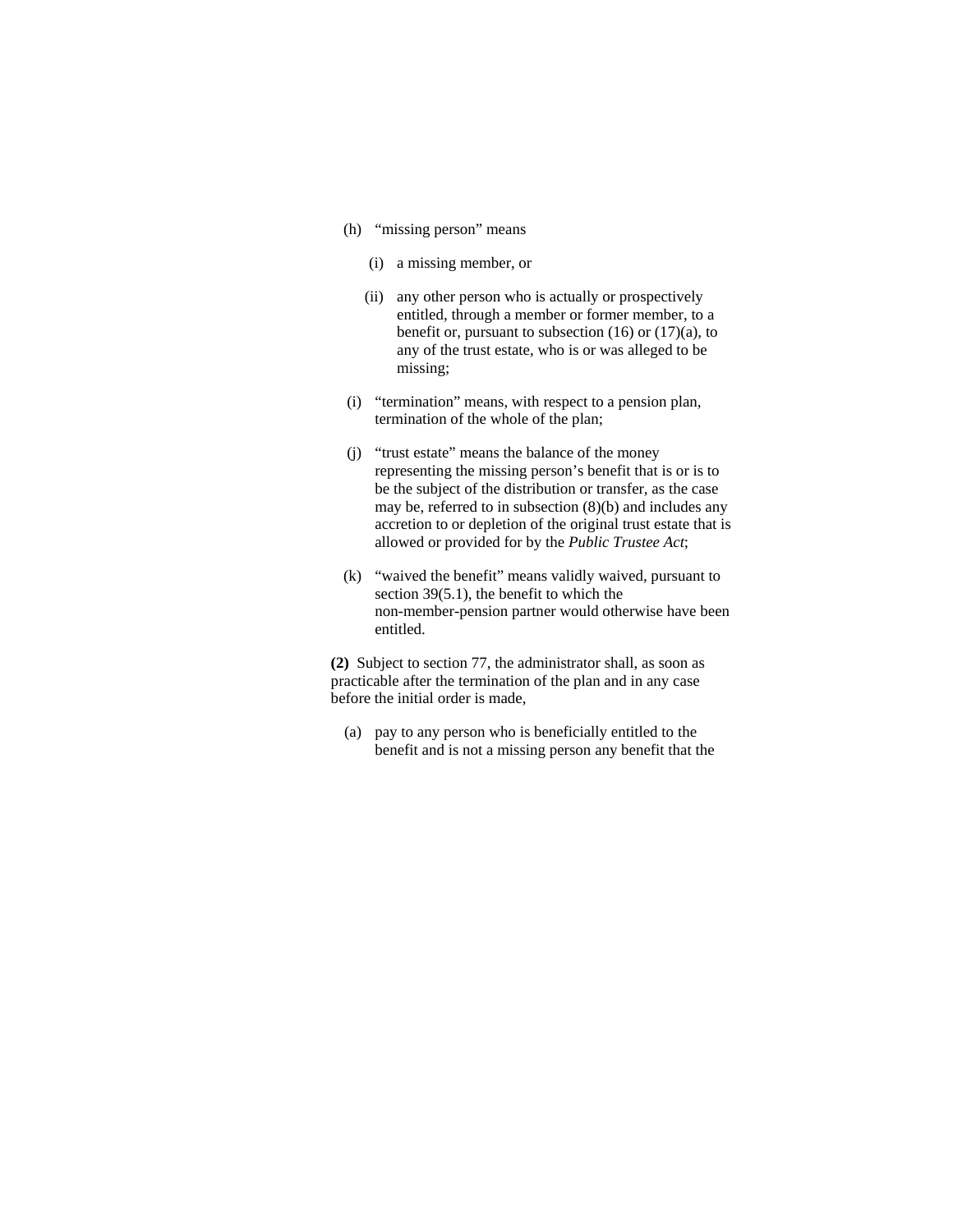administrator is allowed or required by the plan or this Act to pay to that person, and

 (b) make the division and distribution under and otherwise apply the terms of any matrimonial property order or matrimonial property agreement that has been filed with the administrator, except for the distribution to a missing person.

**(3)** If, during the winding up of a terminated pension plan, the administrator is unable to locate one or more of the persons to whom any benefits are to be paid, the administrator shall, within the respective period prescribed,

- (a) make searches for them in accordance with the requirements set by the Superintendent, and
- (b) to the extent that the administrator is still unable to locate them,
	- (i) provide to the Superintendent a list of persons not found containing the prescribed information about them, together with evidence that the searches were performed in accordance with those requirements, and
	- (ii) unless subsection (13) applies, apply to the Superintendent for consent to make applications in respect of them.

**(4)** An application may be made only by the pension plan's administrator.

**(5)** An application may be made only if

- (a) the pension plan holding the benefit has been terminated,
- (b) the administrator has filed with the Superintendent such documents as the Superintendent requires to enable the making of the appropriate decision whether to grant the consent to the making of the application or not,
- (c) the Superintendent has consented under section 77(1.1) to the transfer of the proposed trust estate in accordance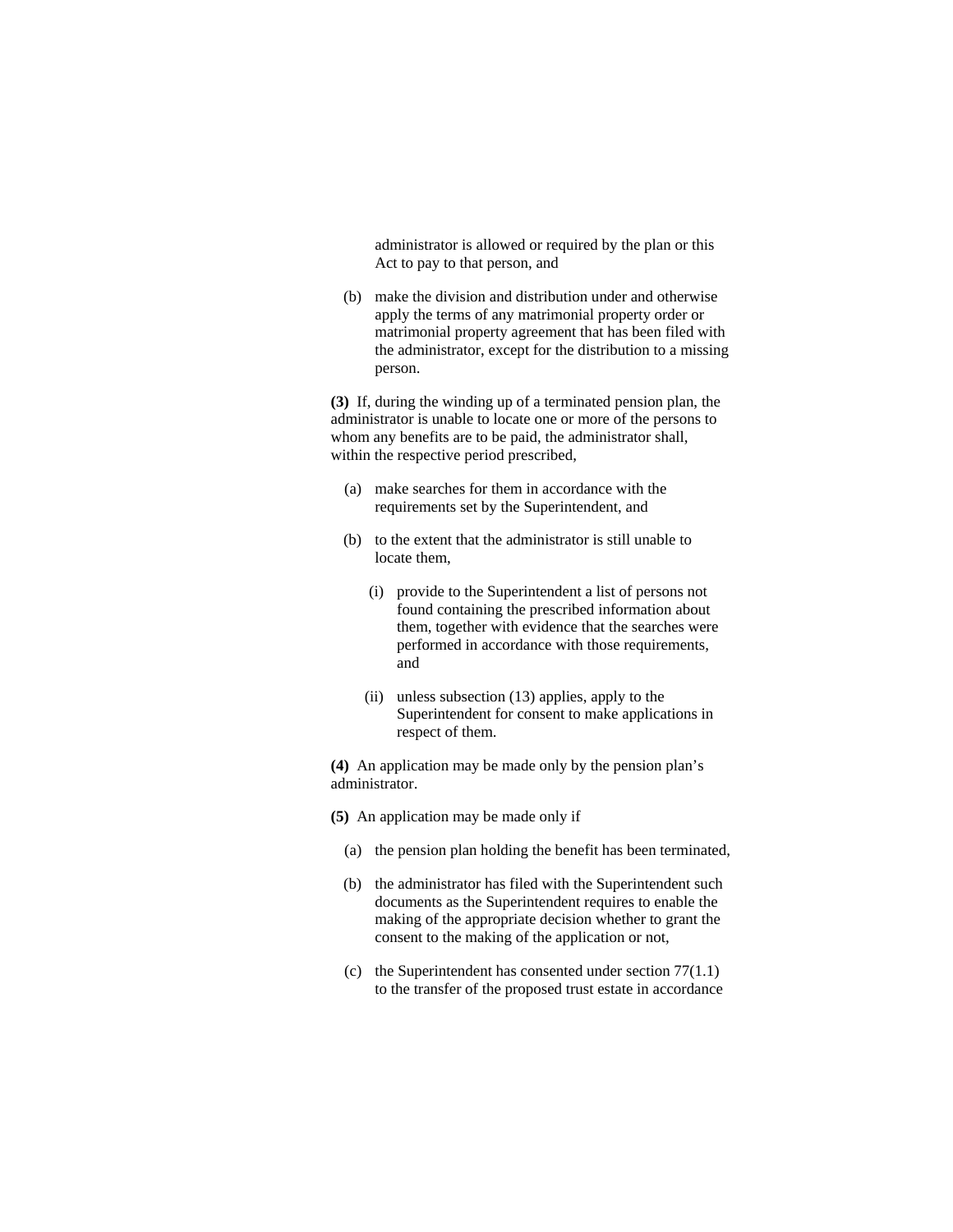with this section and has consented in writing to the making of the application,

- (d) the application complies with subsection (8),
- (e) the application is accompanied with,
	- (i) as they appear in the plan's current records,
		- (A) the full name, address, pension partner status and birth date of the missing person, and
		- (B) so far as applicable, the names and addresses of the missing member's pension partner and designated beneficiaries,

#### and

- (ii) so far as they relate to the missing person, remain relevant or potentially or prospectively relevant to the trust estate and are within the possession of the administrator,
	- (A) any current designations of beneficiary, and
	- (B) any waivers of benefits by pension partners,

#### and

(f) subsection (13) does not apply.

**(6)** Section 9(1) of the *Public Trustee Act* applies with respect to an initial order or a further order and the notice required to be given under that subsection in relation to an initial order must be accompanied with copies of everything required by subsection  $(5)(e)$  to accompany the application.

**(7)** If the Superintendent grants the consents referred to in subsection  $(5)(c)$ , the administrator shall forthwith make the respective applications.

**(8)** The application must, without limiting other matters relating to the benefit that may be included or that must be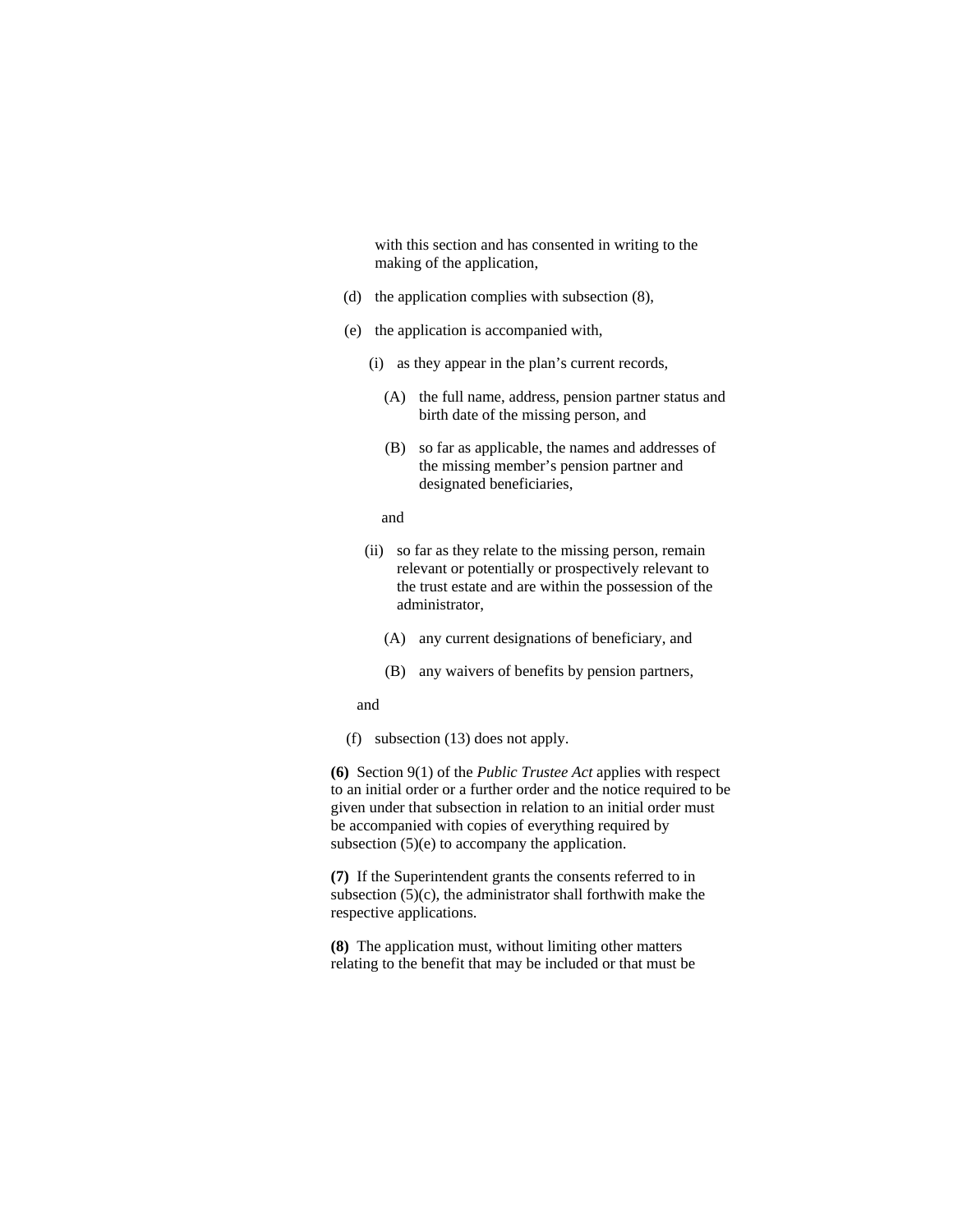included for the purposes of the *Public Trustee Act*, request that the initial order direct that

- (a) the benefit be unlocked and the administrator pay any amount that the administrator is required to withhold on account of the missing person's income tax liability to comply with the administrator's legal obligations in that regard (in this section referred to as the withholding tax),
- (b) after applying clause (a),
	- (i) the benefit beneficially payable to a missing person under a matrimonial property order or a matrimonial property agreement that has been filed with the administrator be distributed, on the missing person's behalf, to the Public Trustee, or
	- (ii) the administrator transfer the balance of the money representing any other missing person's benefit to the Public Trustee,

to be dealt with in accordance with this section, and

 (c) the Public Trustee be appointed trustee of particular property of the missing person, in accordance with section 7(1)(b)(i) of the *Public Trustee Act* and this section, consisting solely of the trust estate,

and the Court may grant the application and make the order accordingly.

**(9)** Section 7(1) of the *Public Trustee Act* applies subject to this section, and an application under that provision (but not also under this section) to appoint the Public Trustee trustee of

- (a) particular property of the missing person, that is so worded as potentially to include any benefit, or
- (b) the missing person's property generally,

is to be treated by the Court as excluding benefits.

**(10)** Where the terms of a matrimonial property order or a matrimonial property agreement that has been filed with the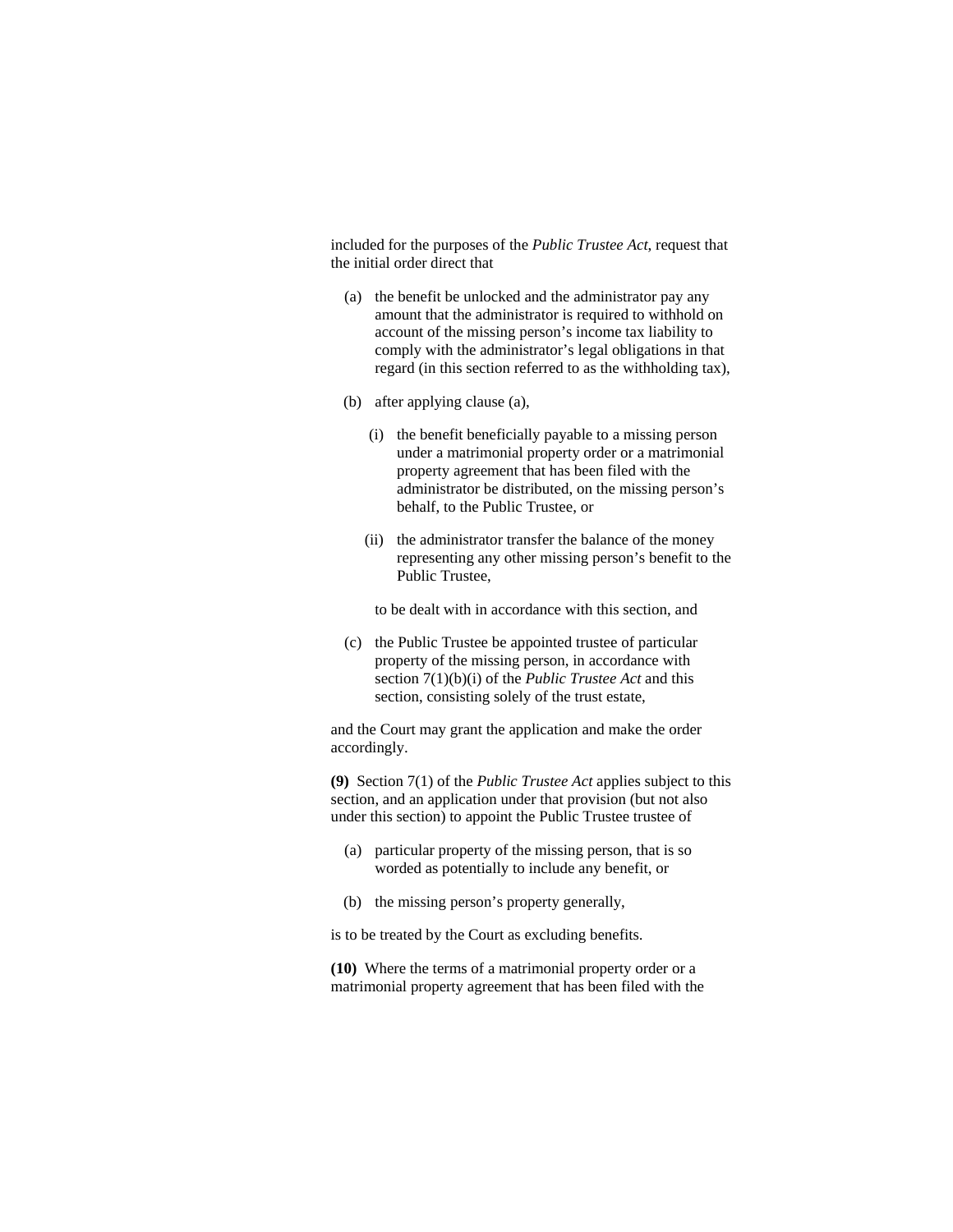administrator require or allow a delay in the distribution of the benefit until the benefit becomes payable to the member, then, notwithstanding Part 4 and the regulations relating to it and the terms of the matrimonial property order or agreement, the matrimonial property order or agreement is to be deemed to require a form of distribution under that legislation that involves no delay.

**(11)** If in the application proceedings before the initial order is made a matrimonial property order or a matrimonial property agreement that has not been filed with the administrator is brought before the Court, the Court shall stay the proceedings and order that the matrimonial property order or agreement be filed with the administrator, and the proceedings are not to recommence until and unless it has been so filed and the administrator has carried it out to the extent legally possible.

- **(12)** When the Court makes an initial order,
	- (a) the administrator shall, within 30 days after making the distribution or transfer referred to in subsection (8)(b), provide to the Superintendent a copy of the order and written confirmation that the whole amount of the benefit has been disbursed in accordance with this section and the order,
	- (b) notwithstanding any other sections of this Act, the missing person and all other persons entitled or potentially or prospectively entitled to a benefit within the meaning of section  $1(1)(e)$  through the missing person lose all rights and entitlements otherwise given by this Act or the plan relating to that benefit,
	- (c) to the extent that they have acted in good faith, the employer or employers, administrator, trustee, fund holder and custodian of the plan have no liability to any person with respect to the trust estate,
	- (d) the money that is the subject of the application ceases to be a benefit and becomes trust estate, and
	- (e) the administrator shall forthwith provide to the Public Trustee,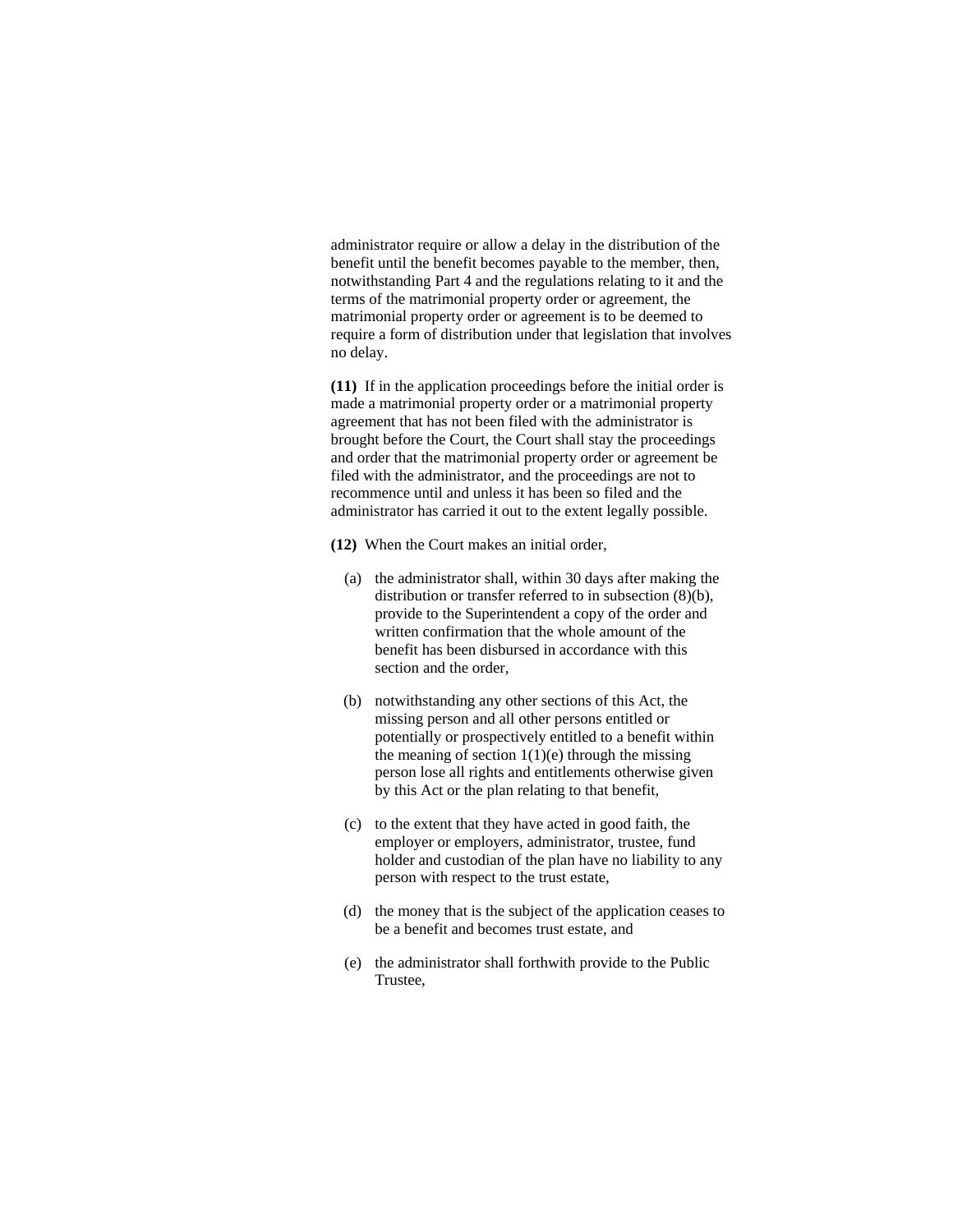- (i) a copy of the initial order,
- (ii) as they appear in the plan's current records, the full name, birth date and social insurance number of the missing person, and
- (iii) any other documents and information that the administrator has and that the Public Trustee reasonably requires to enable the proper administration of the trust estate.

**(13)** Where the administrator has complied with subsections (2) and  $(3)(a)$  and  $(b)(i)$ , a benefit less the withholding tax is less than the prescribed amount and the Superintendent has consented under section 77(1.1) to the relevant transaction described in this subsection, the benefit is unlocked and, after payment of the withholding tax, must be paid,

- (a) in the case of a multi-unit plan, to the employer with whom the missing member is or was most recently employed or, if that employer no longer exists, to the administrator as such,
- (b) in the case of a specified multi-employer plan where the employer with whom the missing member is or was most recently employed has a collective agreement, to the bargaining agent with whom that agreement was made, or
- (c) in the case of any other plan, to the employer with whom the missing member is or was most recently employed.

**(14)** The Superintendent may provide any personal information within the meaning of the *Freedom of Information and Protection of Privacy Act* to the Public Trustee that is necessary or advisable to enable the Public Trustee to deal with the trust estate in accordance with this section and may collect any such personal information from the Public Trustee that is incidental to the process set out in this section.

**(15)** Sections 7(2) and (4) and 8 of the *Public Trustee Act* do not apply to the trust estate.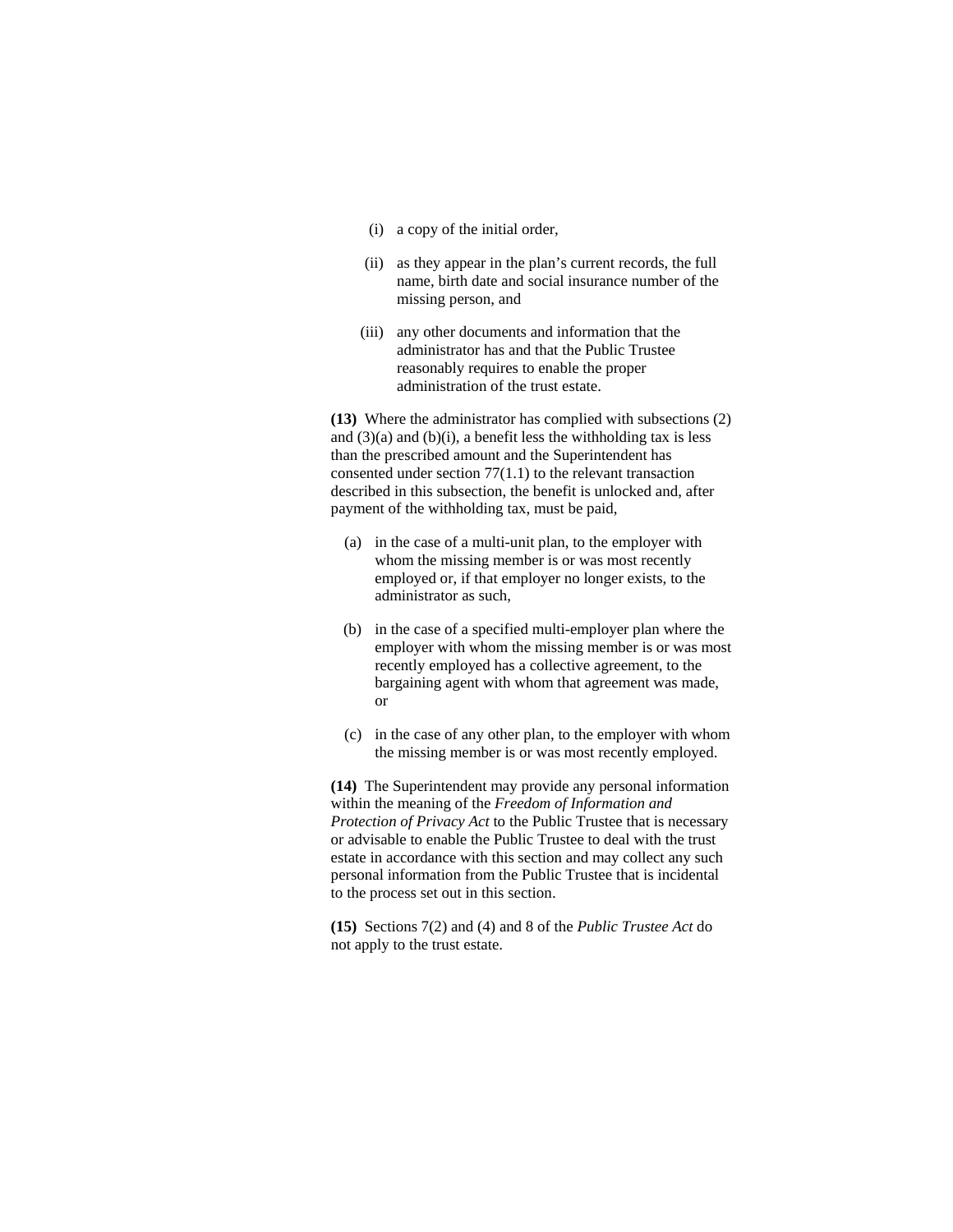**(16)** Notwithstanding any other law, the person entitled to receive the trust estate from the Public Trustee under a further order is

- (a) subject to subsection (17), if the missing person is a missing member who is not dead, that individual, as the person beneficially entitled to it,
- (b) subject to subsection (17), if the missing person is a missing member who is dead,
	- (i) a living person who was the deceased's pension partner at the death and has not waived the benefit, as the person beneficially entitled to it in those circumstances,
	- (ii) if there is no such living non-member-pension partner or there is such a living non-member-pension partner who has waived the benefit, the deceased's living designated beneficiary, as the person beneficially entitled to it in those circumstances, or
	- (iii) if there is no such living non-member-pension partner or designated beneficiary, the personal representatives of the deceased's estate in their capacity as such,
	- or
- (c) if the member or former member is dead and the person who in the initial order proceedings was declared a missing person is
	- (i) a person who survived the deceased member or former member, was the deceased's pension partner at the death, has not waived the benefit and
		- (A) is not dead, that person as the person beneficially entitled to it in those circumstances, or
		- (B) is dead, the personal representatives of that person's estate in their capacity as such,
		- or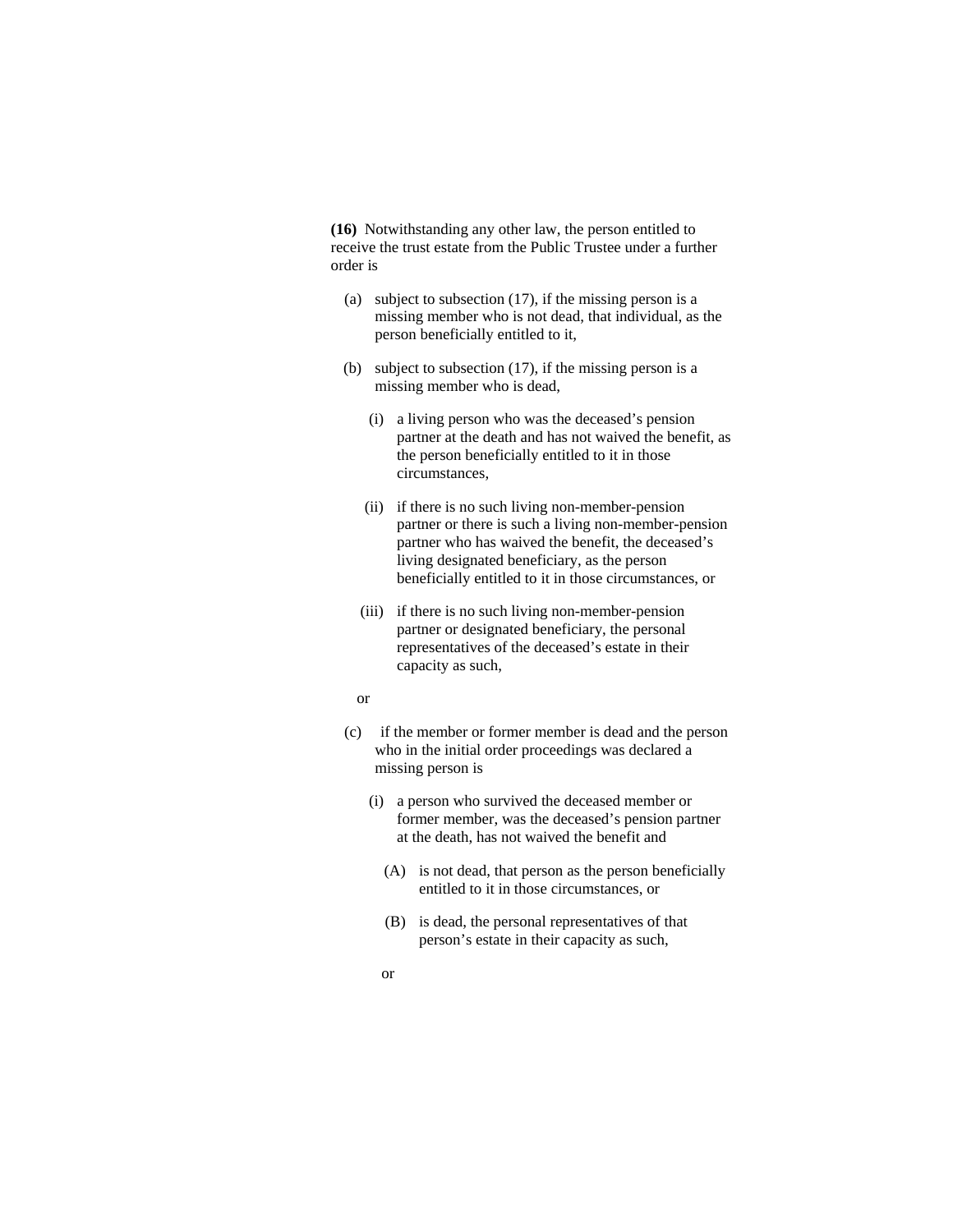- (ii) a designated beneficiary of the deceased, where there is no such surviving non-member-pension partner or there is such a non-member-pension partner who has waived the benefit, who
	- (A) is not dead, that person as the person beneficially entitled to it in those circumstances, or
	- (B) is dead, the personal representatives of that person's estate in their capacity as such.

**(17)** If the missing person is a missing member, whether the missing member is or is not dead, then, under a further order,

- (a) a person who has a matrimonial property order or a matrimonial property agreement that
	- (i) affected the benefit but was not filed with the administrator, or
	- (ii) is made or entered into after the initial order is made and affects the trust estate,

 is entitled to have that matrimonial property order or agreement carried out against the trust estate,

- (b) a person who has a maintenance order attachable against the trust estate is entitled to have that order carried out, and
- (c) section 41 of the *Public Trustee Act* applies.

**(18)** Where, under a designation of beneficiary, there are 2 or more living designated beneficiaries entitled to the trust estate under subsection  $(16)(b)(i)(B)$  or  $(ii)(B)$ , those designated beneficiaries are to share the trust estate according to the respective shares specified in the designation of beneficiary.

**(19)** References in a matrimonial property order or a matrimonial property agreement referred to in subsection  $(17)(a)(i)$  to the benefit or the administrator are deemed to be references to the trust estate or the Public Trustee respectively, and any other adaptations that are necessary resulting from the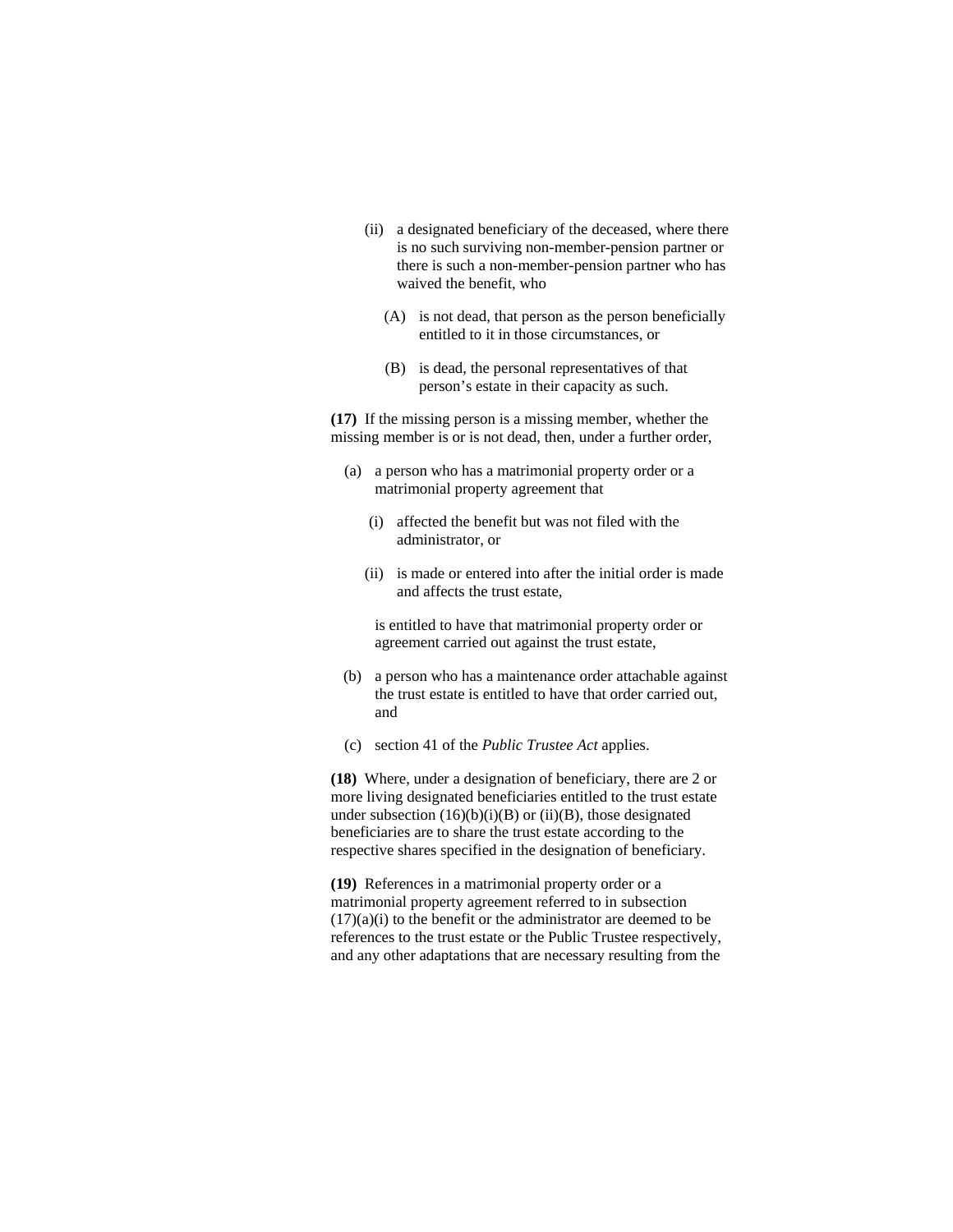fact that the order or agreement has become applicable to the trust estate rather than to the benefit are to be deemed made.

**(20)** The Court may, on application, order the payment by the Public Trustee to a person who is not or who is no longer missing of the whole or the portion of the trust estate that that person is entitled under this section to receive from the Public Trustee.

**(21)** With respect to any matrimonial property order or matrimonial property agreement affecting the trust estate and made or entered into after the initial order is made (including one amending a matrimonial property order or agreement made or entered into before the initial order), the *Matrimonial Property Act* applies.

**(22)** Subject to subsection (23), the trust estate is exempt from execution, seizure or attachment either at law or in equity.

**(23)** Sections 10 and 11(2) to (7) of the *Public Trustee Act* apply with respect to the trust estate notwithstanding that the money is held under this section and, notwithstanding any other provisions of this section, payments may be made under sections 10, 11 and 40 of that Act without the requirement of a further order.

**(24)** The Superintendent and any other person whom the Court regards as interested in the application are entitled to be heard in proceedings to which this section relates and to submit any relevant documents, and the administrator shall in writing give sufficient notice of the hearing to the Superintendent.

**(25)** The Public Trustee may, but is under no duty to, make representations in any proceedings for an initial or a further order.

**42 Section 78(5)(b) is amended by adding** ", custodian" **after**  "holder".

# **43 Section 82 is amended**

**(a) in subsection (2)**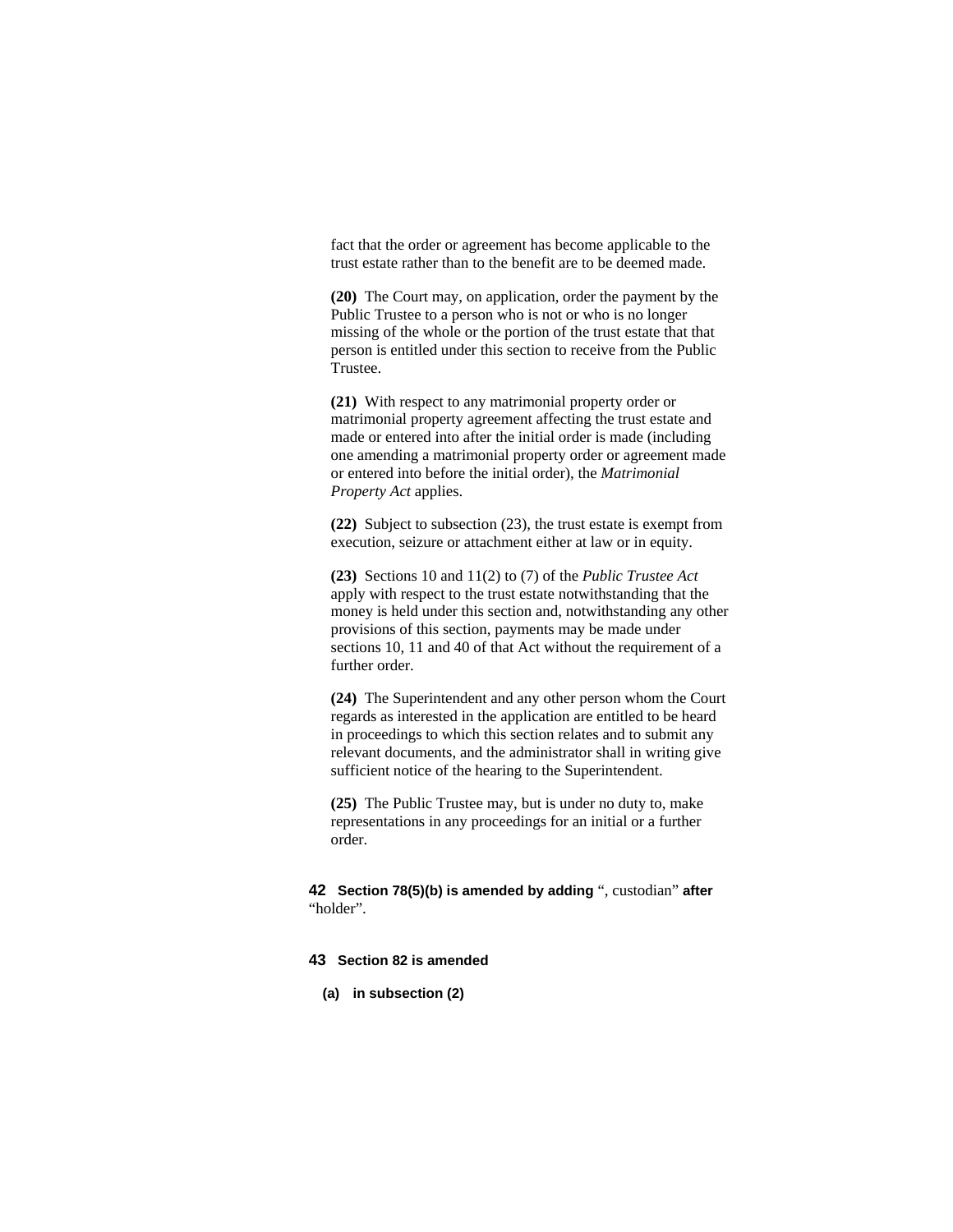- **(i) by adding** "or custodian" **after** "fund holder" **wherever it occurs;**
- **(ii) by striking out** "or" **at the end of clause (a) and substituting** "and";
- **(b) by adding the following after subsection (3):**

**(3.1)** For the purposes of subsection (3) as it applies with respect to section 38, where a transfer is made as a series of 2 or more payments under section 38, there is deemed to be no transfer until the last payment referred to in section 38(8.1) is made.

**44 Section 83(1) is amended by striking out** "or a fund holder" **and substituting** ", fund holder or custodian".

## **45 Section 85 is repealed and the following is substituted:**

## **Prohibition against assignment, etc.**

**85(1)** Subject to subsection (2), money that is held in a pension plan, money that has been transferred under section 30(5), 37(2)(b) or (d), 38, 39(6) or 64(3) or the regulations made in respect of any such provision or of section 80 or pursuant to a similar transfer made before January 1, 1987 and money earned by such transferred money may not be assigned, charged,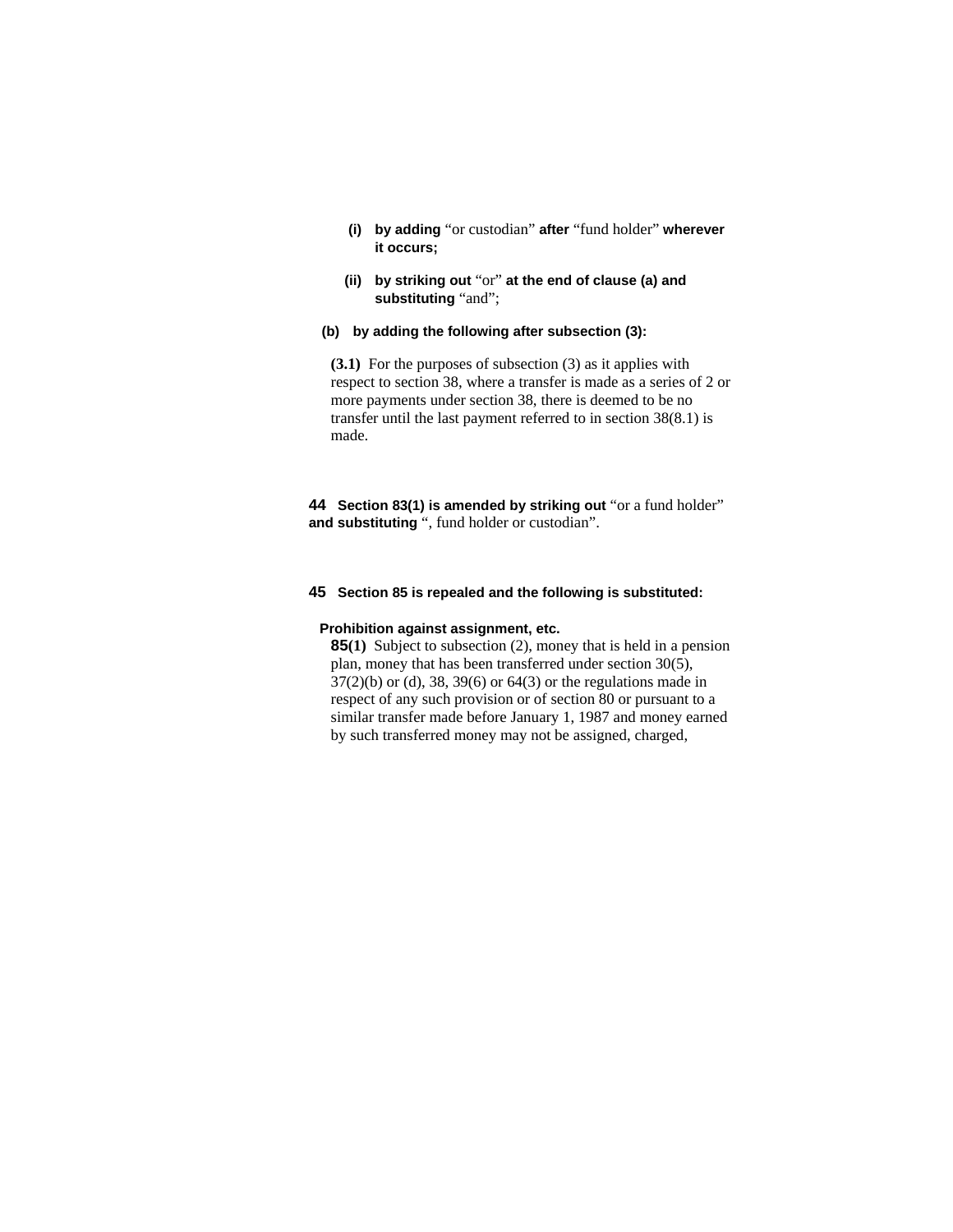alienated or anticipated, and any transaction purporting to assign, charge, alienate or anticipate any such money is void.

**(2)** Subsection (1) does not apply to additional voluntary contributions or optional ancillary contributions.

**(3)** The giving of any amount by a pension partner in compliance with the waiving of any entitlement to a benefit under a waiver specifically provided for by this Act or with a matrimonial property order or agreement does not constitute an assignment, charge, alienation or anticipation for the purposes of subsection (1).

**(4)** Any transaction purporting to effect a withdrawal, surrender or commutation referred to in section 35(1) or (2) is void.

### **Exemption from attachment, etc.**

**85.1(1)** Subject to this section, money that is held in a pension plan, money that has been transferred under section 30(5), 37(2)(b) or (d), 38, 39(6) or 64(3) or the regulations made in respect of section 80 or pursuant to a similar transfer made before January 1, 1987 and money earned by such transferred money are exempt from execution, seizure or attachment either at law or in equity.

- **(2)** Subsection (1) does not apply
	- (a) to additional voluntary contributions or optional ancillary contributions, or
	- (b) in respect of a retirement savings vehicle within the meaning of and under section 17.1 of the *Maintenance Enforcement Act*.

**(3)** The giving of any amount by a pension partner in compliance with a matrimonial property order or agreement does not constitute an execution, seizure or attachment for the purposes of subsection (1).

## **Nullity of certain agreements, etc.**

**85.2** Where this Act requires an amount to be withheld, deducted, paid or credited, any agreement or arrangement by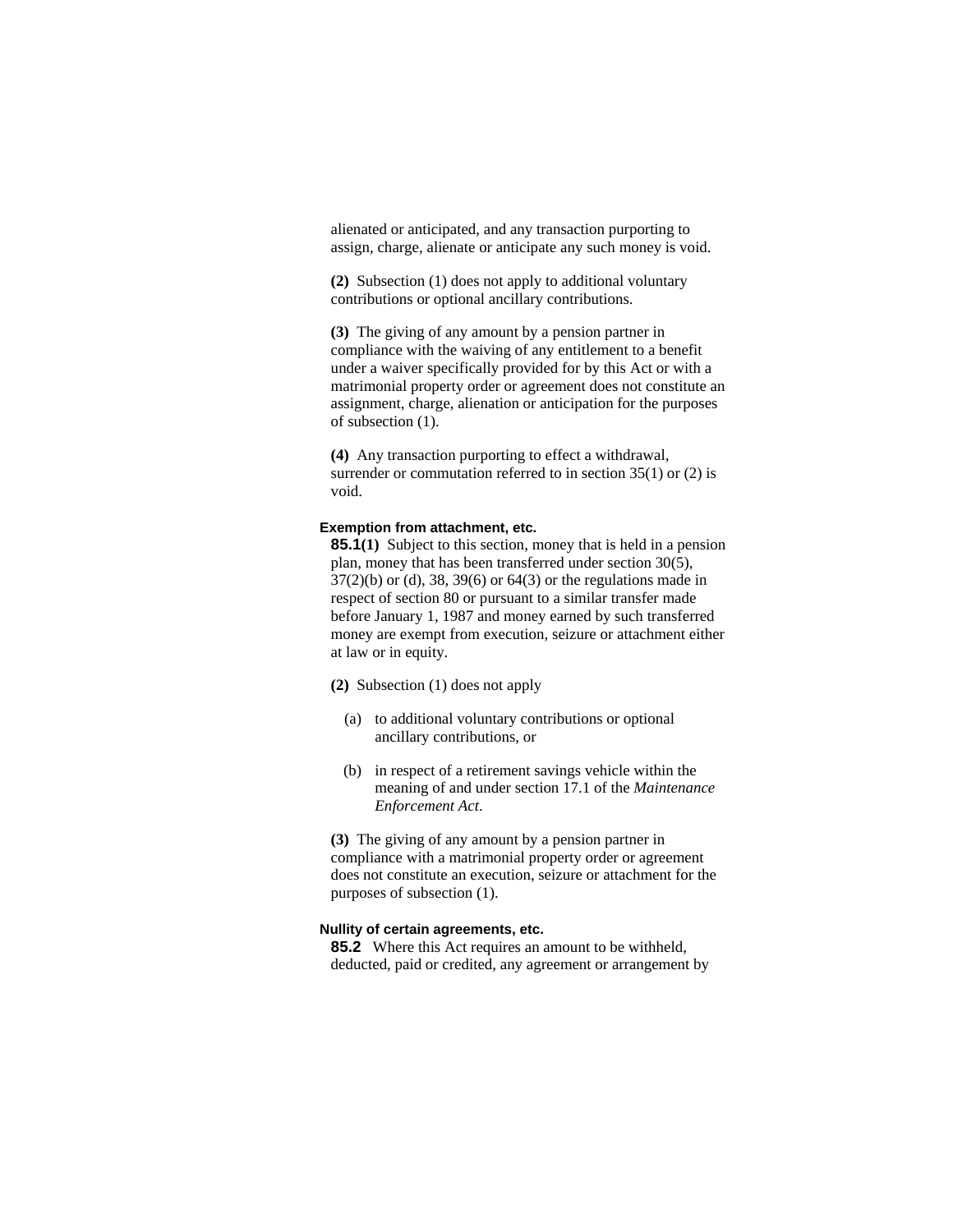the person on whom the requirement is imposed not to withhold, deduct, pay or credit that amount is void.

# **Income and asset testing under other legislation**

**85.3** The discretionary entitlement of a person to withdraw money from a locked-in retirement account or from a retirement income arrangement pursuant to the prescribed provisions of the regulations or from an RRSP to which section 35(2) applies is not to be considered when determining, for the purposes of any other prescribed legislation, income or assets available to the person.

## **46 Section 87 is amended**

- **(a) in subsection (1)**
	- **(i) in clause (b) by striking out** "documents referred to in section 19(1)(a)(ii) to (iv)" **and substituting** "other plan documents";
	- **(ii) in clause (h) by adding** "specified" **after** "another";
	- **(iii) by adding the following after clause (i):**
		- (i.1) requiring administrators to provide information to pension partners respecting the waiving of benefits;
	- **(iv) in clause (l) by striking out** "Revenue Canada's interpretation" **and substituting** "the interpretation by the agency commonly known as the Canada Revenue Agency";
	- **(v) by adding the following after clause (n):**
	- (n.1) respecting missing persons and the trust estate within the meaning of section 77.1, including the relationship between the regime under that section and the *Public Trustee Act*;
- **(b) in subsection (2) by adding** "or (2.1)" **after** "48(2)".

# **47 Section 88 is amended**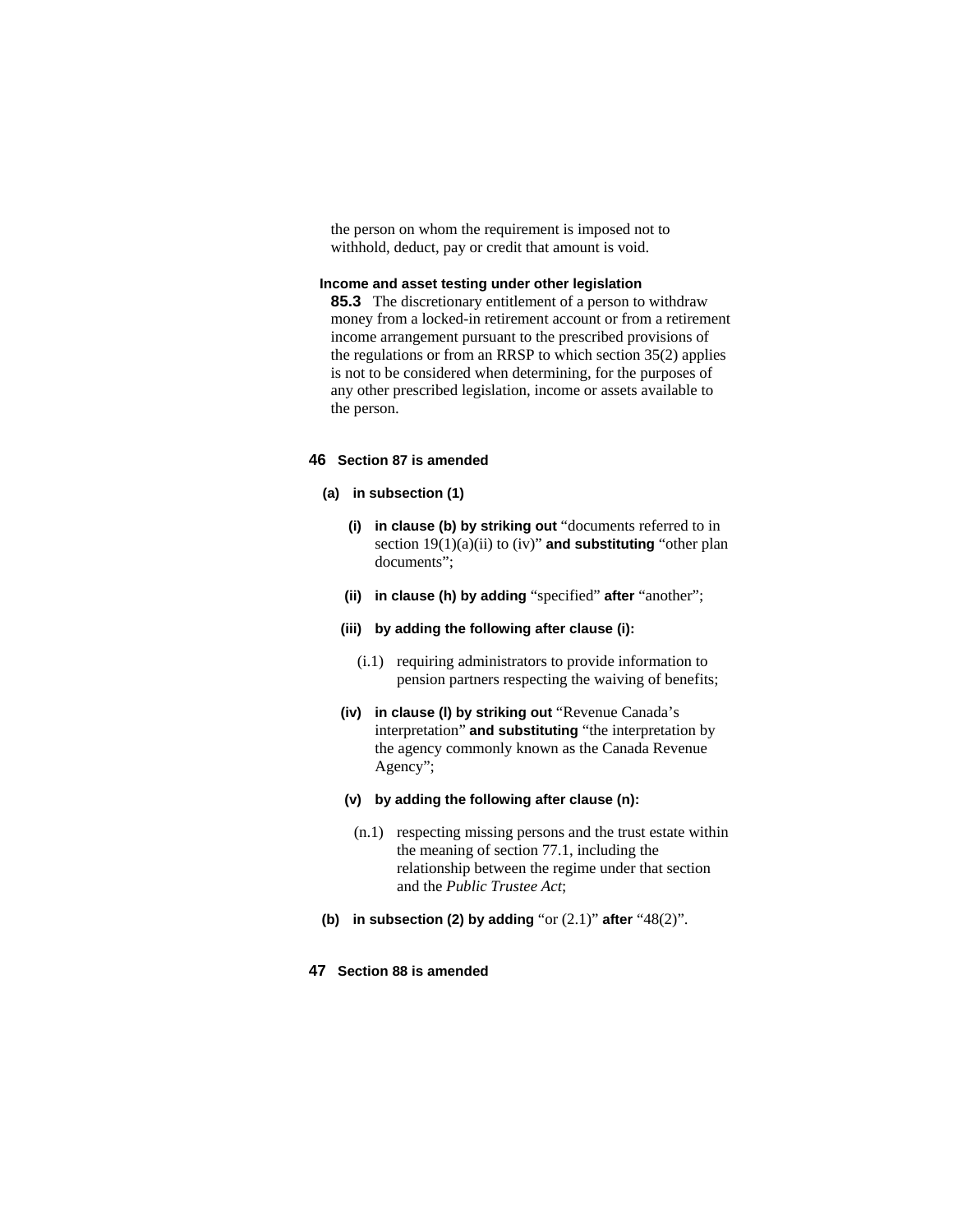**(a) by renumbering it as section 88(2) and by adding the following before subsection (2):**

# **Service of documents**

**88(1)** In this section and section 89, "certified mail" includes any method of delivering written materials for which the addressee or a person allowed by subsection (2) to accept them on the addressee's behalf is required to acknowledge receipt of them by providing a signature.

# **(b) in subsection (2)**

**(i) by striking out** "under section 8(1) or (2), 25, 26(2), 71 or 90(2)(b)" **and substituting** "on a person under this Act";

# **(ii) by adding the following after clause (b):**

- (b.1) in the case of a trust consisting of individuals,
	- (i) by the method described in clause  $(a)(i)$  or (ii), with reference to any of the individual trustees, or
	- (ii) if the trust has an official office, by the method described in clause (b)(ii) with reference to that office;

# **48 Section 89 is amended by striking out** "or" **at the end of clause (a) and repealing clause (b) and substituting the following:**

- (b) if service is effected by certified mail for which a signature is required as described in section 88(1), service is deemed to have been effected on the date that signature is provided, or
- (c) if service is effected by registered mail or by any other form of certified mail, service is deemed to have been effected 5 days after the date of sending the document.

# **49 Section 90 is amended**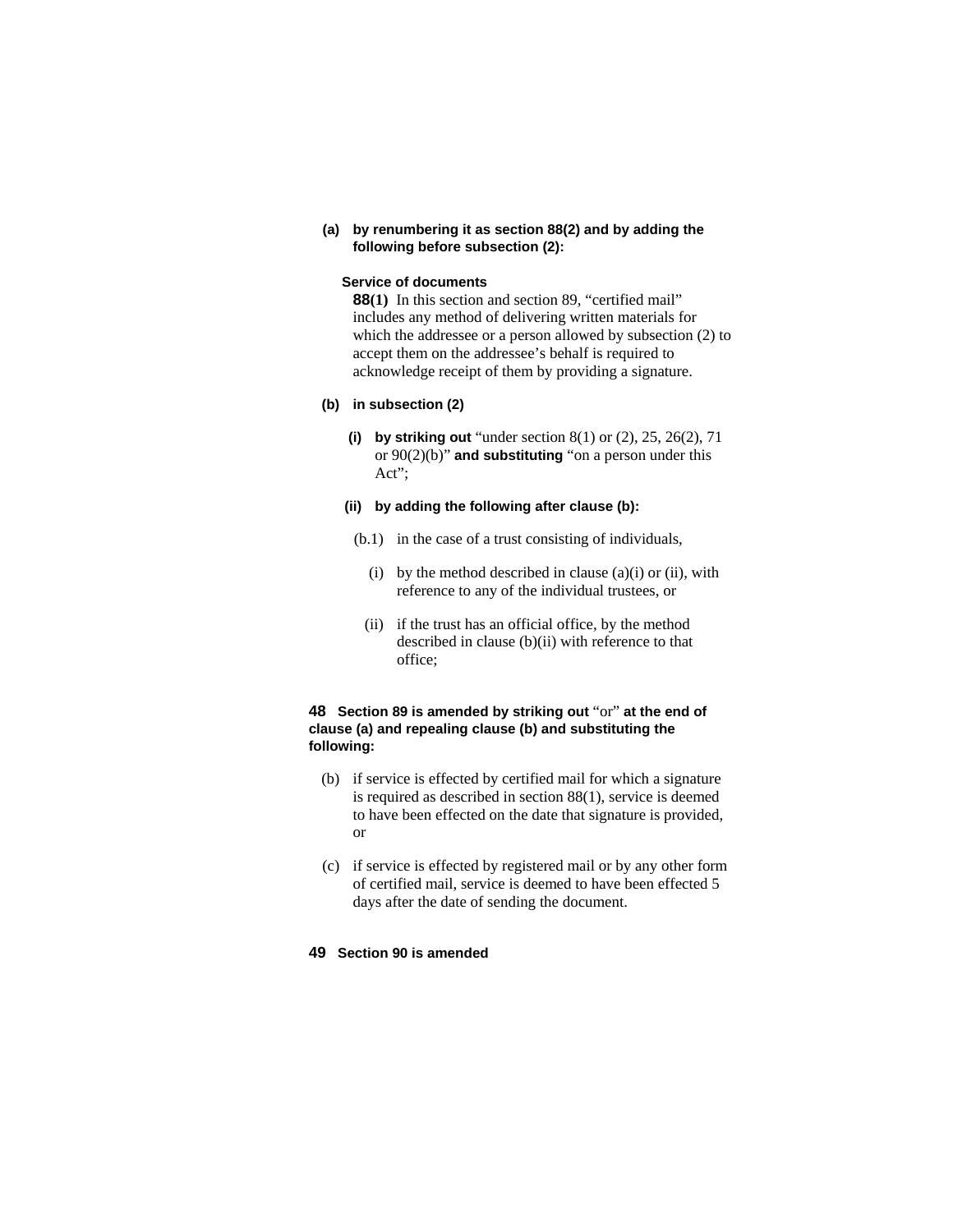**(a) in subsection (1) by striking out** "under the *Public Service Act* and designated"**;**

# **(b) in subsection (2)**

- **(i) in clause (a)(i) by adding** ", a custodian" **after** "holder";
- **(ii) by striking out** "and" **at the end of clause (a);**
- **(iii) by adding** ", or" **at the end of clause (b) and by adding the following after clause (b):** 
	- (c) require a person referred to in clause (a) or a representative of such a person to submit to an oral interview, whether the interview is to be recorded by the interviewer or not.

### **50 Section 92(1) is amended**

# **(a) by striking out** "or" **at the end of clause (a) and by adding the following after clause (a):**

 (a.1) refuses to answer any question posed by the Superintendent or a person acting on the Superintendent's behalf under this Act, where the answer to the question is necessary to enable that person to perform effectively the person's duties or functions under this Act, or

# **(b) in clause (b) by repealing subclauses (ii) and (iii) and substituting the following:**

- (ii) makes a false or misleading statement,
- (iii) makes a false or misleading entry in any record, or
- (iv) omits to state, in any record or other document or orally, any material fact that is necessary to make a statement contained in the record or other document or made orally, as the case may be, not misleading in the light of the circumstances in which it is made,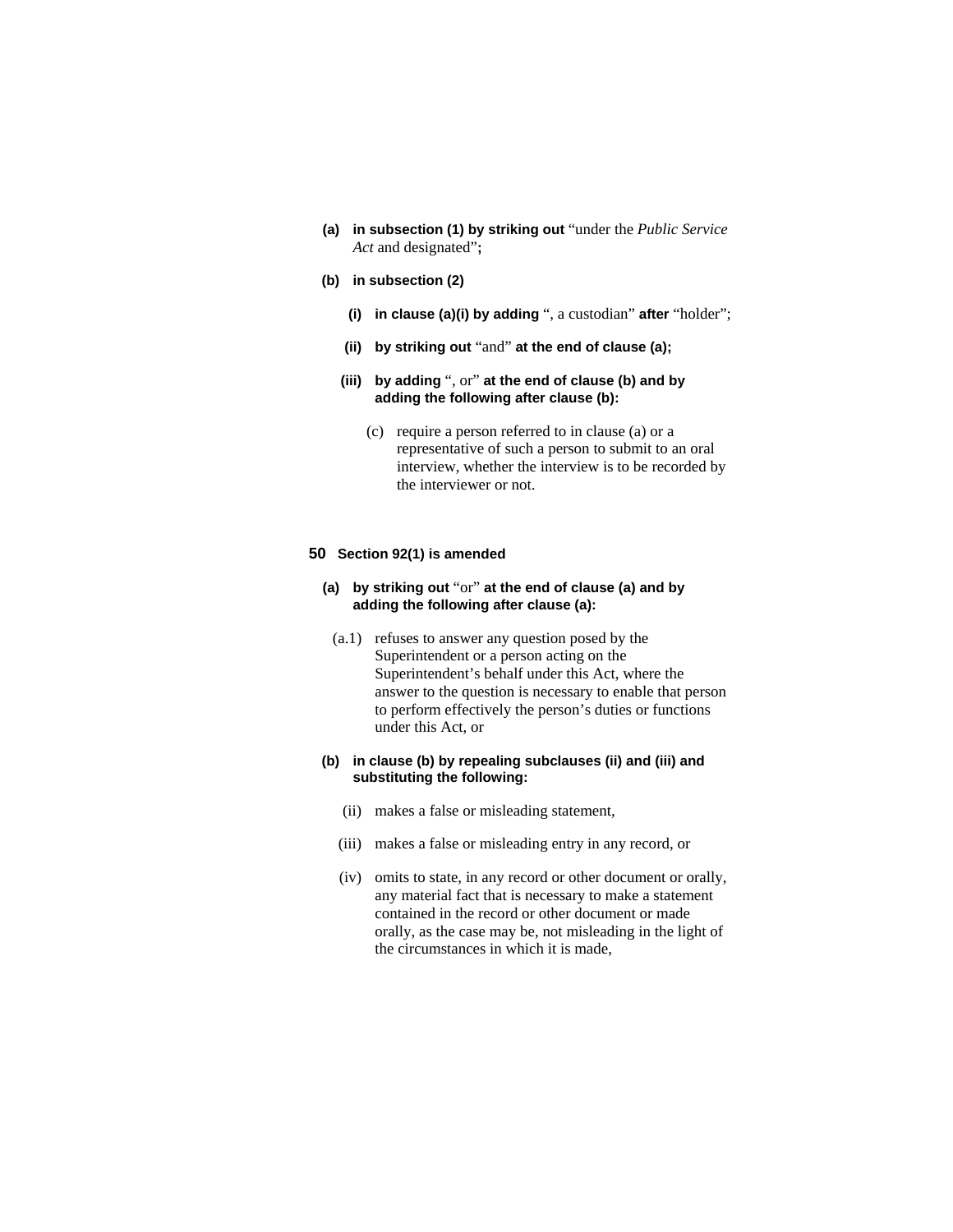# **51 Section 94 is amended by renumbering it as section 94(1) and by adding the following after subsection (1):**

**(2)** Section 3 is deemed to exclude reference to the Universities Academic Pension Plan referred to in section 1(c) of the *Public Sector Pension Plans Act.* 

**52 Sections 15(1)(k), 58(1)(d) and (f), 60(1), 62, 63, 64, 65 and 66 are amended by striking out** "member-pension-partner", "non-member-pension-partner", "non-member-pension-partner's" **and** "member-pension-partner's" **wherever they occur and substituting** "member-pension partner", "non-member-pension partner", "non-member-pension partner's" **and** "member-pension partner's" **respectively.** 

**53(1) The** *Maintenance Enforcement Amendment Act, 2004* **is amended in section 28**

- **(a) subject to subsection (2), by repealing subsection (2);**
- **(b) in subsection (3), in the new section 87(1)(d.1)(i) of the**  *Employment Pension Plans Act***, by striking out** "a prescribed" **and substituting** "a".

**(2) Subsection (1)(a) does not come into force, and is repealed, if section 28(2) of the** *Maintenance Enforcement Amendment Act, 2004* **comes into force before subsection (1)(a) is proclaimed in force.** 

**54(1) The** *Public Sector Pension Plans Act* **is amended by this section.**

**(2) Schedule 1 is amended**

- **(a) in section 1(f) by striking out** "established under" **and substituting** "referred to in";
- **(b) by repealing section 6(1) and substituting the following:**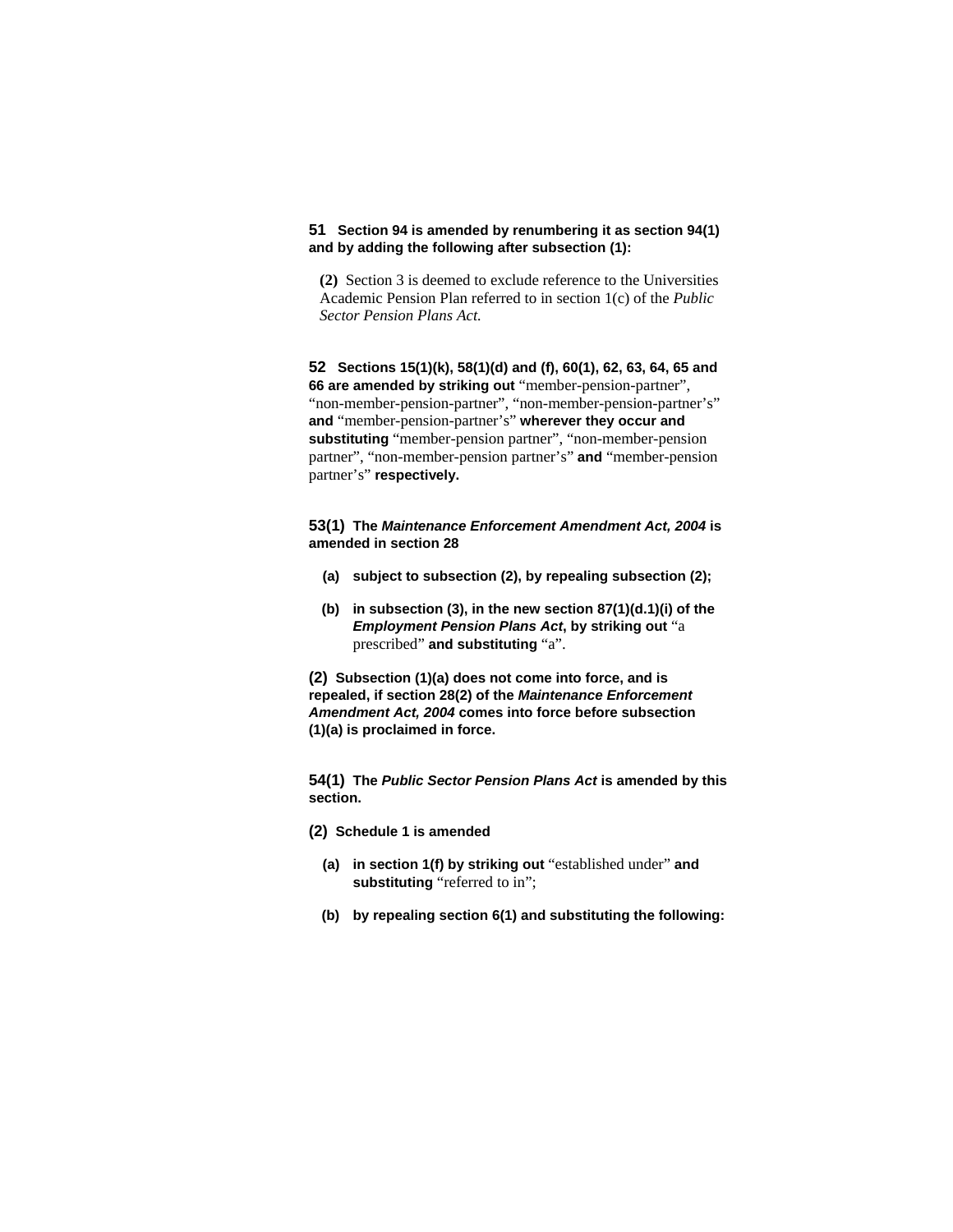### **Local Authorities Pension Plan Fund**

**6(1)** The Minister of Finance shall hold and administer the Local Authorities Pension Plan Fund in accordance with this Schedule and the regulations.

**(c) in sections 6(3), 7(1) and 8(1) and (3) by striking out**  "Provincial Treasurer" **and substituting** "Minister of Finance".

# **(3) Schedule 2 is amended**

- **(a) in section 1(1)(f) by striking out** "established under" **and substituting** "referred to in";
- **(b) in sections 1(1)(j), 9(13) and 16(4), (5), (6) and (7) by striking out** "Provincial Treasurer" **wherever it occurs and substituting** "Minister of Finance";
- **(c) by repealing section 6(1) and substituting the following:**

## **Public Service Pension Plan Fund**

**6(1)** The Minister of Finance shall hold and administer the Public Service Pension Plan Fund in accordance with this Schedule and the regulations.

## **(4) Schedule 4 is amended**

- **(a) in section 1(1)(b.2) and (f) by striking out** "established under" **and substituting** "referred to in";
- **(b) in section 4(1)(k) by striking out** "Provincial Treasurer" **and substituting** "Minister of Finance";
- **(c) by repealing section 6(1) and substituting the following:**

## **Special Forces Pension Plan Fund**

**6(1)** The Minister of Finance shall hold and administer the Special Forces Pension Plan Fund in accordance with this Schedule and the regulations.

**(d) by repealing section 6.1(1) and substituting the following:**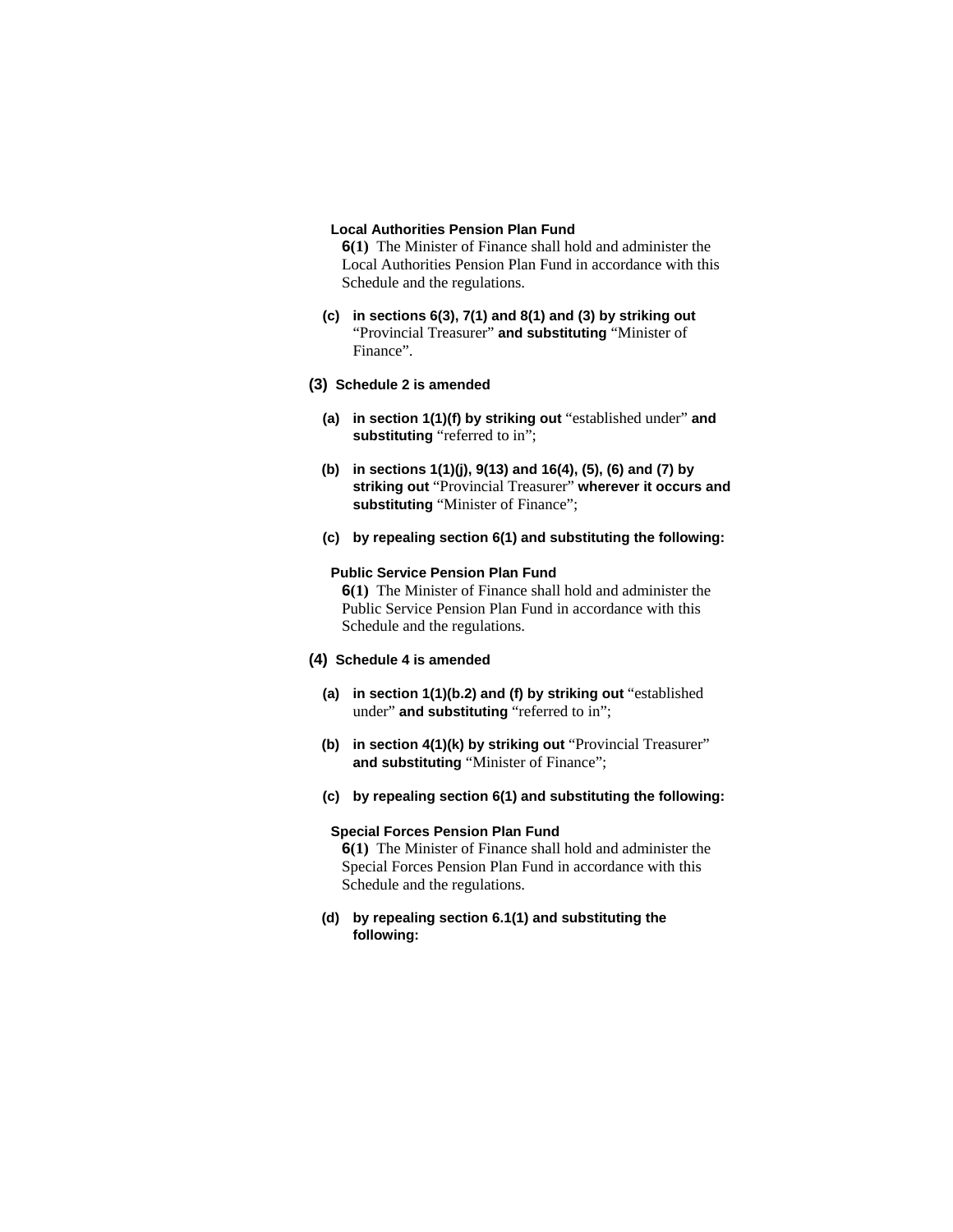### **Special Forces Pension Indexing Fund**

**6.1(1)** The Minister of Finance shall hold and administer the Special Forces Pension Indexing Fund in accordance with this Schedule and the regulations.

- **(e) in sections 6(3), 6.1(3), 6.2, 7(1), 8(1) and (3) and 9(13) by striking out** "Provincial Treasurer" **and substituting**  "Minister of Finance".
- **(5) Schedule 5 is amended**
	- **(a) in section 1(1)(f) by striking out** "established under" **and substituting** "referred to in";
	- **(b) by repealing section 6(1) and substituting the following:**

#### **Management Employees Pension Plan Fund**

**6(1)** The Minister of Finance shall hold and administer the Management Employees Pension Plan Fund in accordance with this Schedule and the regulations.

- **(c) in sections 6(3), 7(1) and 8(1) and (3) by striking out**  "Provincial Treasurer" **and substituting** "Minister of Finance".
- **(6) Schedule 6 is amended**
	- **(a) in section 1(1)(f) by striking out** "established under" **and substituting** "referred to in";
	- **(b) by repealing section 6(1) and substituting the following:**

## **Public Service Management (Closed Membership) Pension Plan Fund**

**6(1)** The Minister of Finance shall hold and administer the Public Service Management (Closed Membership) Pension Plan Fund in accordance with this Schedule and the regulations.

- **(c) in sections 6(3), 7(1) and 8(1), (3) and (4) by striking out**  "Provincial Treasurer" **and substituting** "Minister of Finance".
- **55 The** *Public Trustee Act* **is amended**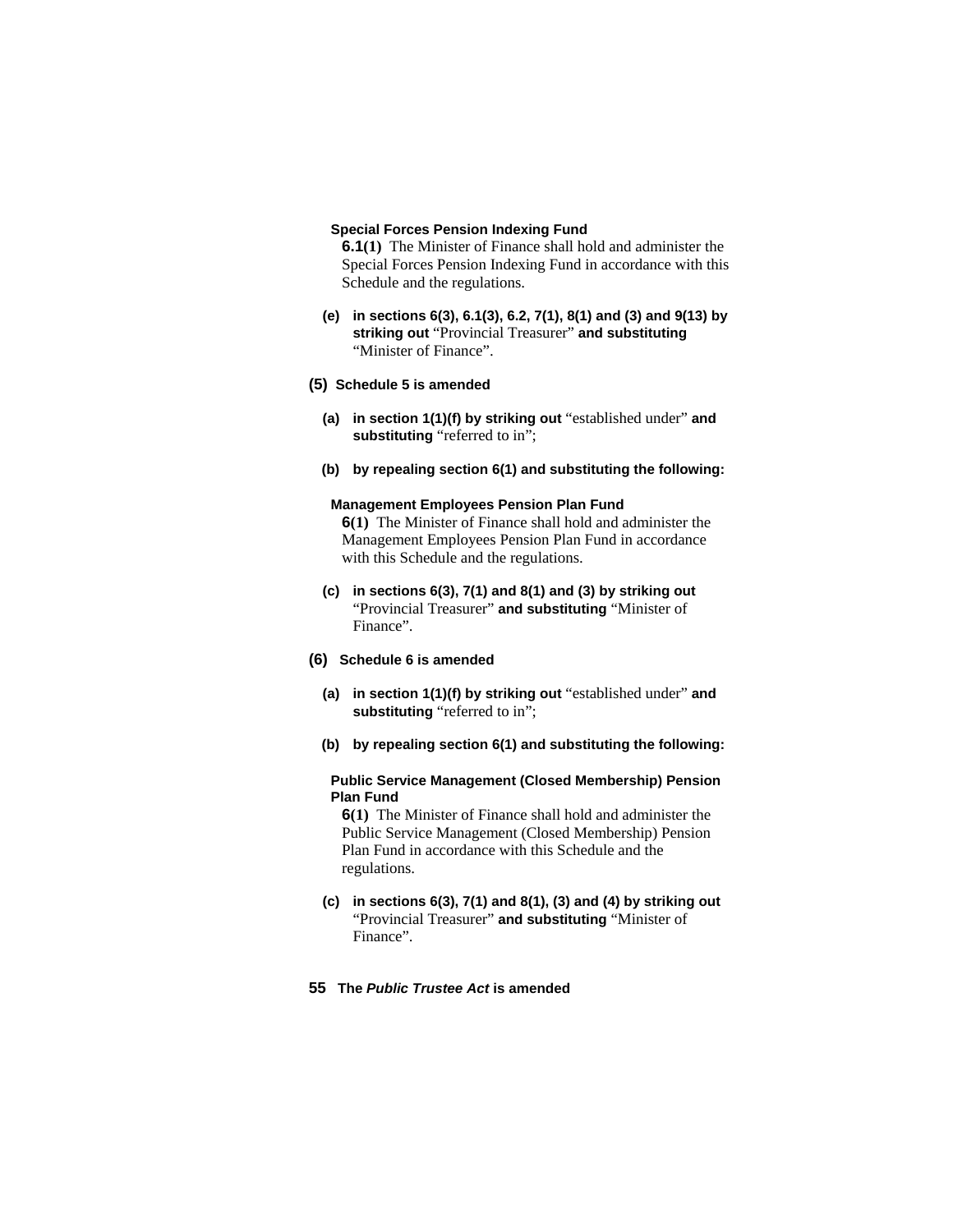**(a) by adding the following after section 7:**

#### **Missing persons and former private pension plan benefits**

**7.1** The Public Trustee shall not pay out any money received under section 77.1 of the *Employment Pension Plans Act* except under a further order within the meaning of section 77.1(1) of that Act or in accordance with section 10, 11 or 40 of this Act.

- **(b) in section 46 by adding the following after clause (q):**
	- (q.1) respecting missing persons and the trust estate within the meaning of section 77.1(1) of the *Employment Pension Plans Act* and the relationship between this Act and the regime under section 77.1 of that Act.

**56(1) Subject to this section, this Act comes into force on Proclamation.**

**(2) Section 38, other than section 38(a), is deemed to have come into force on March 1, 2000.**

**(3) Section 45, to the extent that it adds a new section 85.1(2)(b) to the** *Employment Pension Plans Act***, comes into force on the commencement of section 28(1) of the**  *Maintenance Enforcement Amendment Act, 2004* **or of section** 

**45, to the extent that it adds a new section 85.1(1) to the**  *Employment Pension Plans Act***, whichever is the later.** 

**(4) Section 51 is deemed to have come into force on January 1, 2000.**

**(5) Section 1 and section 53, except section 53(1)(a), come into force on the date of assent to this Act.** 

#### **Explanatory Notes**

**1** Amends chapter E-8 of the Revised Statutes of Alberta 2000.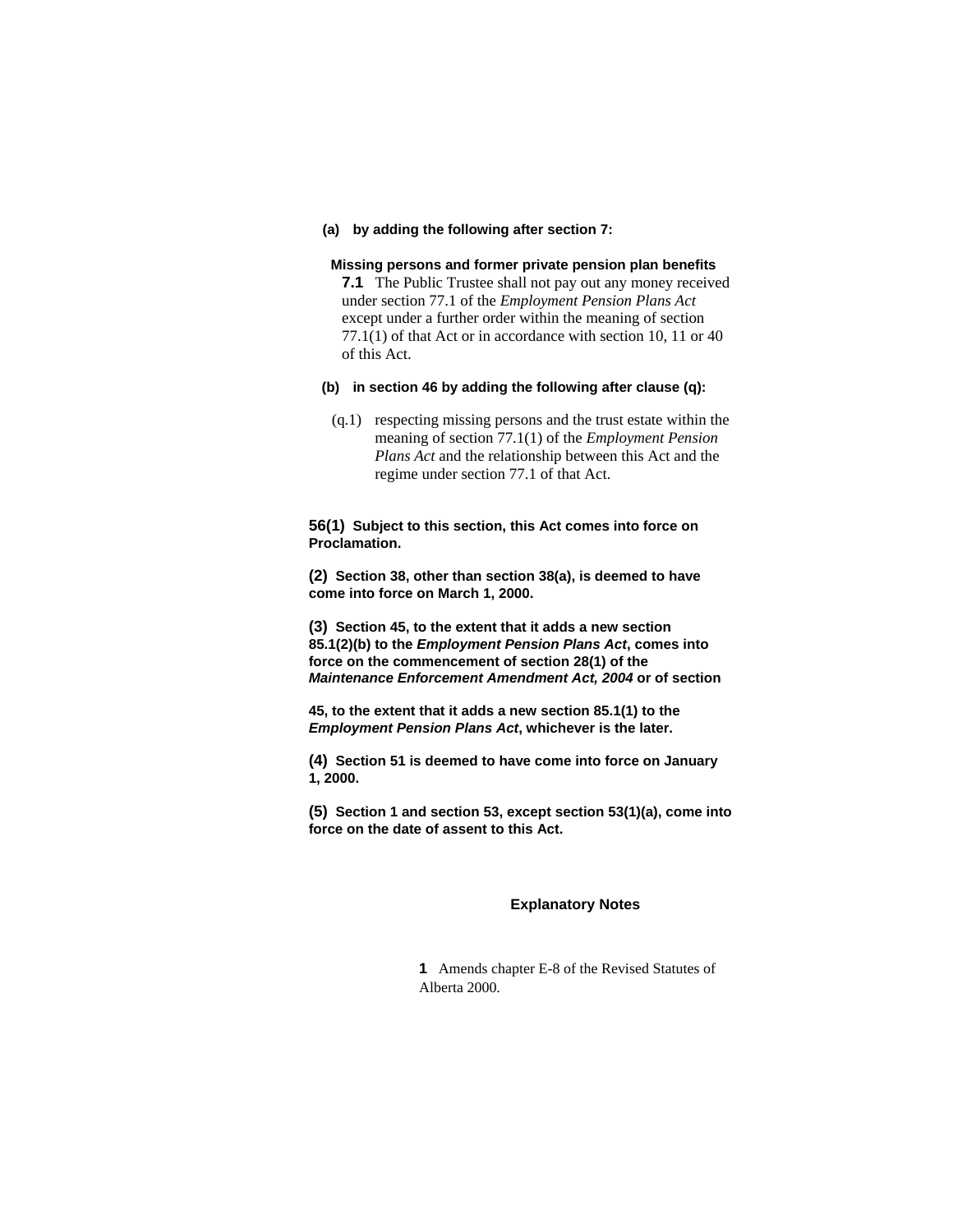# **2** Section 1(1) presently reads in part:

#### *1(1) In this Act,*

- *(a) "additional voluntary contributions" means contributions made by a member to a pension plan that are additional to those that the member is required to make to attain a pension, except optional ancillary contributions and contributions whose payment, under the terms of the plan, imposes on the employer an obligation to make concurrent additional contributions, and includes compounded interest on those additional voluntary contributions;*
- *(b) "administrator" means* 
	- *(i) subject to subclause (ii), in relation to* 
		- *(A) a specified multi-employer plan, the body referred to in section 10(1),*
		- *(B) a multi-unit plan, the body referred to in section 11(1), or*
		- *(C) any other plan, the board of trustees referred to in section 12 or, if there is no such board, the employer,*
- *or* 
	- *(ii) where a person has been appointed administrator of a plan by the Superintendent under section 78(1) or (2), that person;*
	- *(c) "ancillary benefit" means a benefit of a kind provided pursuant to section 42(1);*
	- *(k) "defined contribution provision" means a provision of a pension plan under which benefits are determined solely by reference to what is provided by*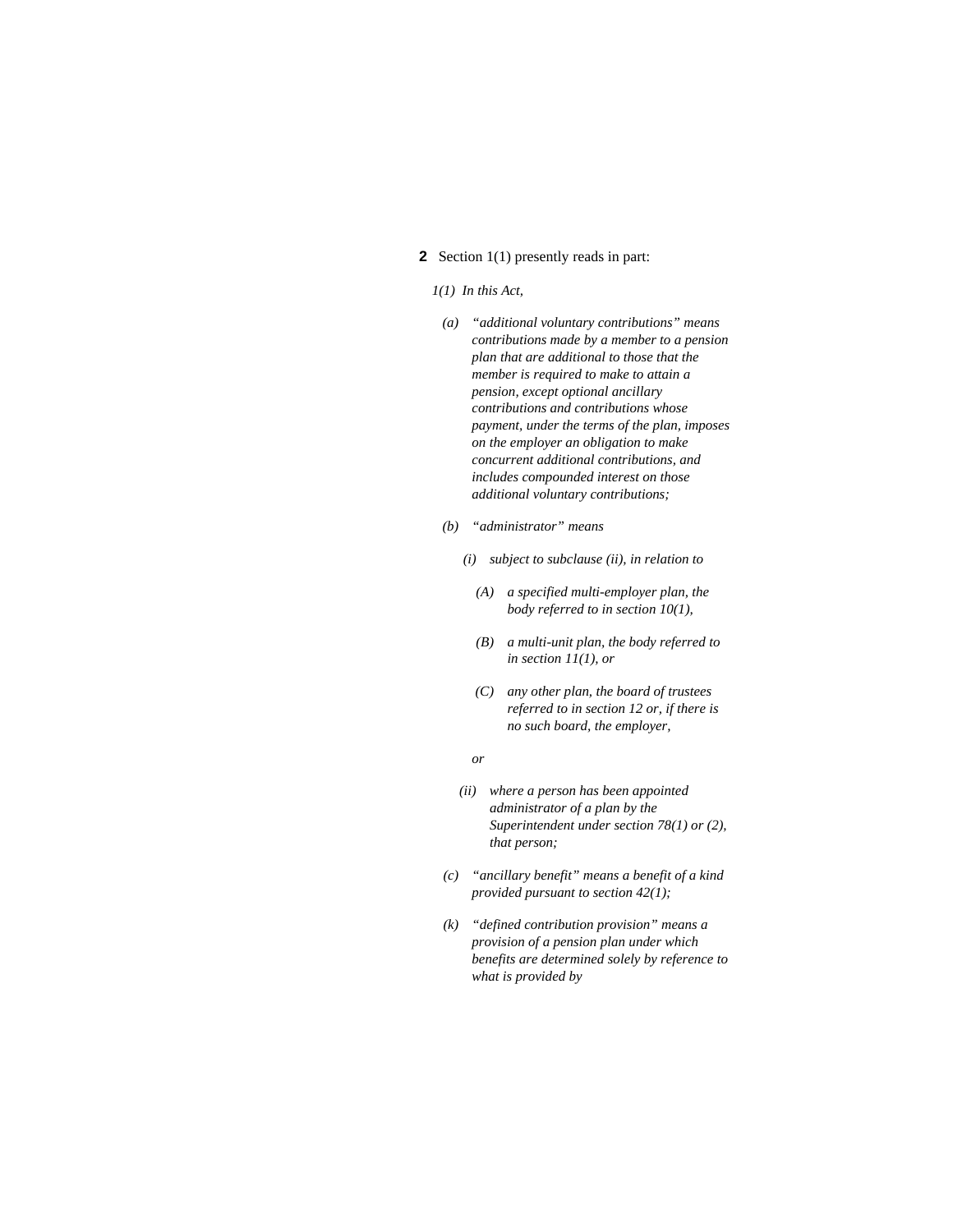- *(i) contributions made by a member and on a member's behalf by the member's employer, and*
- *(ii) interest and any other amounts allocated in respect of a member or former member;*
- *(l) "designated province or territory" means a province or territory of Canada, other than Alberta, that is prescribed to be a province or territory in which there is in force legislation substantially similar to this Act;*
- *(m) "employee" means an individual who is employed to do work or provide a service in Alberta or in a designated province or territory and is in receipt of or entitled to remuneration for the work or service;*
- *(t) "fund holder" means the person or combination of persons who hold the pension fund of a pension plan under section 49(1);*
- *(u) "initial qualification date" means* 
	- *(i) in respect of employment in Alberta, January 1, 1967, and*
	- *(ii) in respect of employment in a designated province or territory, the prescribed date;*
- *(y) "member" means, in relation to a pension plan that has not been terminated, an employee or former employee who has made contributions to the plan or on whose behalf the employer was required by the plan to make contributions to it and who has not terminated membership or commenced a pension;*
- *(z) "multi-unit plan" means a pension plan administered for employees of 2 or more employers that is not designated by the Superintendent under clause (qq) as a specified multi-employer plan;*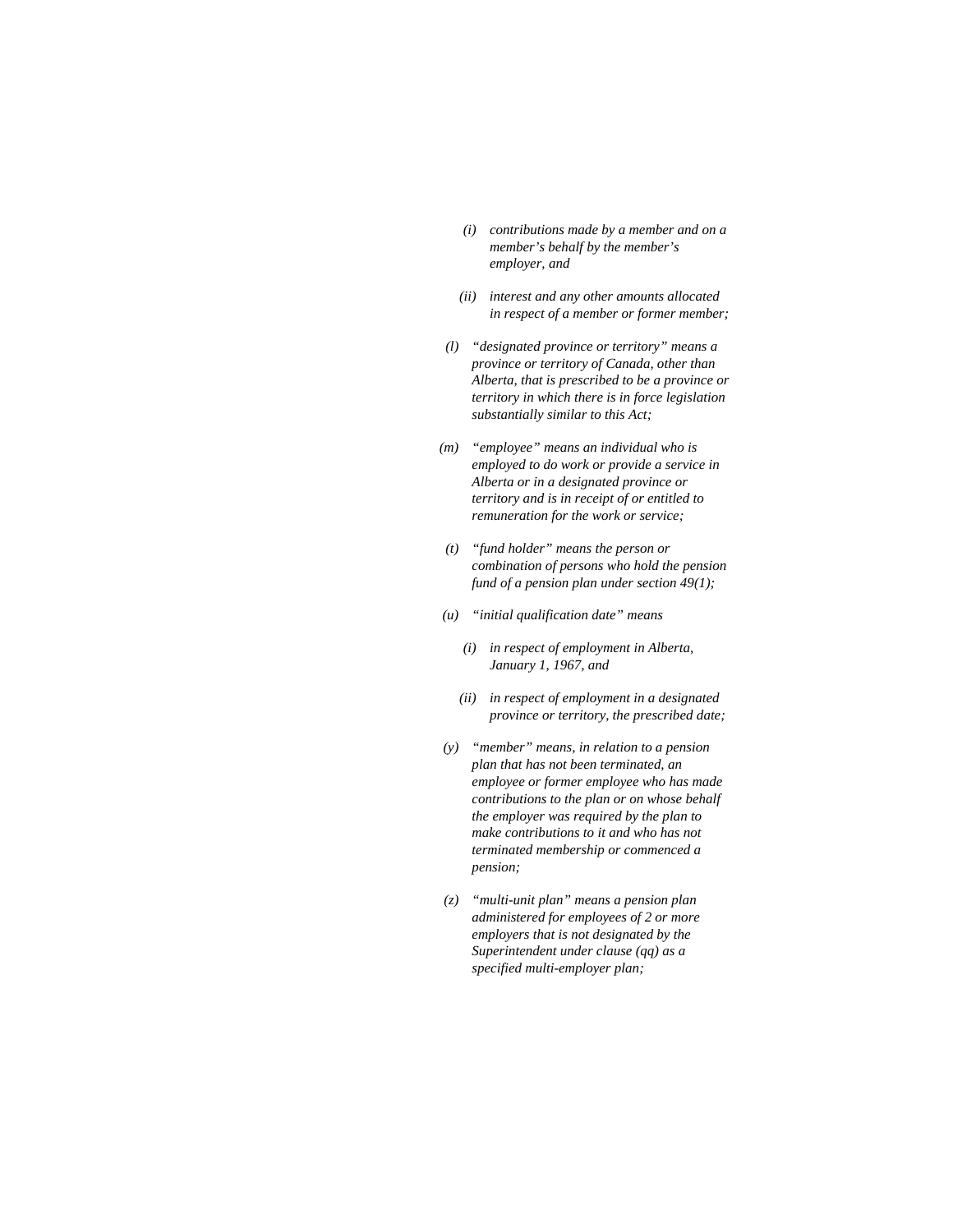- *(bb) "optional ancillary contributions" means contributions made voluntarily by a member under a defined benefit provision that are additional to those that the member is required to make to attain a pension and as a consequence of which optional ancillary benefits selected for provision under the plan must be provided with respect to the member, and includes compounded interest on those contributions;*
- *(gg) "pension plan" or "plan" means a plan, scheme or arrangement organized and administered to provide pensions for employees and former employees and under which, except in the case of a supplemental pension plan, the employer is or, in the case of a terminated plan, was required to make contributions to the plan on behalf of the members, and includes the pension fund of a plan but does not include a prescribed plan, scheme or arrangement;*
- *(ii) "plan for specified individuals" means a pension plan whose only members are specified individuals for the purposes of the prescribed provision of the tax Act;*
- *(xx) "termination of membership" means* 
	- *(i) in relation to a member of a specified multi-employer plan and subject to subclauses (ii) and (iii), the end of any period of 2 consecutive fiscal years of the plan in which the member has not completed at least 350 hours of employment,*
	- *(ii) in relation to a member of a supplemental pension plan, including a supplemental specified multi-employer plan, the termination of the member's membership in the plan to which it is supplemental, and*
	- *(iii) in relation to a member of any other plan or where the Superintendent gives an*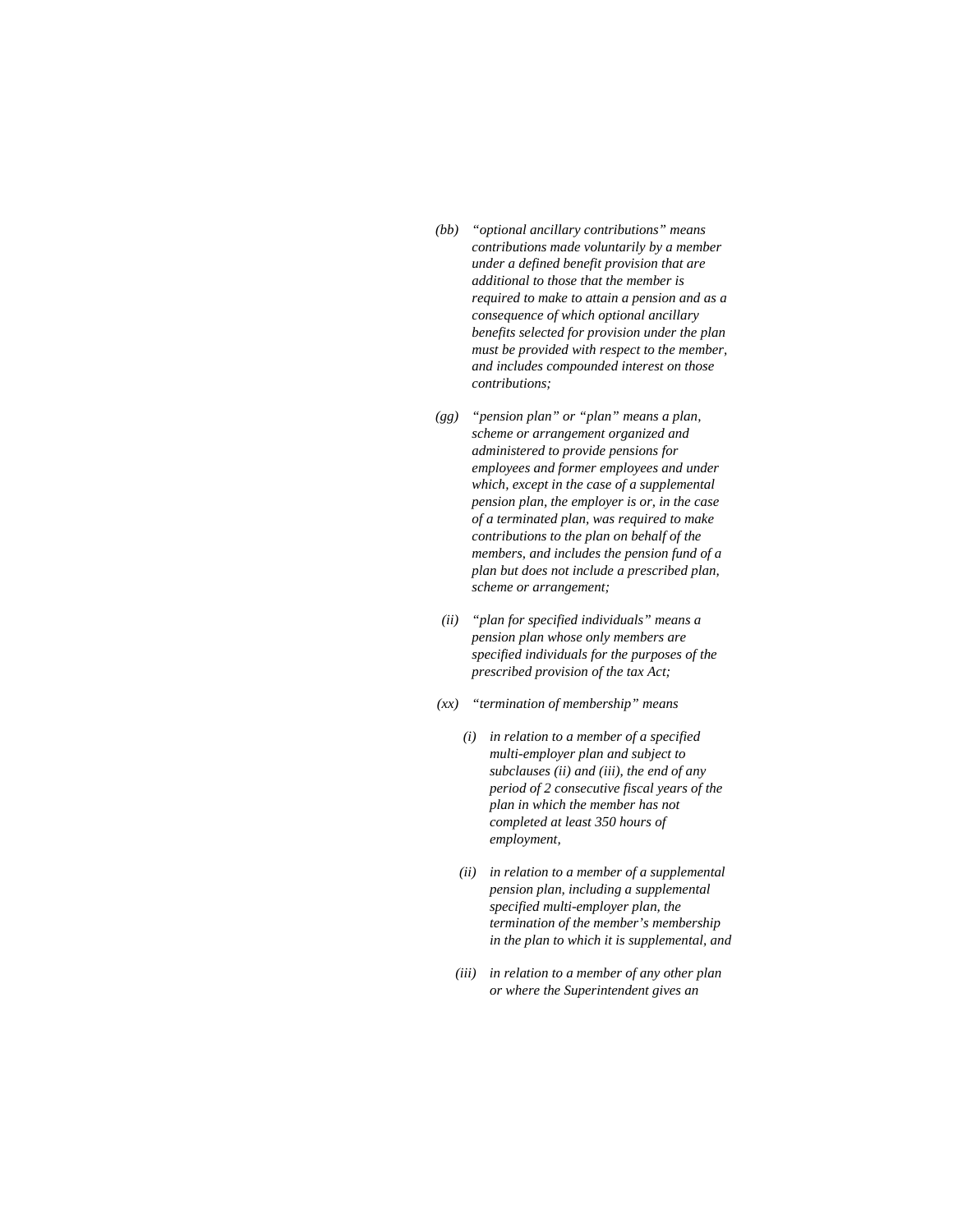*approval under section 31(4) in respect of a specified multi-employer plan, the cessation by the member of employment for which the employer is required by that plan to make contributions to that plan on the member's behalf,* 

 *and, in relation to a member of a specified multi-employer plan, includes the return of all the member's contributions, with interest, under section 35(8) or (9) or the transfer of the whole of the commuted value of the pension under section 38(3) or (6);* 

- *(ccc) "years of continuous employment" means, subject to section 31(4),* 
	- *(i) in relation to a member of a specified multi-employer plan, fiscal years of the plan in each of which the member has completed at least 350 hours of employment,*
	- *(ii) in relation to a member of a multi-unit plan, years of employment for a continuous period of time with one employer or, if the plan so provides, with more than one employer, including any prescribed break in such employment, and*
	- *(iii) in relation to any other plan, years of employment for a continuous period of time including, except where an actual cessation of employment has occurred, any period not exceeding 26 consecutive weeks during which a person who immediately before the commencement of the period was in the employment of the employer is not doing work or providing a service for that employer for remuneration and after the expiry of which the person is again in the employment of that employer,*

 *and, where a member has at any time terminated membership in one plan to which the employer was required to make*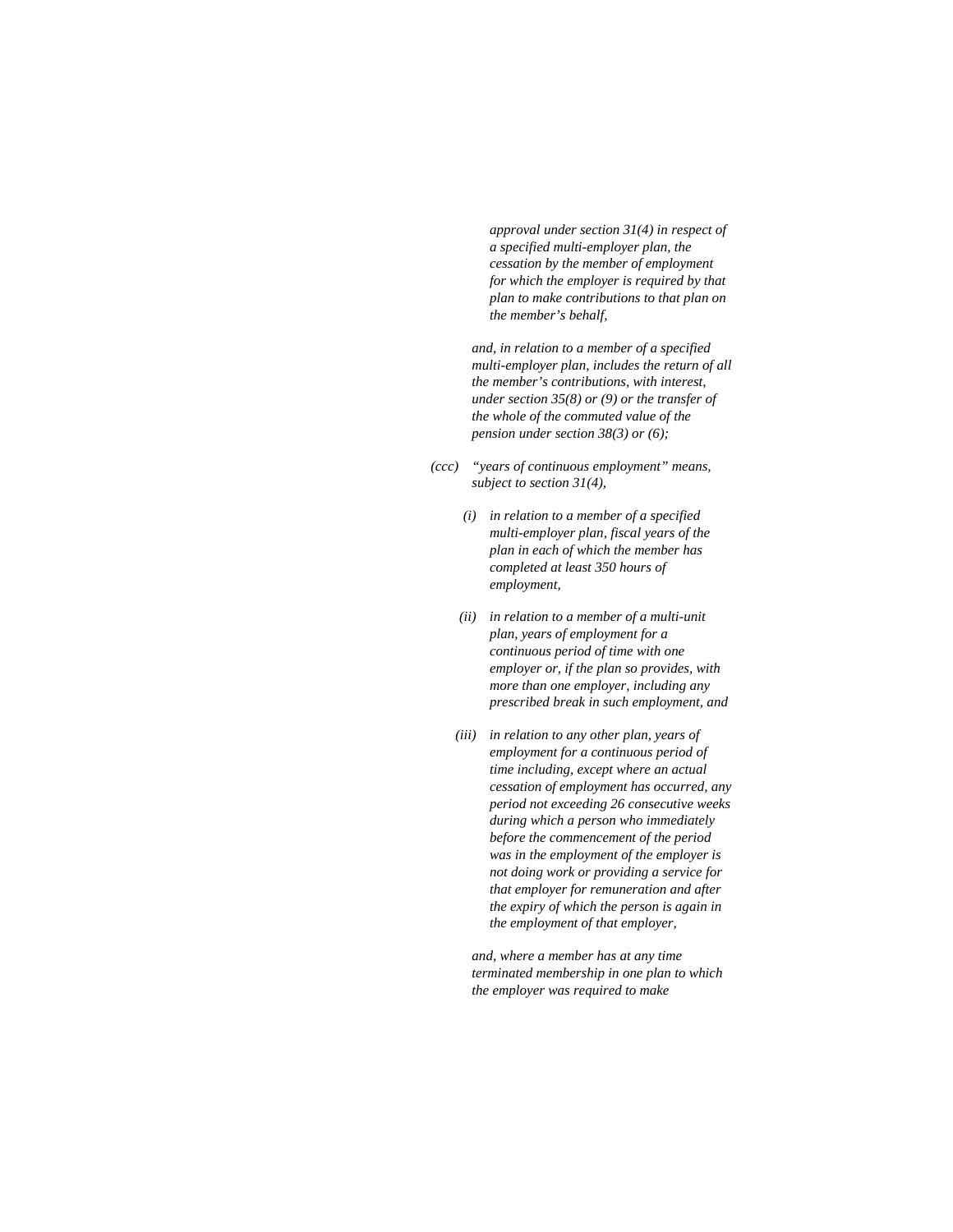*contributions on the member's behalf due to the member becoming a member of another plan to which that employer is so required to make contributions, includes, in relation to each of those plans, the aggregate of the years of continuous employment while a member of those plans.* 

**3** Further interpretation provisions. Section 1(2) to (4) presently read:

*(2) For the purposes of subsection (1)(rr)(i), persons are living separate and apart* 

- *(a) if they are living apart and either of them has the intention to live separate and apart from the other, or*
- *(b) if, before the relevant time,* 
	- *(i) they had been living separate and apart for any period, and*
	- *(ii) that period was interrupted or terminated by reason only that either of them became incapable of continuing to live separate and apart or of forming or having the intention to continue to live separate and apart of that person's own volition,*

 *and the separation would probably have continued if that person had not become so incapable.* 

*(3) Notwithstanding subsection (1)(xx)(i), a member of a specified multi-employer plan terminating membership by virtue of that subclause who has ceased employment is deemed to have terminated membership in the province or territory and while employed in the province or territory where the member last ceased to be in employment.* 

*(4) For the purposes of this Act, a person is employed in the province or territory in which the*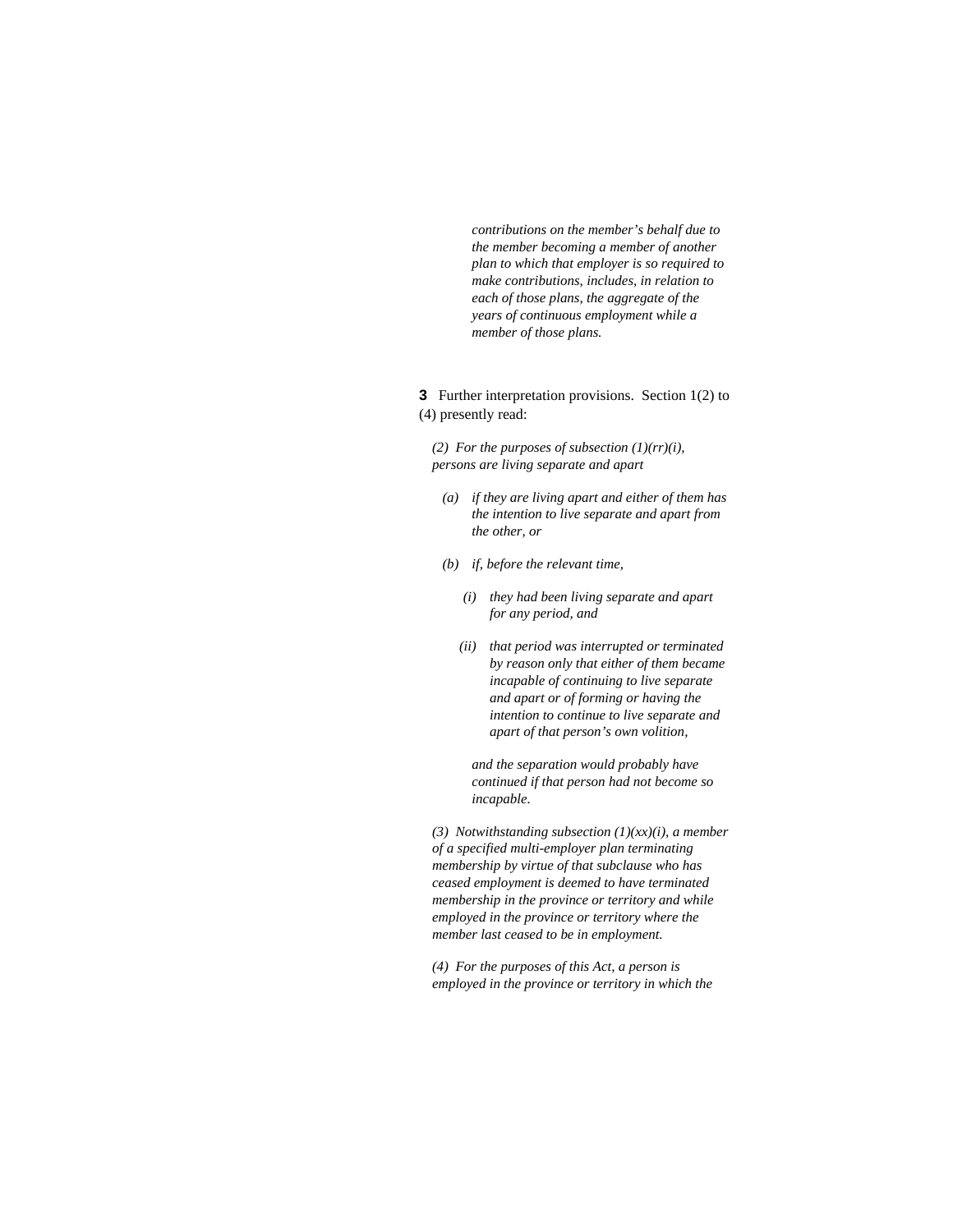*establishment of the employer to which the person reports for work is situated and, if the person is not required to report for work to any establishment of the employer or is required to report to more than one establishment in different provinces or territories, the person is deemed to be employed in the province or territory in which the establishment of the employer from which remuneration is paid is situated.* 

# **4** Section 2 presently reads:

*2(1) Where a member terminates membership while employed in a jurisdiction outside Alberta and the designated provinces or territories and the member's last period of employment within Alberta and the designated provinces or territories before the termination of membership was in Alberta, the member is deemed for the prescribed purposes of this Act* 

- *(a) to have terminated membership while employed in Alberta, and*
- *(b) to have performed years of continuous employment while a member and employed under those circumstances.*

*(2) The Lieutenant Governor in Council may make regulations adapting any provisions of this statute dealing with a person's termination of membership while employed in Alberta or years of continuous employment to include the employment outside Alberta and the designated provinces or territories contemplated by subsection (1).* 

*(3) No enactment forming part of this statute is to be construed in itself as constituting a prohibition against a plan's allowing employment outside Alberta and the designated provinces to be taken into account for benefit and vesting purposes.* 

**5** Section 3 presently reads in part: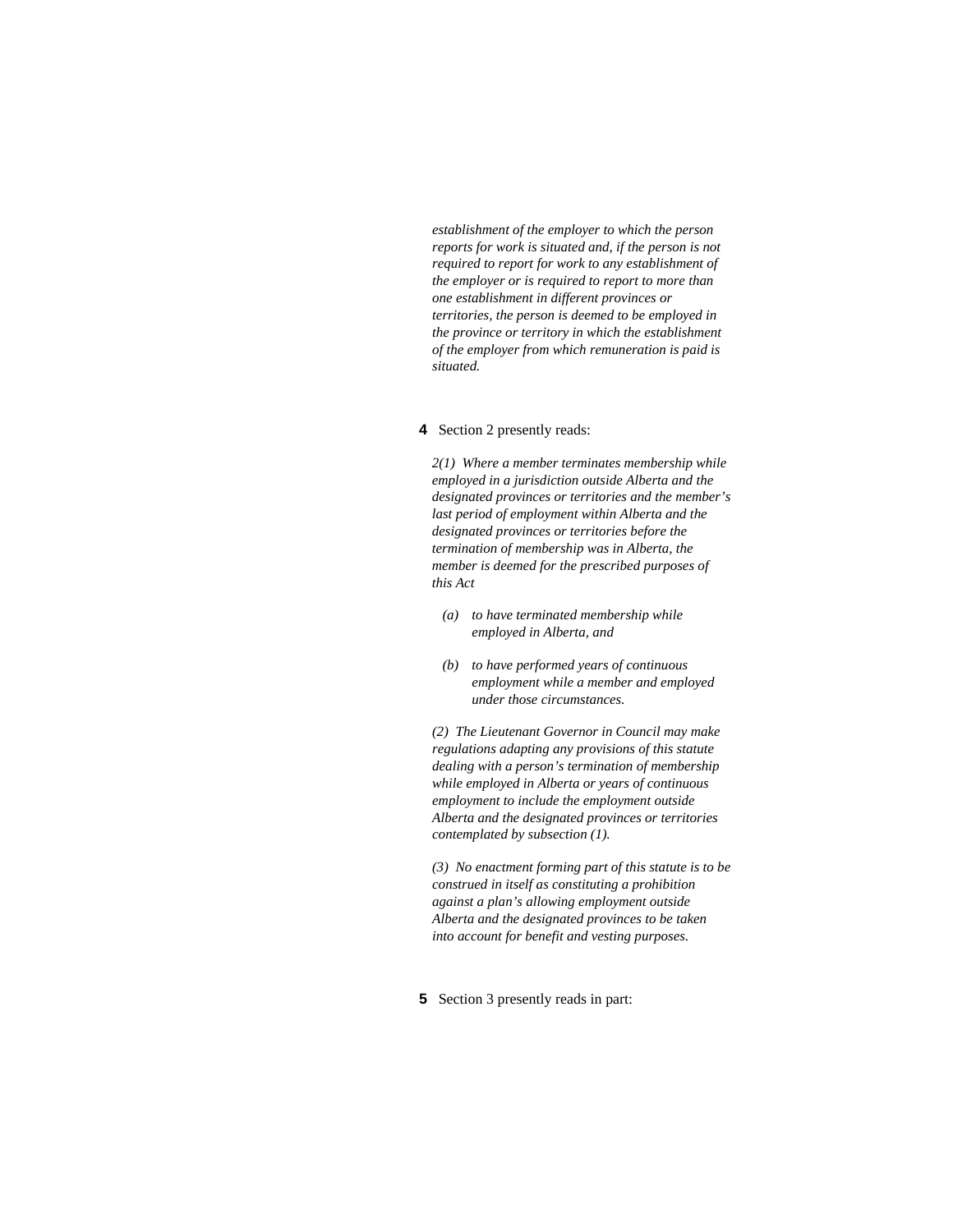*(2) The Minister responsible for the pension plans referred to in section 1 of the Public Sector Pension Plans Act, in the capacity as their administrator, and the Provincial Treasurer, insofar as the Provincial Treasurer is, or is fulfilling the functions of, trustee of those pension plans (or, in the case of the Public Service Pension Plan, the Public Service Pension Board if it becomes the trustee of that Plan) are bound by this Act to the extent prescribed by regulations made under section 6 of that Act.* 

*(3) Subject to this section, a pension plan referred to in subsection (1) is exempt from the application of this Act so long as* 

- *(a) the plan continues to be administered by the Minister referred to in subsection (2), and*
- *(b) the Provincial Treasurer (or, in the case of the Public Service Pension Plan, the Public Service Pension Board if it becomes the trustee of that Plan) continues to hold the plan's pension fund in trust.*

### **6** Section 5 presently reads:

*5 In accordance with the Public Service Act, there may be appointed a Superintendent of Pensions, who is the chief administrative officer charged with the administration and enforcement of this Act.* 

### **7** Section 6(1) presently reads:

*6(1) The member of the Executive Council charged by the Lieutenant Governor in Council with responsibility for this Act may enter into an agreement with the government of a designated province or territory or of Canada* 

*(a)to provide for the reciprocal registration and examination of pension plans and the recip*

 *(b) to authorize the authorized representative of that government to perform any of the*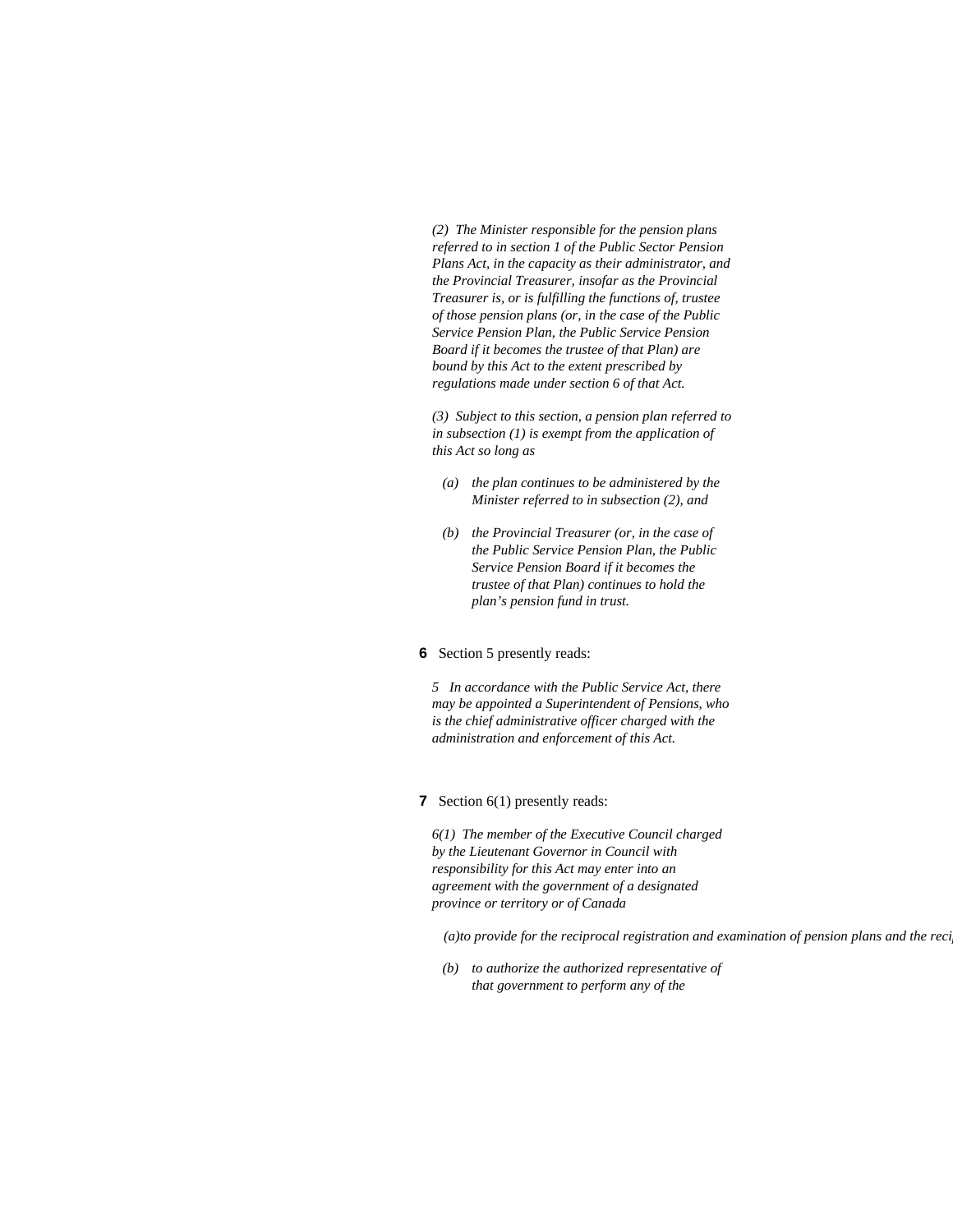*Superintendent's functions, authorities and duties under this Act,* 

- *(c) to provide for the performance by the Superintendent of any of that representative's functions, authorities and duties under the laws governing pension plans of that government's jurisdiction,*
- *(d) to provide in effect that where pension plans are or, but for the application of a provision under clause (a), would require to be registered both under this Act and under legislation of one or more other jurisdictions in Canada that is substantially similar to this Act, either* 
	- *(i) this Act or any part of it is not to apply, and the substantially similar legislation of that other jurisdiction or of any of those other jurisdictions, as the case may be, is to apply, to those plans, or*
	- *(ii) this Act or any part of it is to apply, and the substantially similar legislation of the other jurisdiction or jurisdictions is not to apply, to them,*

 *and* 

 *(e) to establish conditions for the non-application and the application, as provided for pursuant to clause (d)(i) or (ii), of the laws referred to in that subclause.* 

# **8** Section 8 presently reads in part:

*8(1) If the Superintendent considers that a pension plan does not comply with this Act or is not being administered in accordance with this Act or the plan, the Superintendent may direct the person responsible, in writing,* 

 *(a) to cease or refrain from doing whatever constitutes the non-compliance, or*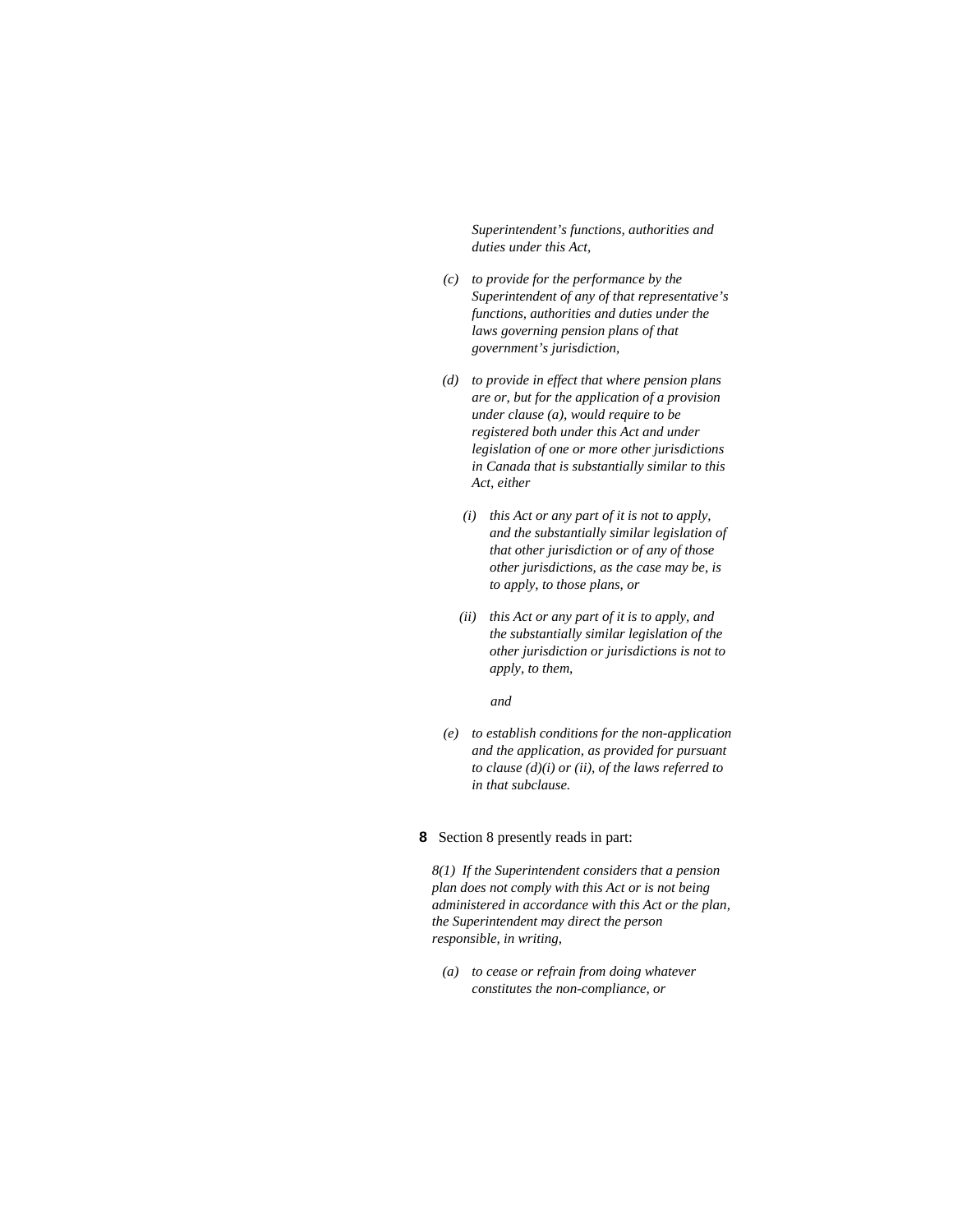*(b) to do whatever the Superintendent considers necessary to remedy the situation,* 

*or both, within 60 days or any longer period that the Superintendent specifies in the direction.* 

*(2) If the Superintendent considers that an administrator, employer or any other person with responsibilities under this Act is, in respect of a pension plan, doing or about to do anything that is contrary to*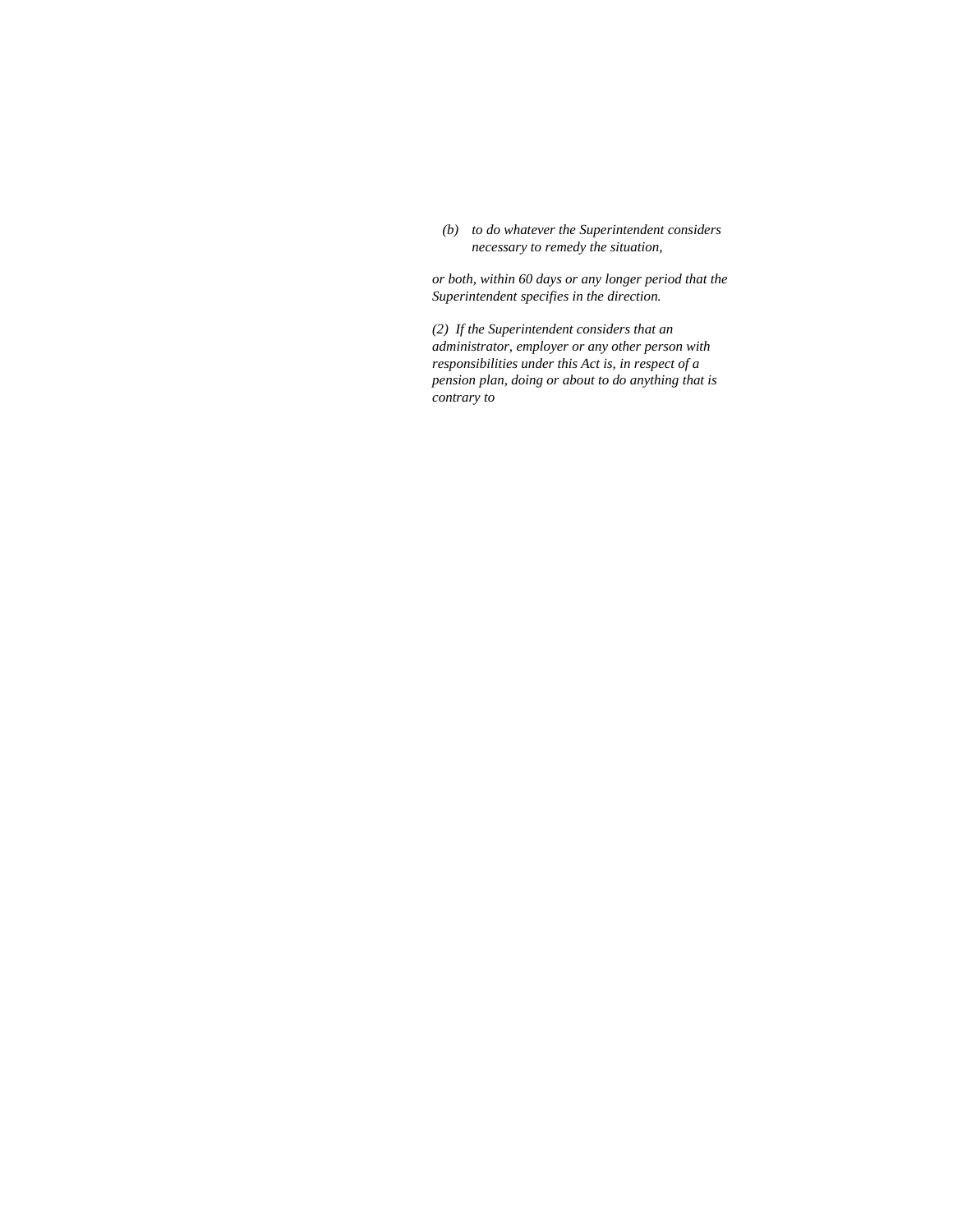*safe and sound pension administration practices, the Superintendent may direct that person, in writing,* 

- *(a) to cease or refrain from doing that thing, or*
- *(b) to do whatever the Superintendent considers necessary to remedy the situation,*

*or both, within 60 days or any longer period that the Superintendent specifies in the direction.* 

## **9** Section 12(c) presently reads:

*12 A pension plan that is not a specified multi-employer plan or a multi-unit plan may have a board of trustees constituted to administer the plan if there is a collective agreement between the employer and a trade union that represents members of the plan, and if that agreement* 

- *(c) contains provisions that have the effect of limiting the employer's responsibilities and authority with respect to the plan to remitting contributions in accordance with the agreement and, if applicable, having the right to make appointments to the board of trustees.*
- **10** Removal of administrator and appointment of temporary one.

### **11** Section 13 presently reads in part:

*(2) The administrator shall ensure that the plan complies with this Act, including its contractual provisions.* 

*(4) The administrator shall, if the plan contains a defined benefit provision, have the plan reviewed in accordance with the regulations and have the results of the review set out in the form of an actuarial valuation report and a cost certificate.* 

*(6) The administrator shall ensure that any agreement relating to the investment of the pension fund of the plan does not contain any provision that a pension plan is prohibited by this Act from containing.* 

#### **12** Section 14(3) presently reads:

*(3) Subject to this section, the administrator shall file with the Superintendent,*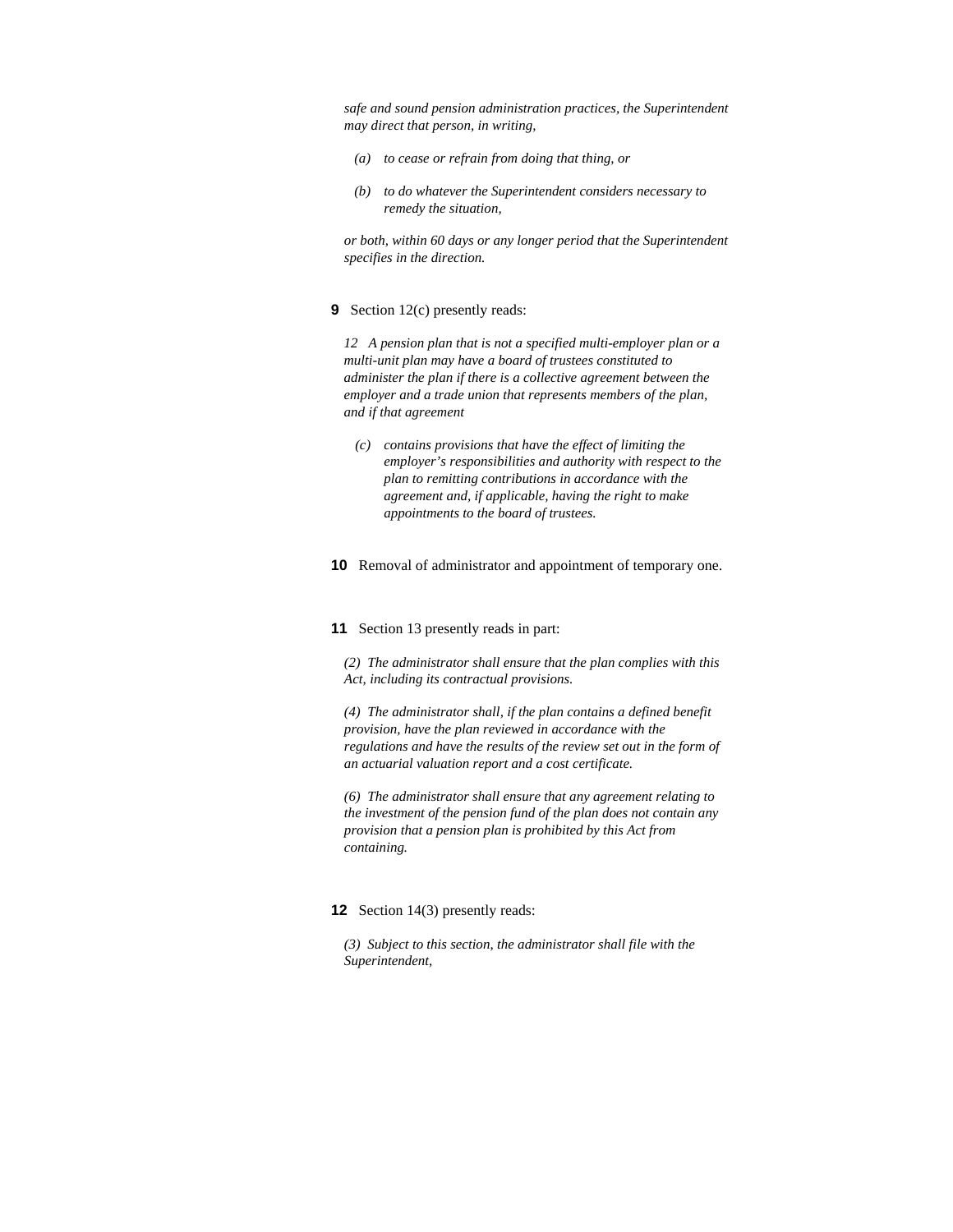- *(a) at the times prescribed and in the form required by the Superintendent,* 
	- *(i) in the case of a plan for specified individuals, a certificate executed by the administrator stating that the plan has not been terminated and that it complies with this Act, or*
	- *(ii) in the case of any other plan, returns containing information respecting* 
		- *(A) the administration of the plan,*
		- *(B) contributions to it,*
		- *(C) membership in it, and*
		- *(D) any other information that is necessary to enable the Superintendent to carry out the Superintendent's duties under this Act,*
- *(b) in the case of a plan, other than a plan for specified individuals, that contains a defined benefit provision, at the times prescribed or on the request of the Superintendent,*
- *(i) actuarial valuation reports that* 
	- *(A) contain the prescribed information,*
	- *(B) are prepared by a Fellow of the Canadian Institute of Actuaries or any other person that is prescribed, on the basis prescribed and on the basis of actuarial assumptions and methods that are adequate and appropriate and that are in accordance with generally accepted actuarial principles, and*
	- *(C) provide for contributions that are sufficient to meet the solvency tests,*

#### *and and*

- *(ii) cost certificates signed by a person referred to in subclause (i)(B) and in the form required by the Superintendent, containing the prescribed information and information necessary for the Superintendent to be able to determine whether the plan will meet the solvency tests,*
- *(c) within the prescribed period after a request to the administrator is made in writing by the Superintendent and where contributions to or benefits from a plan are determined by the provisions of a collective agreement or arbitration award, a copy of those provisions and of any amendments to them, and*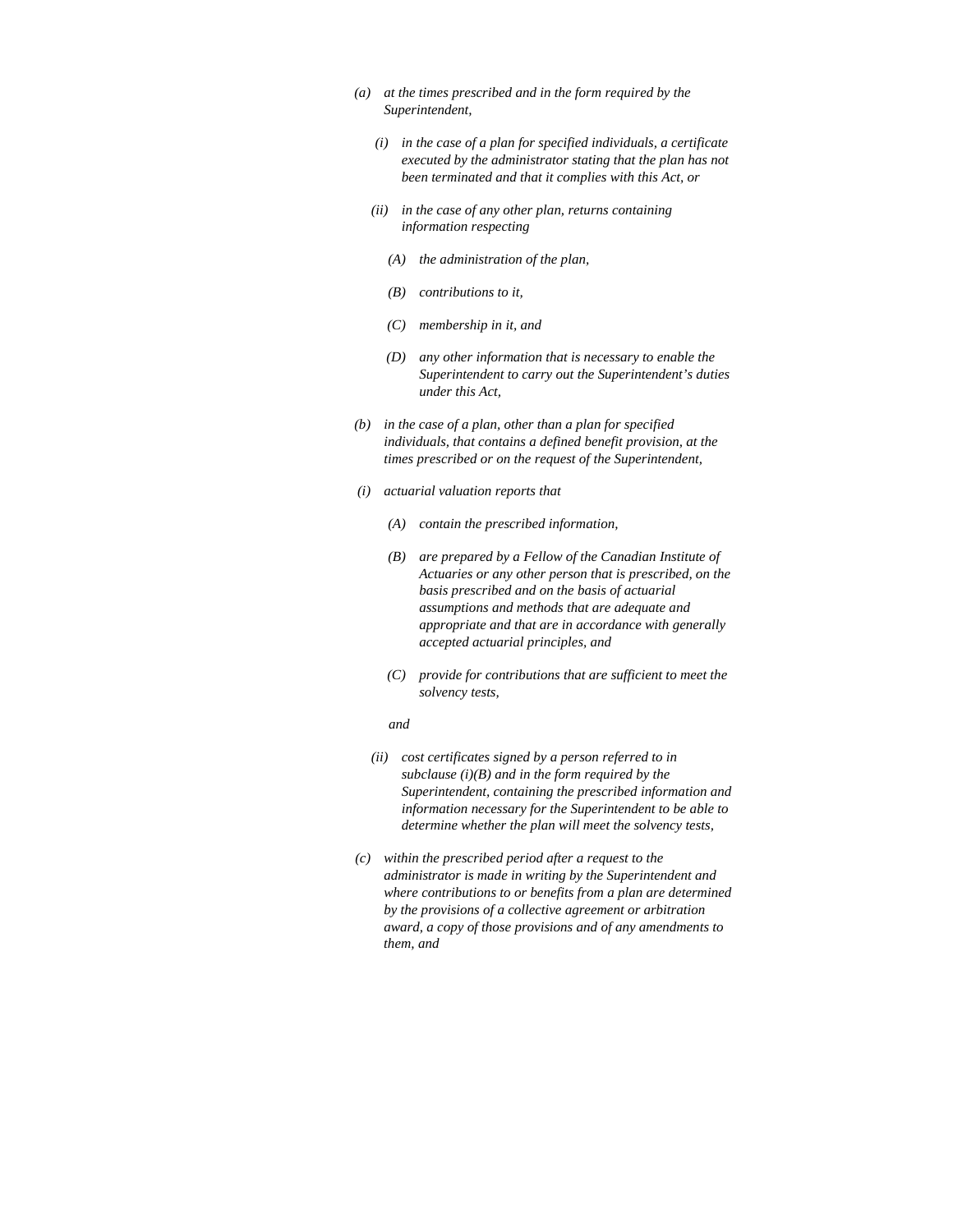*(d) in the case of a specified multi-employer plan, within the prescribed period after the administrator receives them, the audited financial statements of the plan.* 

#### **13** Section 15 presently reads in part:

*15(1) An administrator shall, in writing and in the manner and at the times prescribed, provide the information specified in this subsection to the respective persons specified:* 

- *(a) to each member, and to an employee who is or is about to be eligible or required to be a member of the pension plan,* 
	- *(i) an explanation or summary of* 
		- *(A) the plan,*
		- *(B) amendments to the plan that relate to that person's benefits, and*
		- *(C) that person's entitlements and obligations under the plan or amendments,*
- *and and* 
	- *(ii) any other prescribed information;*
	- *(k) to a member-pension-partner and a non-member-pension-partner within the meaning of section 58(1)(c) and to the Court, the prescribed information in relation to a division or distribution of a benefit under Part 4.*

*(4) Within 30 days after a written request to that effect and without charge, the administrator shall permit any person entitled to a benefit or that person's agent to examine* 

- *(a) a provision of the plan that was in force on any date included in a period during which that person or the person through whom the benefit derives was a member or, where that person is a former member, that otherwise affects that person's benefits,*
- *(b) any document that concerns conditions of that person's employment and that contains provisions relating to the plan,*
- *(c) any trust deed or agreement, insurance contract, bylaw or resolution relating to the plan,*
- *(d) the 3 most recent certificates or returns, as the case may be, filed under section 14(3)(a),*
- *(e) the 2 most recent cost certificates filed under section 14(3)(b), and*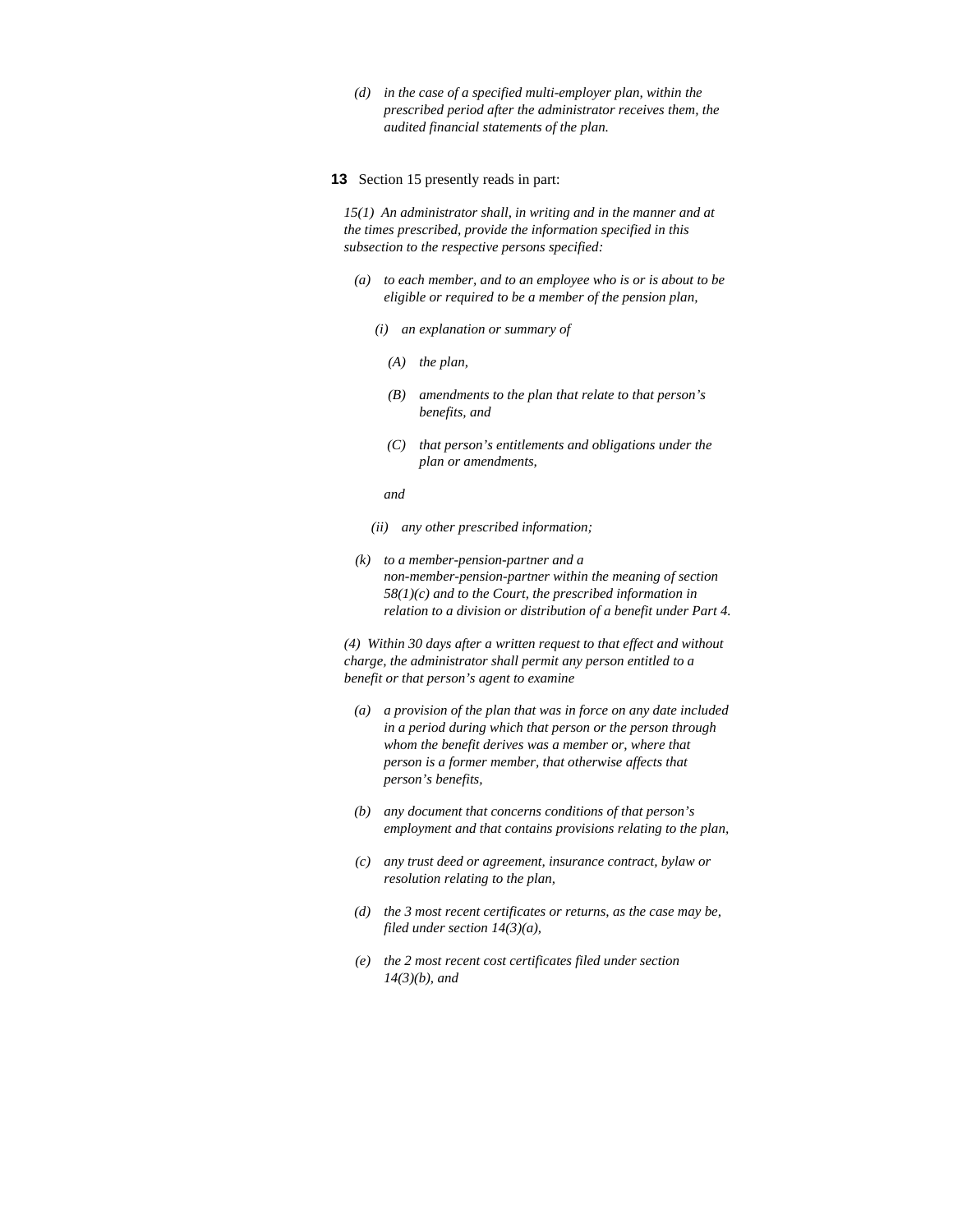*(f) any other prescribed document.* 

**14** Section 17 presently reads:

*17 Where a specified multi-employer plan has been established by or under a trust, then, notwithstanding any other law but subject to section 48(6) and (7), the participating employers of the plan are bound by the instrument establishing the trust and by any amendments to that instrument, whether or not they were parties to any agreement pursuant to which the trust was established or amended.* 

#### **15** Section 19 presently reads:

*19(1) The administrator of a pension plan shall apply for registration of the plan by filing with the Superintendent, not later than 60 days after the establishment of the plan, an application accompanied with* 

- *(a) a certified copy of* 
	- *(i) the plan,*
	- *(ii) any document that creates the plan or under which the plan is constituted,*
	- *(iii) any trust deed or agreement, insurance contract, bylaw or resolution relating to the plan, and*
	- *(iv) any other prescribed document that relates to the governance or administration of the plan,*

- *(b) a copy of* 
	- *(i) a valuation report and cost certificate referred to in section 14(3)(b)(i) and (ii), whether required to be filed under section 14(3) or not, and*
	- *(ii) the explanation or summary referred to in section 15(1)(a)(i).*

*(2) An application for registration of a plan must be in the form and contain the information required by the Superintendent.* 

*(3) The Superintendent shall register and issue to the administrator a certificate of registration in respect of the plan filed with the Superintendent for registration if the plan complies with this Act and the administrator has complied with this Act in respect of the plan.* 

*and*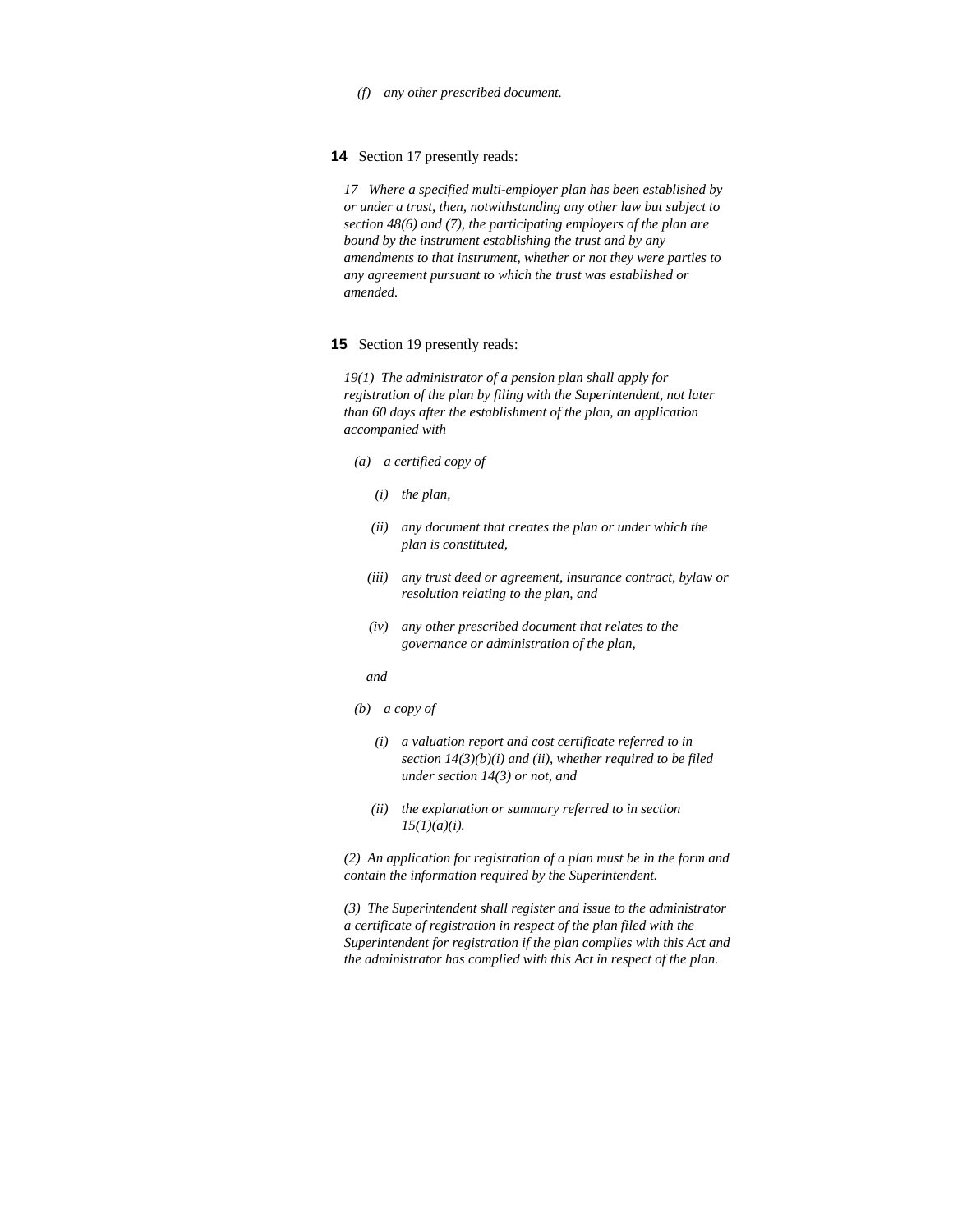**16** Relocation of registration to Alberta.

**17** Section 20 presently reads:

*20(1) Where an amendment is made to a pension plan that is registered or in respect of which an application for registration is pending or to any document referred to in section 19(1)(a)(ii) to (iv), the administrator shall file a certified copy of the amendment with the Superintendent within the prescribed period.* 

*(2) Where a new document referred to in section 19(1)(a)(ii) to (iv) is executed, the document is deemed to be an amendment to any document so referred to that the new document replaces for the purposes of this Act.* 

*(3) Subject to section 81, the Superintendent shall register an amendment to the plan filed with the Superintendent for registration and issue to the administrator a notice of registration in respect of the amendment if it complies with this Act and the administrator has complied with this Act in respect of the amendment.* 

*(4) The administrator shall ensure that an amendment to a document referred to in section 19(1)(a)(ii) to (iv) does not contain any provision that a pension plan is prohibited by this Act from containing.* 

**18** Refusal of registration of an amendment. Section 21 presently reads in part:

*(3) An administrator shall not administer a pension plan in a manner that reflects an amendment to a document referred to in section 19(1)(a)(ii) to (iv) unless the amendment has been filed with the Superintendent.* 

#### **19** Section 22(2) presently reads:

*22(2) An amendment to a document referred to in section 19(1)(a)(ii) to (iv) may be made effective from a date before it is filed with the Superintendent.* 

#### **20** Section 27 presently reads in part:

*(2) The plan must contractually incorporate the appropriate definition and interpretation provisions of section 1, but, for the purpose of providing for more favourable treatment under subsection (1) for the persons mentioned in that subsection, section 1(1)(rr), (xx) and (ccc) is deemed to be included in this Part.*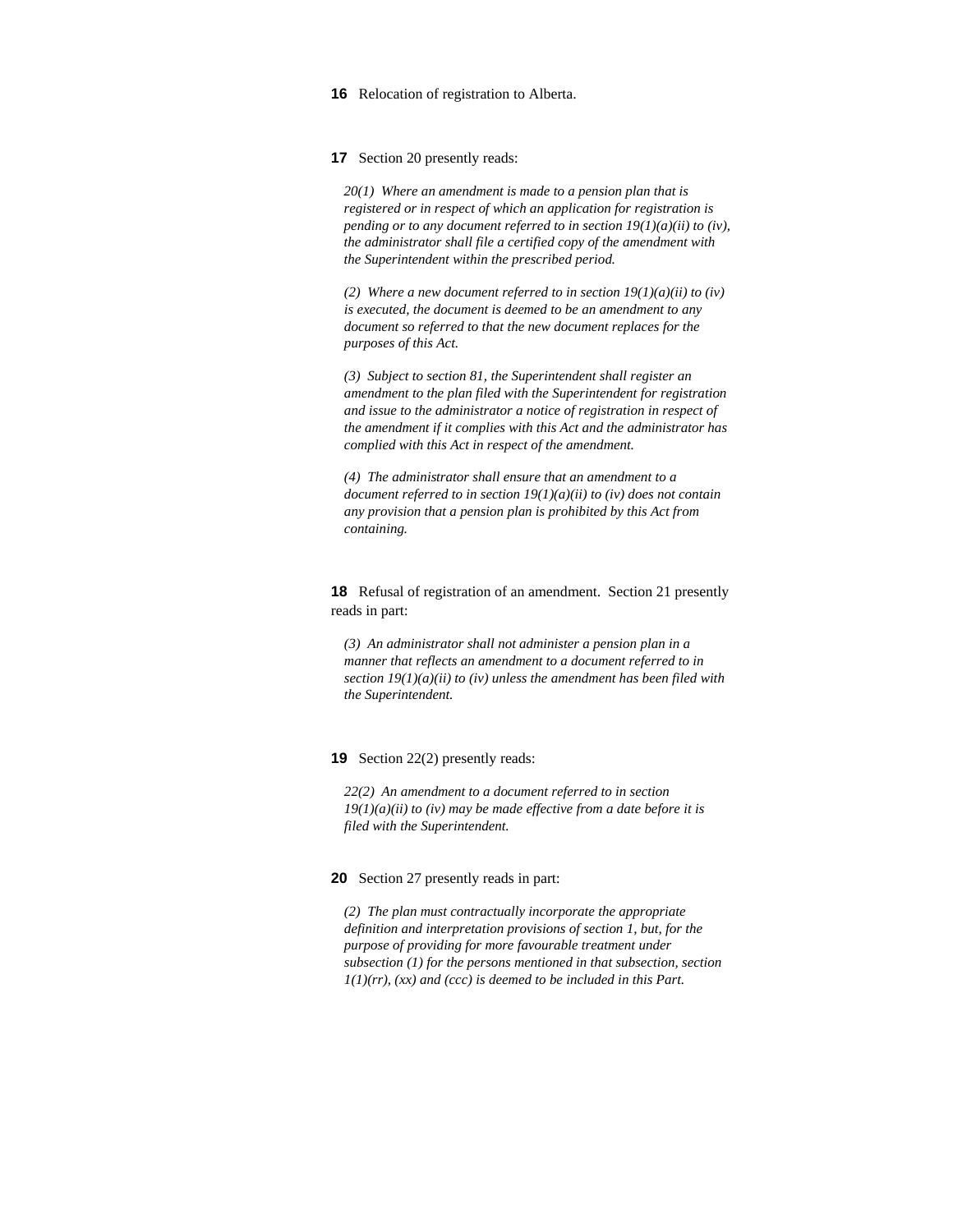*(3) Notwithstanding subsections (1) and (2) but subject to subsections (4) and (5), a plan is not required to include or incorporate* 

- *(a) a provision of this Part whose inclusion in a pension plan is indicated as being optional,*
- *(b) a provision of this Part that, in the opinion of the Superintendent, is not and will not be applicable to the particular plan in question and whose exclusion from that plan is permitted by the Superintendent, or*
- *(c) sections 28(2), 29(3), (4), (6), (7) and (8), 31(4), 34(7), 35(2), 38(8), 43(1) and (5), 45(2) and (3), 48(1) and (6) and 50(3).*
- **21** Section 29 presently reads in part:

*29(1) A pension plan that has not been terminated must cover a prescribed class of employees of the employer, and each employee of that employer who falls within that prescribed class is entitled to become a member of the plan on or at any of the prescribed times after the date specified in subsection (2).* 

#### **22** Section 34 presently reads in part:

*34(1) The pension payable under section 31(1) in respect of employment in Alberta or in a designated province or territory, other than the portion accruing from additional voluntary contributions, must not be less than* 

- *(a) for employment on and after the initial qualification date but before January 1, 1987, the pension that is provided for that employment under the terms of the plan at the date of the termination of membership, and*
- *(b) for employment before the initial qualification date where there is an amendment to the plan that was made on or after the initial qualification date but before January 1, 1987, the pension that is provided for that employment under the terms of that amendment.*

*(3) The pension payable under section 31(2) or 32 in respect of employment in Alberta or in a designated province or territory, other than the portion accruing from additional voluntary contributions, must not be less than* 

 *(a) for employment on and after January 1, 1987 but before January 1, 2000, the pension that is provided for that*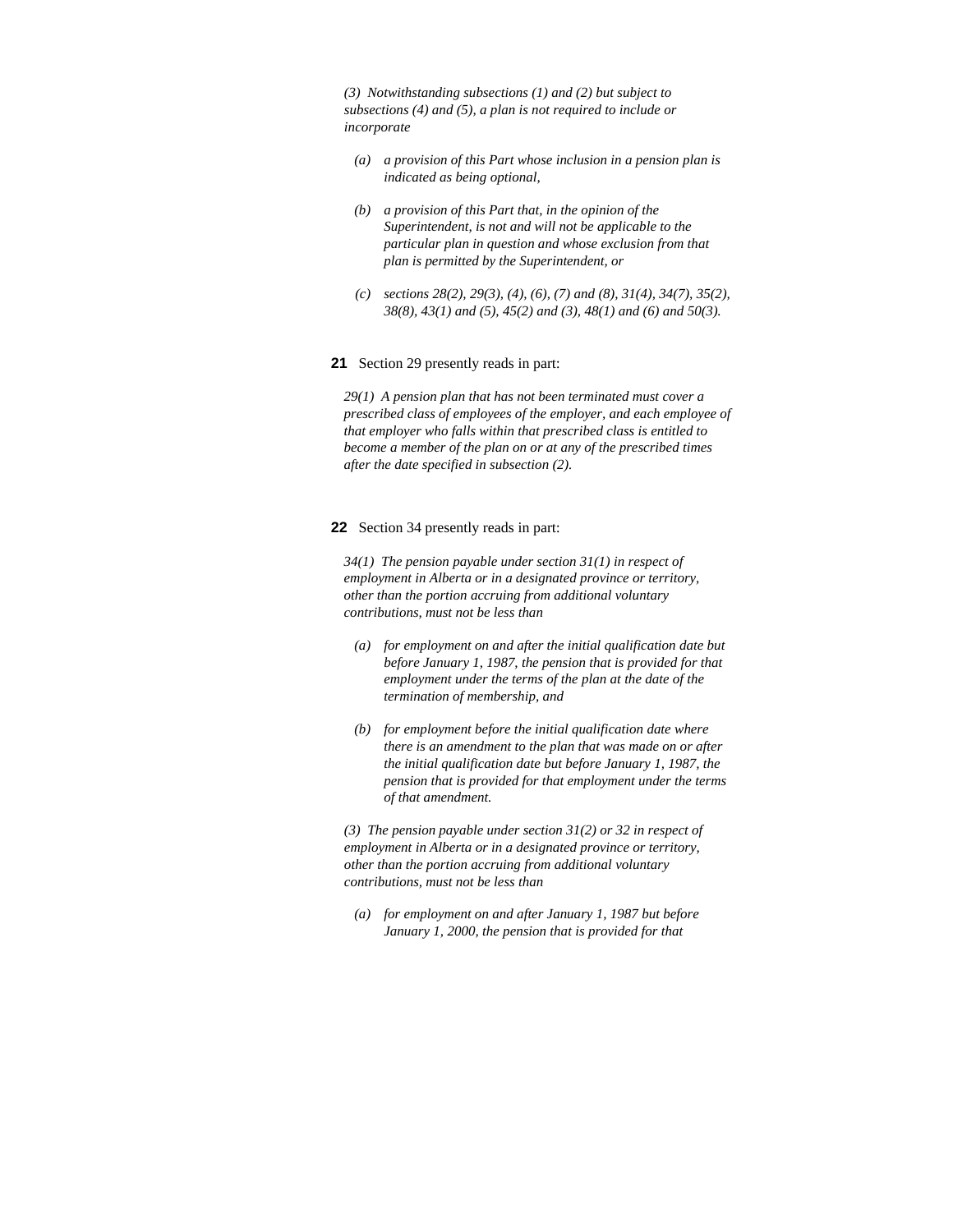*employment under the terms of the plan at the date of the termination of membership, and* 

 *(b) for employment before January 1, 1987 where there is an amendment to the plan that was made on or after that date but before January 1, 2000, the pension that is provided for that employment under the terms of that amendment.* 

*(4) The pension payable under section 31(3) or 32 in respect of employment in Alberta or in a designated province or territory, other than the portion accruing from additional voluntary contributions, must not be less than,* 

- *(a) for employment on and after January 1, 2000, the pension that is provided for that employment under the terms of the plan at the date of the termination of membership, and*
- *(b) for employment before January 1, 2000 where there is an amendment to the plan that was made on or after that date, the pension that is provided for that employment under the terms of that amendment.*

## **23** Section 35 presently reads:

*35(1) Subject to this section and sections 37, 39(2) and (7), 46 and 47,* 

- *(a) a member or former member may not withdraw any of the commuted value of the pension in respect of the member's or former member's membership on and after the initial qualification date, and*
- *(b) there may not be surrendered or commuted during the lifetime* 
	- *(i) of a member or former member, a pension in respect of the member's or former member's membership on and after the initial qualification date, or*
	- *(ii) of a surviving pension partner entitled to a pension under section 39 or 40, that pension,*

 *or any interest in any such pension.* 

- *(2) Subsection (1) extends to*
- *(a) a person who terminated membership or whose plan was terminated, and the commuted value of whose benefits was transferred out of the plan to an RRSP for the sole purpose of ultimately providing a pension or to an insurance company to purchase a pension, before January 1, 1987, and*
- *(b) the money so transferred.*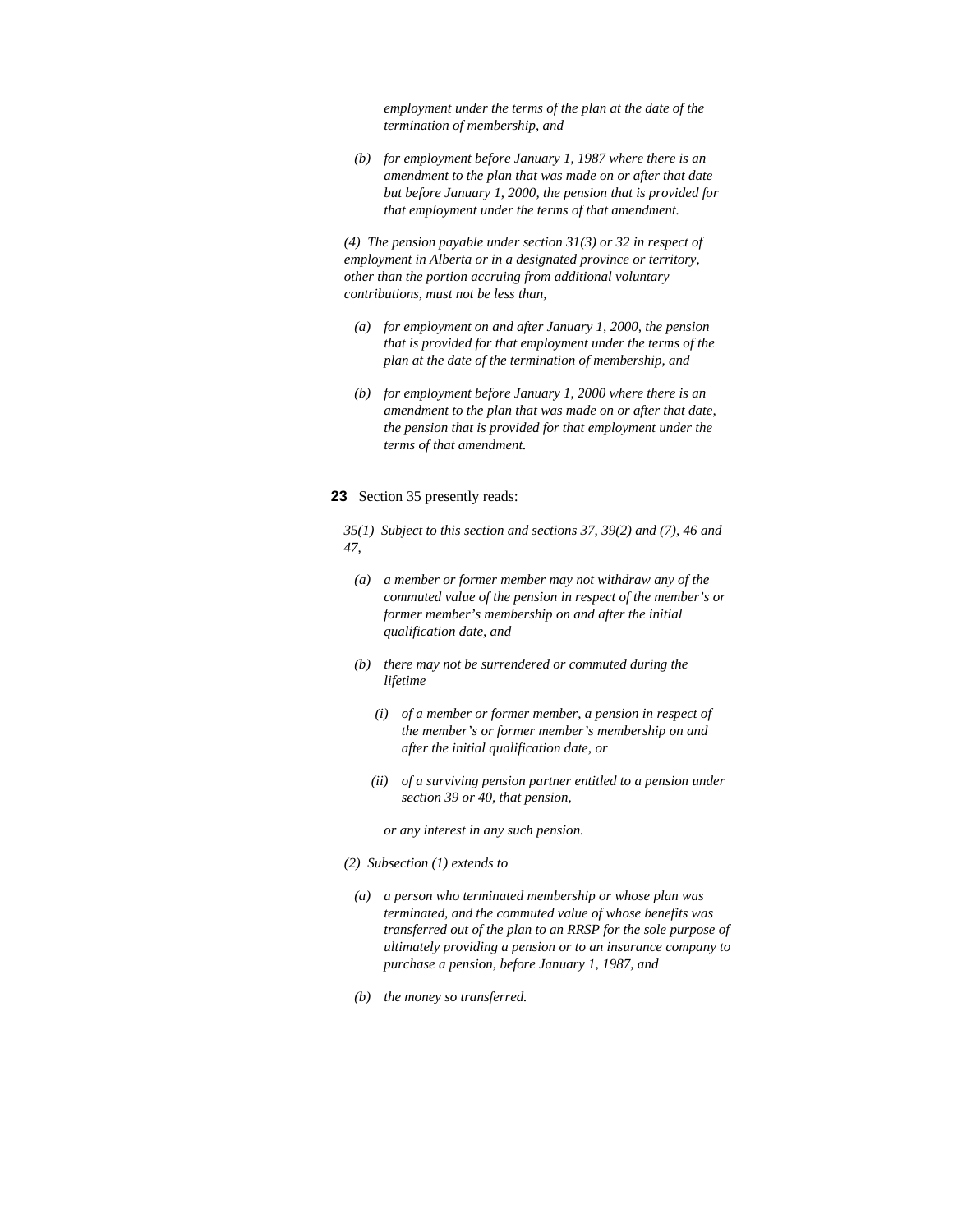### **24** Section 37(2) presently reads:

*(2) Where, on the termination of a member's membership in a plan containing a defined benefit provision, on the termination of such a plan, on the commencement of a member's pension from such a plan or on the death before pension commencement of a member of such a plan, while employed in Alberta, there are excess contributions relating to any period on and after January 1, 1987, they shall, at the option of the person referred to in clause (a), be* 

- *(a) returned to the member or to a person who is to receive a benefit under section 39, as the case may be,*
- *(b) transferred to another pension plan, if and to the extent that that plan permits the transfer,*
- *(c) transferred to an RRSP,*
- *(d) if the plan so provides, transferred to an insurance business to purchase a deferred pension, or*
- *(e) if and to the extent that the plan so provides, used to increase the amount of the pension.*
- **25** Section 38 presently reads:
	- *38(1) Where*
	- *(a) a member terminated membership in a pension plan, or the member's plan was terminated,* 
		- *(i) on or after January 1, 1987,*
		- *(ii) while the member was employed in Alberta, and*
		- *(iii) before the date that was 10 years before the member's reaching pensionable age except with respect to a pension or any portion of a pension arising under a defined contribution provision,*
- *and and* 
	- *(b) an entitlement to receive a pension has vested in the member,*

*the member may make a transfer, in the manner and to the extent prescribed, of the whole of the commuted value of the member's*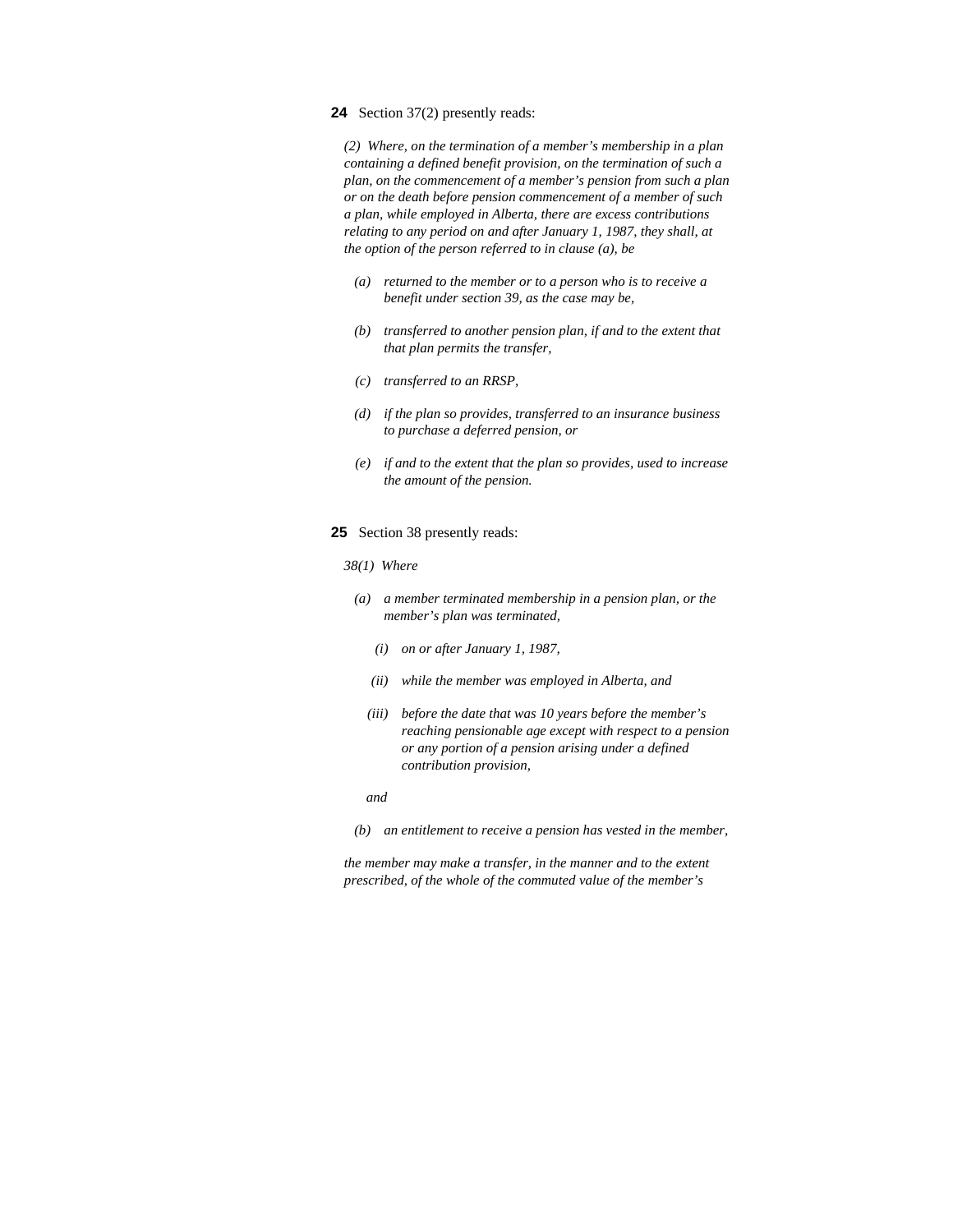*pension in respect of that membership on and after the initial qualification date in accordance with subsection (2).* 

- *(2) The transfer may be made*
- *(a) to another pension plan, if and to the extent that that plan permits the transfer, on the condition that the eventual payment from the other plan be made only in the form of a pension that would otherwise be required or permitted by this Act or a benefit referred to in section 46(3),*
- *(b) to a locked-in retirement account on the conditions prescribed under section 87(1)(e), or*
- *(c) if the plan so provides,* 
	- *(i) to an insurance business to purchase a deferred pension that is not commutable, that will not commence earlier than the earliest date that the pension could have commenced under the plan and that will be in the form referred to in clause (a), or*
	- *(ii) to a retirement income arrangement.*

*(3) Subject to subsection (4), a member of a specified multi-employer plan who has not completed at least 350 hours of employment during the period of the last 2 consecutive completed fiscal years of the plan may, in the manner and to the extent prescribed in relation to subsection (1), make the transfer referred to in subsection (1).* 

*(4) The plan may provide that if the member's employment after the period referred to in subsection (3) has resulted in the accrual of further benefits under the plan, subsection (3) only applies if, applying the terms of the plan, a termination of membership occurred on or before the date of the administrator's receipt of an application for the transfer under that subsection.* 

*(5) The application referred to in subsection (4) must not be received earlier than the end of the period referred to in subsection (3).* 

*(6) A specified multi-employer plan may provide that a member who is no longer employed by any participating employer or in a class of employees referred to in section 29(1) that is covered by the plan may, in the manner and to the extent prescribed in relation to subsection (1), make the transfer referred to in that subsection.* 

*(7) Notwithstanding subsections (1), (3) and (6), the plan may provide that if the commuted value of the pension does not exceed the prescribed amount, the member must make the transfers referred to in those subsections.*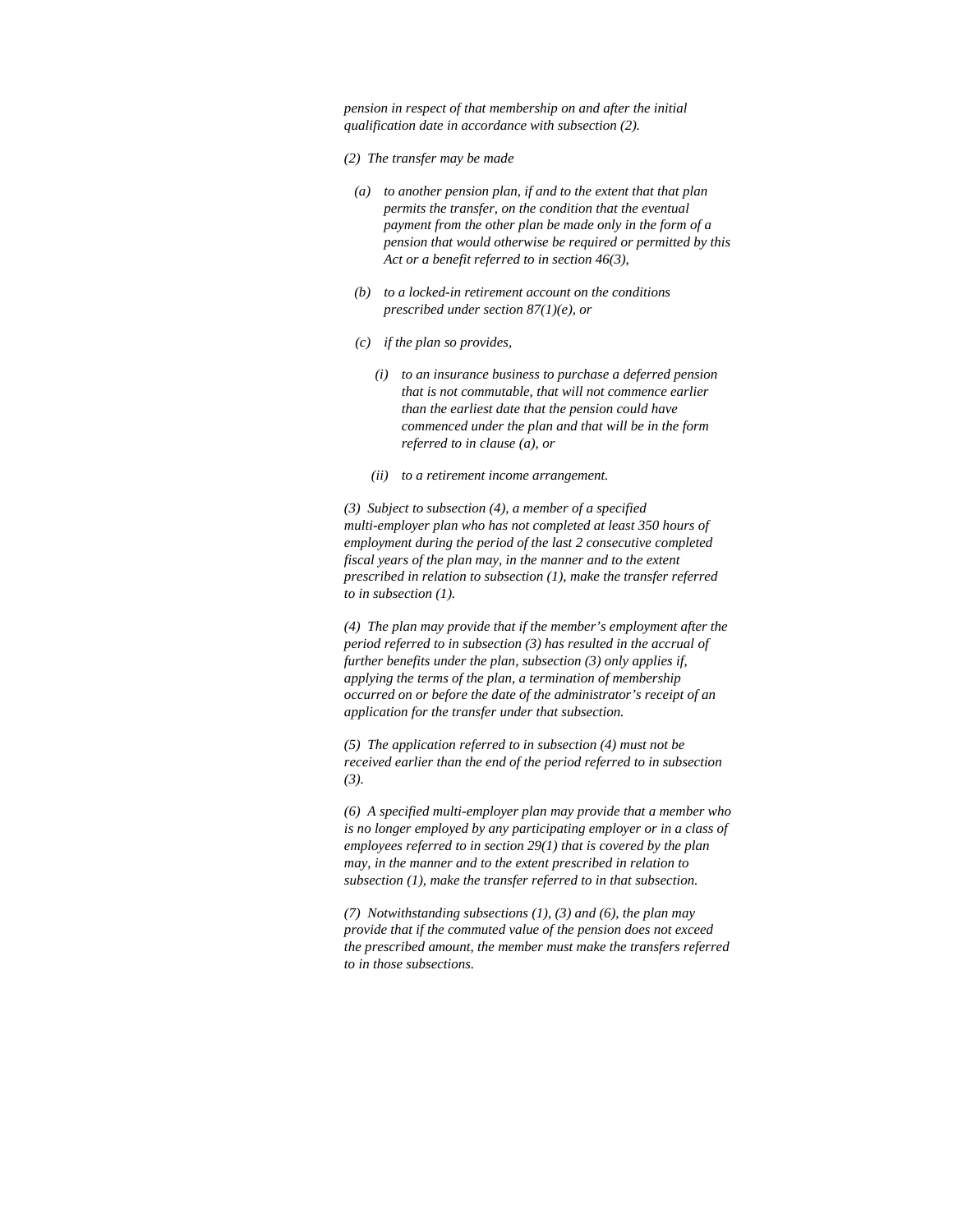*(8) On making the transfer under subsection (1), (3) or (6), the member is not entitled to any further benefits in respect of the member's membership before the transfer or, where applicable, the period of the member's membership that was subject to the transfer.* 

*(9) A pension plan may, where a member terminated membership in that plan due to the member becoming a member of another plan to which the employer was required to contribute on the member's behalf and the first-mentioned plan has not been terminated, postpone the member's entitlement to transfer the commuted value of the member's pension under subsection (1) until the member has terminated membership in that other plan or that other plan is terminated, whichever occurs first.* 

## **26** Section 39 presently reads in part:

*39(1) Where a member or former member who has not commenced a pension dies, benefits are payable, if applicable,* 

- *(a) to the member's or former member's surviving pension partner, or*
- *(b) if there is no surviving pension partner, to the member's or former member's designated beneficiary or, if there is no valid designation of beneficiary, to the personal*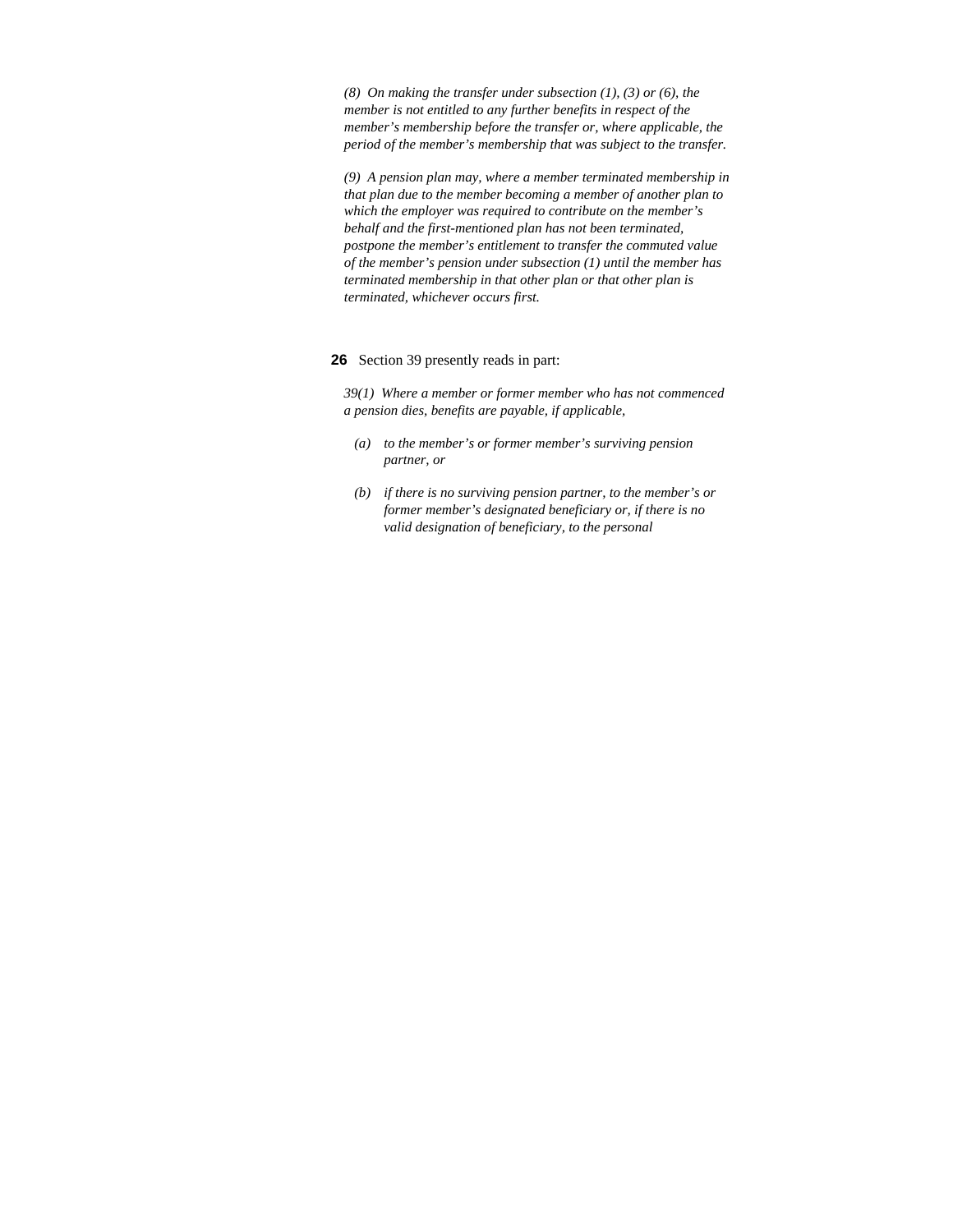*representatives of the member's or former member's estate in their representative capacity.* 

*(2) If an entitlement to receive a pension would not have vested in the deceased had the deceased terminated membership immediately before dying, the benefit under subsection (1)(a) or (b) is a lump sum payment of the deceased's contributions with interest.* 

*(4) Subject to section 46(1) and (3), if an entitlement to receive a pension would have vested in the deceased had the deceased terminated membership immediately before dying, or had vested in the deceased because the plan had been terminated, and there is a surviving pension partner, the benefit that the surviving pension partner is to receive under subsection (1)(a) is a pension whose commuted value is not less than the sum (so far as applicable) of* 

- *(a) the deceased's contributions made before January 1, 1987, with interest,*
- *(b) the greater of* 
	- *(i) 60% of the commuted value of the pension in respect of the deceased's membership on and after January 1, 1987 and before January 1, 2000, plus excess contributions relating to that period, and*
	- *(ii) the deceased's contributions to the plan made on and after January 1, 1987 but before January 1, 2000, with interest,*

 *and* 

 *(c) the commuted value of the pension with respect to the deceased's membership, plus excess contributions, relating to any period on and after January 1, 2000.* 

*(5) If an entitlement to receive a pension would have vested in the deceased had the deceased terminated membership immediately before dying, or had vested in the deceased because the plan had been terminated, and there is no surviving pension partner, the benefit under subsection (1)(b) is a lump sum payment in the amount of* 

- *(a) with respect to the deceased's membership before January 1, 2000, the deceased's contributions made before that date, with interest, and*
- *(b) with respect to the deceased's membership on and after January 1, 2000, the benefit specified in subsection (4)(c).*

**27** Designated beneficiaries and waivers of rights. Section 40 presently reads in part: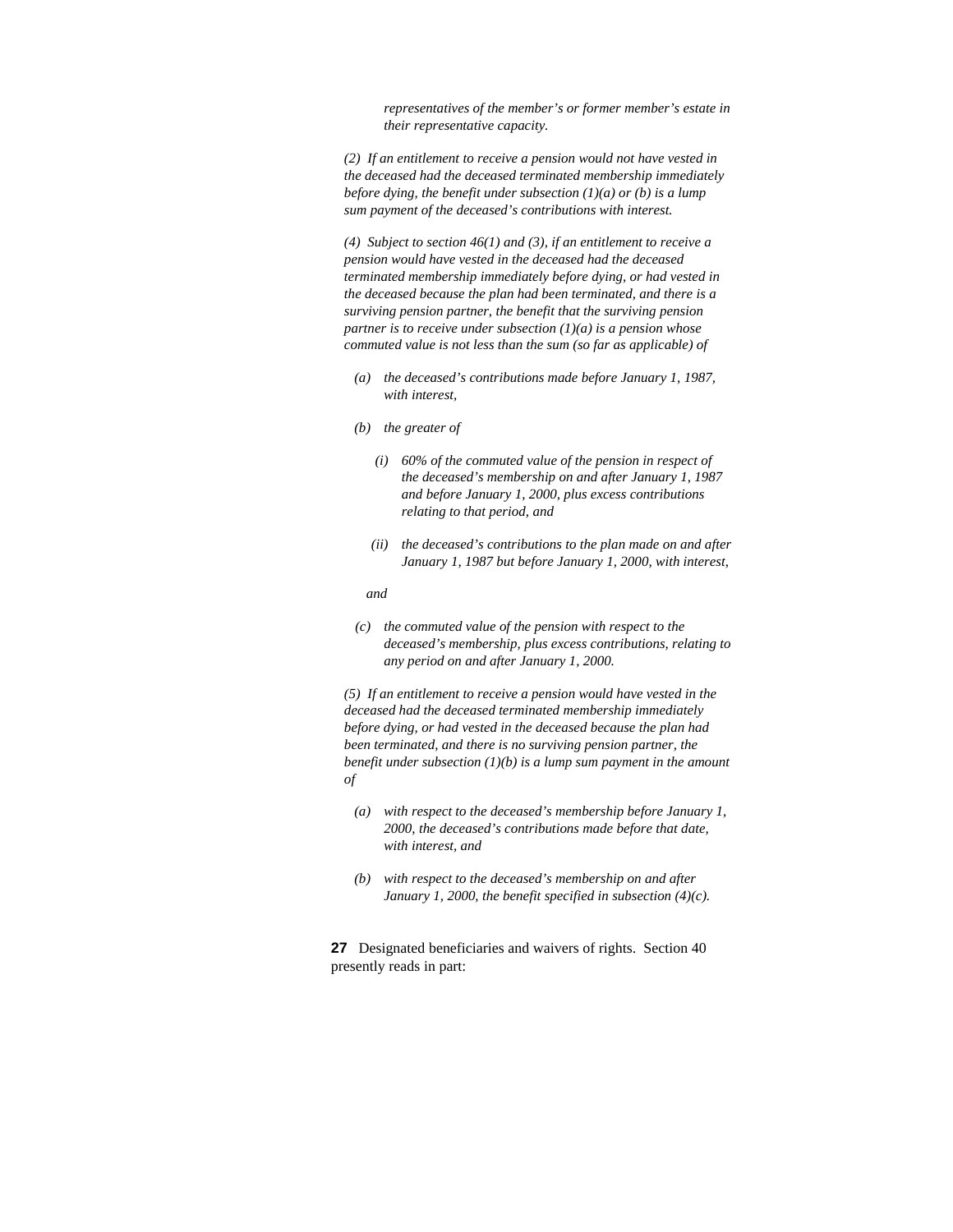*(4) The former member may receive a pension that does not comply with this section or that is payable in accordance with section 43(2) if the administrator received a statement by the pension partner before pension commencement and in the prescribed form that* 

- *(a) stated that the pension partner had reviewed the information referred to in section 15(1)(d) and was aware of the pension partner entitlements under this section,*
- *(b) waived those entitlements, and*
- *(c) was signed by the pension partner in the presence of a witness and outside the presence of the member or former member.*

*(5) A statement under subsection (4) is not valid if it is made more than 90 days before pension commencement.* 

### **28** Section 42 presently reads:

*42(1) A pension plan may provide, as an ancillary benefit, any of the following benefits:* 

- *(a) disability benefits;*
- *(b) bridging benefits;*
- *(c) to the extent that they exceed the minimum requirements of this Part,* 
	- *(i) pre-retirement death benefits,*
	- *(ii) early retirement benefits, and*
	- *(iii) postponed retirement benefits;*
- *(d) other benefits that are prescribed to be ancillary benefits.*

*(2) When and only when a member or former member meets all the eligibility requirements under the plan necessary to exercise the right to receive the ancillary benefit, that benefit becomes part of the member's or former member's overall benefit entitlement.* 

**29** Allowance of further variable benefits.

- **30** Section 47(1) presently reads:
	- *47(1) A pension plan may provide that a member*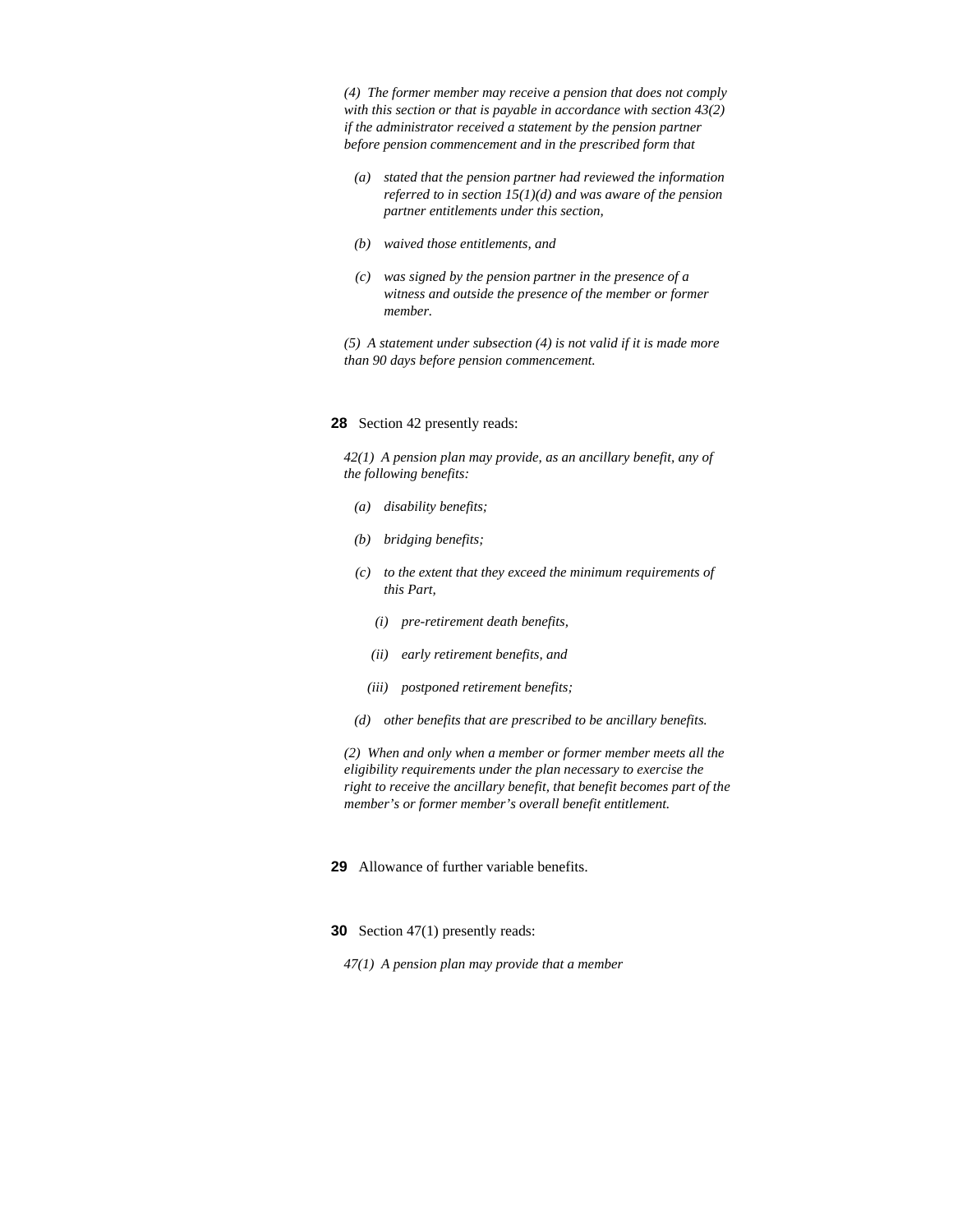- *(a) whose working time and remuneration are reduced by agreement with the employer,*
- *(b) who has not commenced to receive a pension, and*
- *(c) who is within 10 years of attaining or has attained pensionable age,*

*is entitled to receive from the plan, under the prescribed conditions, a lump sum payment in the prescribed amount representing partial compensation for the reduction in remuneration for each year covered by the agreement.* 

#### **31** Section 48 presently reads:

*48(1) This section applies only in relation to pension plans that contain defined benefit provisions.* 

*(2) A pension plan must provide for funding, in accordance with the prescribed tests for the solvency of pension plans and other provisions of the regulations, that is adequate to provide for payment of all benefits.* 

*(3) A pension plan must be funded in accordance with the actuarial valuation reports and cost certificates referred to in section 14(3)(b), as amended pursuant to any direction of the Superintendent under section 14(4).* 

*(4) An employer shall make contributions to a pension plan that are sufficient to pay for all the benefits in accordance with the tests referred to in subsection (2).* 

*(5) Notwithstanding subsections (3) and (4), a plan for specified individuals must be funded in accordance with the plan's actuarial valuation reports, whether filed or not, and the employer shall make contributions to it to the level prescribed.* 

*(6) A participating employer's liability in respect of funding the benefits of* 

- *(a) a specified multi-employer plan, or*
- *(b) a pension plan, other than a specified multi-employer plan, that is established, and maintained pursuant to contributions required, under a collective agreement and whose administrator is a board of trustees,*

*is limited to the amount that the participating employer is contractually required to contribute to the plan.* 

*(7) None of the provisions of this Act or of any instrument establishing a trust in relation to a plan respecting the funding of benefits are to be treated as enlarging a participating employer's liability as limited by subsection (6)..*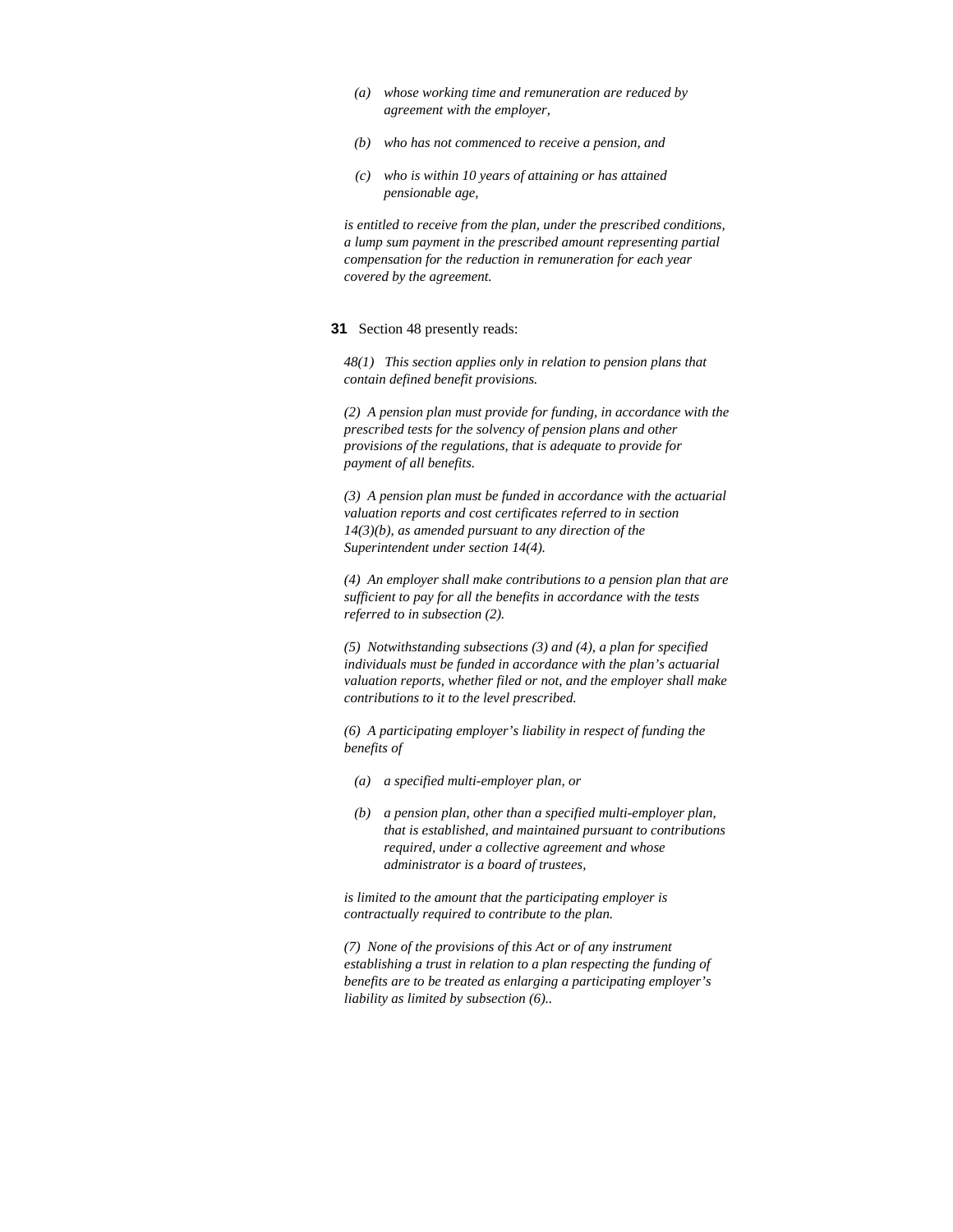- **32** Section 49 presently reads in part:
	- *49(1) The pension fund of a pension plan must be held by*
	- *(b) a trust in Canada governed by a written trust agreement under which the trustees are* 
		- *(ii) 3 or more individuals at least 3 of whom reside in Canada and at least one of whom is not a significant shareholder, partner or employee of the employer or a proprietor of the business of the employer,*

#### **33** Section 50 presently reads:

*50(1) An employer shall, within the prescribed period, remit employer and member contributions due to the plan,* 

- *(a) in the case of a specified multi-employer plan or a multi-unit plan, to the administrator, and*
- *(b) in the case of any other plan, to the fund holder.*

*(2) Where the administrator of a specified multi-employer plan or a multi-unit plan is not the fund holder, the administrator shall, immediately on receipt of the contributions, remit them to the fund holder.* 

*(3) Where an employer has failed to remit any contributions in accordance with the prescribed requirements before the expiration of 60 days after the end of the period referred to in subsection (1), the administrator or the fund holder who should have received them shall immediately notify the Superintendent in writing of the failure.* 

*(4) Money that an employer is required to pay into a pension fund shall be treated as accruing on a daily basis.* 

# **34** Section 51(2) presently reads:

*(2) An employer who is required to pay contributions to a pension fund holds in trust for the beneficiaries of the pension plan an amount equal to the employer contributions due and not paid into the pension fund.* 

### **35** Section 55(1) presently reads:

*55(1) Subject to sections 48(2), (4) and (5), a pension plan containing a defined benefit provision must provide on the*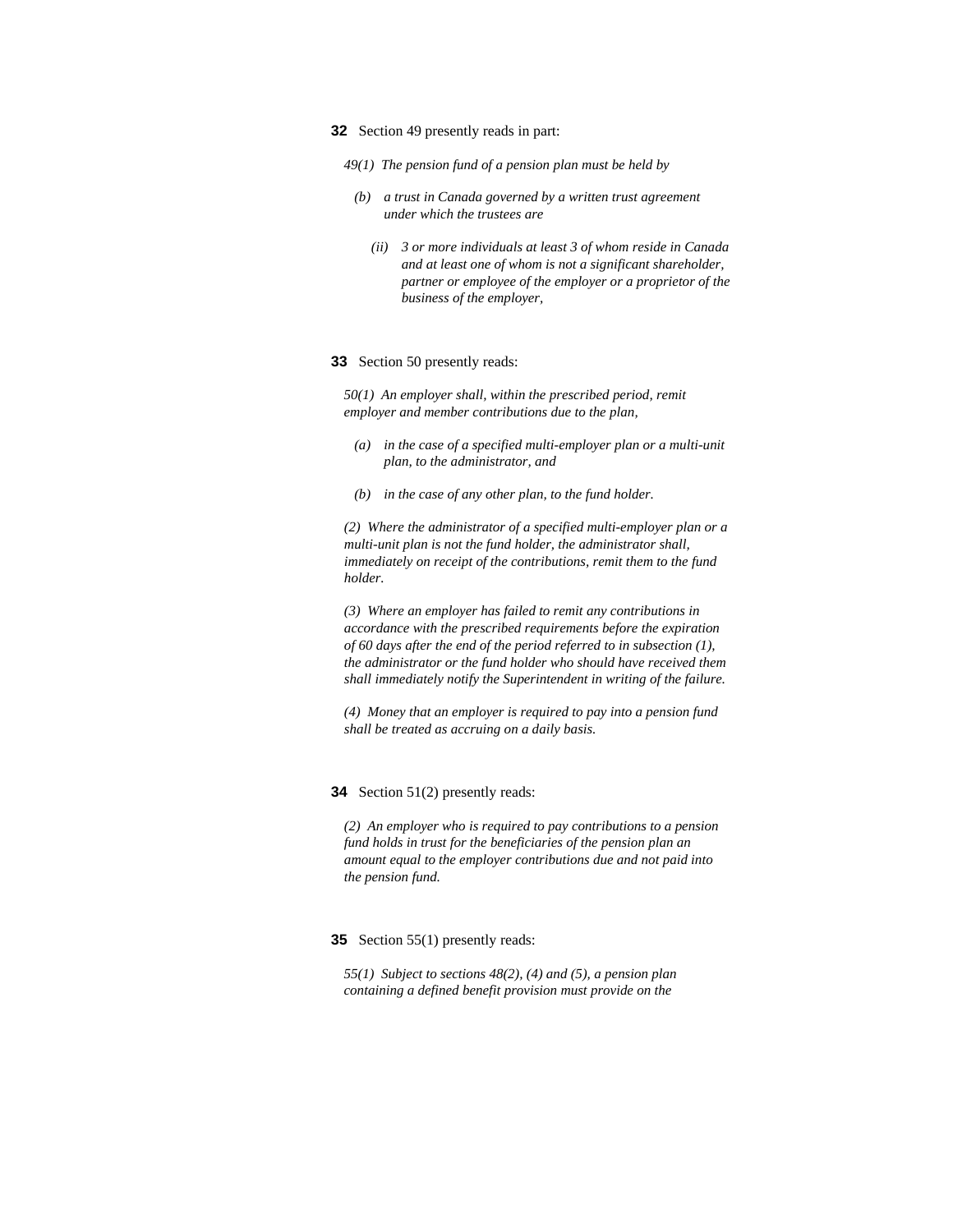*prescribed basis, or on any other basis that the Superintendent considers reasonable and equitable in the circumstances and consents to in writing,* 

- *(a) for the methods of allocation and distribution of the assets of the plan at the termination of and in the winding-up of the plan in the event that the plan's assets are not sufficient to pay all benefits at the plan's termination, and*
- *(b) except in the case of a specified multi-employer plan, that payments are to be made in accordance with section 73(2) or (3), as the case may be.*

### **36** Section 69(2) presently reads:

*(2) Both pension partners' shares, except to the extent that they consist of benefits derived from additional voluntary contributions or optional ancillary contributions, have the exemption from legal process carried by section 85.* 

**37** Filing of matrimonial property orders and agreements with administrator.

**38** Section 70 presently reads in part:

*(3) The suspension of all members of a plan, other than a plan for specified individuals, constitutes a termination of the whole of the plan.* 

*(5) Subsection (2) does not apply where employer contributions cease in respect of the sole member or all the members of a plan for specified individuals by reason of the fact that the sole member or all the members have commenced to receive the sole member's pension or all the members' pensions, as the case may be.* 

*(7) Subsection (2) does not apply to the extent that surplus assets are used to provide employer contributions, so long as the plan does not prohibit that use.* 

**39** Section 73 presently reads in part:

*(2) Where, at the termination of a pension plan other than a specified multi-employer plan or a multi-unit plan, the plan has a solvency deficiency, the employer shall continue to make payments into the plan fund after the termination, and the prescribed rules apply.* 

*(3) Where a multi-unit plan is terminated or a participating employer withdraws from a multi-unit plan and does not join or establish a successor plan and there is a solvency deficiency, the employers who are no longer participating employers as a result of*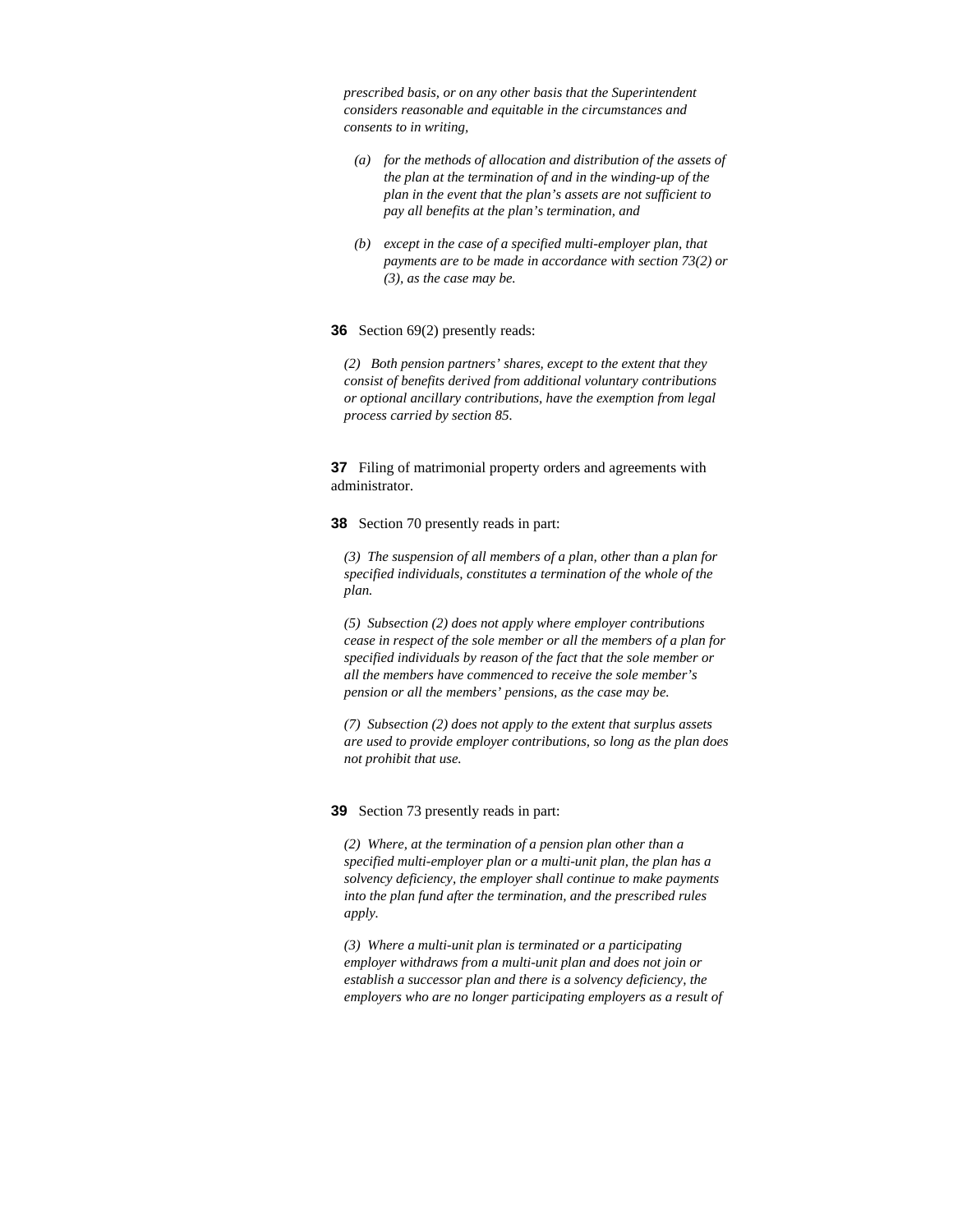*that event shall continue to make payments into the plan fund after the termination, and the prescribed rules apply.* 

**40** Consent to application or payment of funds. Section 77 presently reads:

*77(1) Assets of a pension plan that has been terminated may not, without the prior written consent of the Superintendent, be applied toward the provision of any benefits until the Superintendent has approved the report required by section 76(3) and, where applicable, section 76(4), except that the administrator may, in respect of occurrences giving rise to the benefits before the termination, pay any benefits to persons entitled to them as they become due.* 

*(2) Where* 

- *(a) a plan has been terminated,*
- *(b) there is no approval under section 76(1) in force, and*
- *(c) the Superintendent considers that no or insufficient action has been taken to wind up the plan,*

*the Superintendent may direct the administrator to allocate and distribute the assets of the plan, and the administrator shall comply with that direction.* 

**41** Missing persons in case of plan termination.

## **42** Section 78 presently reads in part:

- *(5) An administrator appointed under this section*
- *(a) may amend the plan, and*
- *(b) on giving notice to a fund holder or investment advisor for the plan, may substitute that administrator as the party to any contract with that other person in place of the person representing the plan who was previously a party to the contract.*

#### **43** Section 82 presently reads in part:

*(2) A transfer of assets of a plan may not be made from one fund holder of that plan to another fund holder of that plan, other than by way of providing benefits under the plan, unless*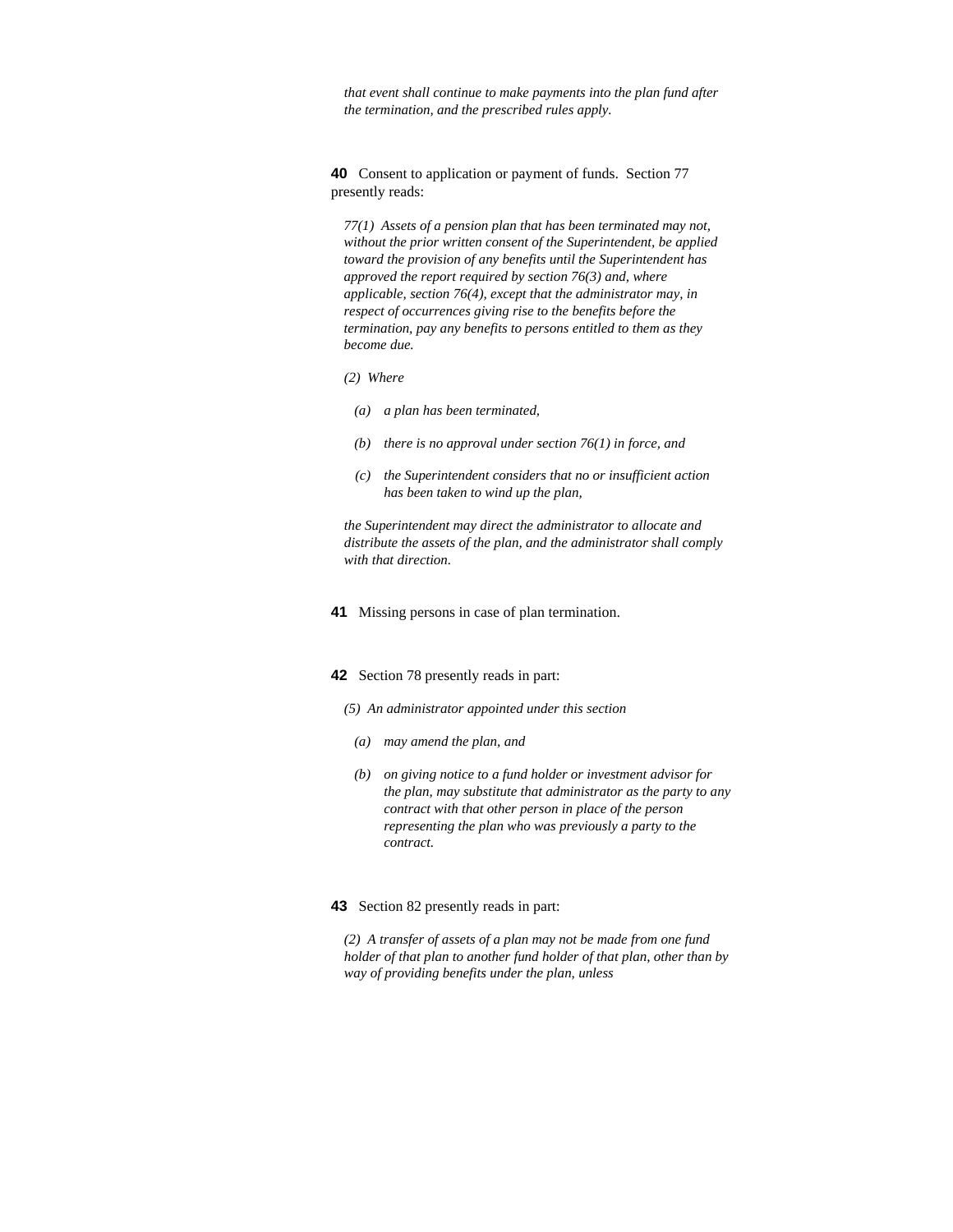- *(a) the contract or trust agreement of the other fund holder has been filed with the Superintendent and the plan and any relevant amendment to the plan providing for the transfer has been registered, or*
- *(b) the written consent of the Superintendent has been obtained.*

*(3) Notwithstanding subsection (1), an administrator shall not, without the consent of or being directed to do so by the Superintendent, transfer money out of the plan under section 30(5), 38, 39(6) or 64(3) or the regulations made in respect of section 80 or to insure a benefit through an insurance company, if the transfer would impair the solvency of the plan.* 

#### **44** Section 83(1) presently reads:

*83(1) An administrator or a fund holder shall not pay or transfer any surplus assets or excess assets of a pension plan to an employer unless* 

- *(a) the plan provides for the payment or transfer, or the employer establishes that it has a claim to them or to part of them, as the case may be, under this section,*
- *(b) the administrator has complied, and the plan complies, with the prescribed conditions, and*
- *(c) the administrator has received the Superintendent's written notice of consent to the payment or transfer.*

### **45** Section 85 presently reads:

*85(1) Subject to subsection (2), benefits, money that has been transferred under section 30(5), 37(2), 38, 39(6) or 64(3) or the regulations made in respect of section 80 or pursuant to a similar transfer made before January 1, 1987 and money earned by such transferred money may not be assigned, charged, alienated or anticipated and are exempt from execution, seizure or attachment*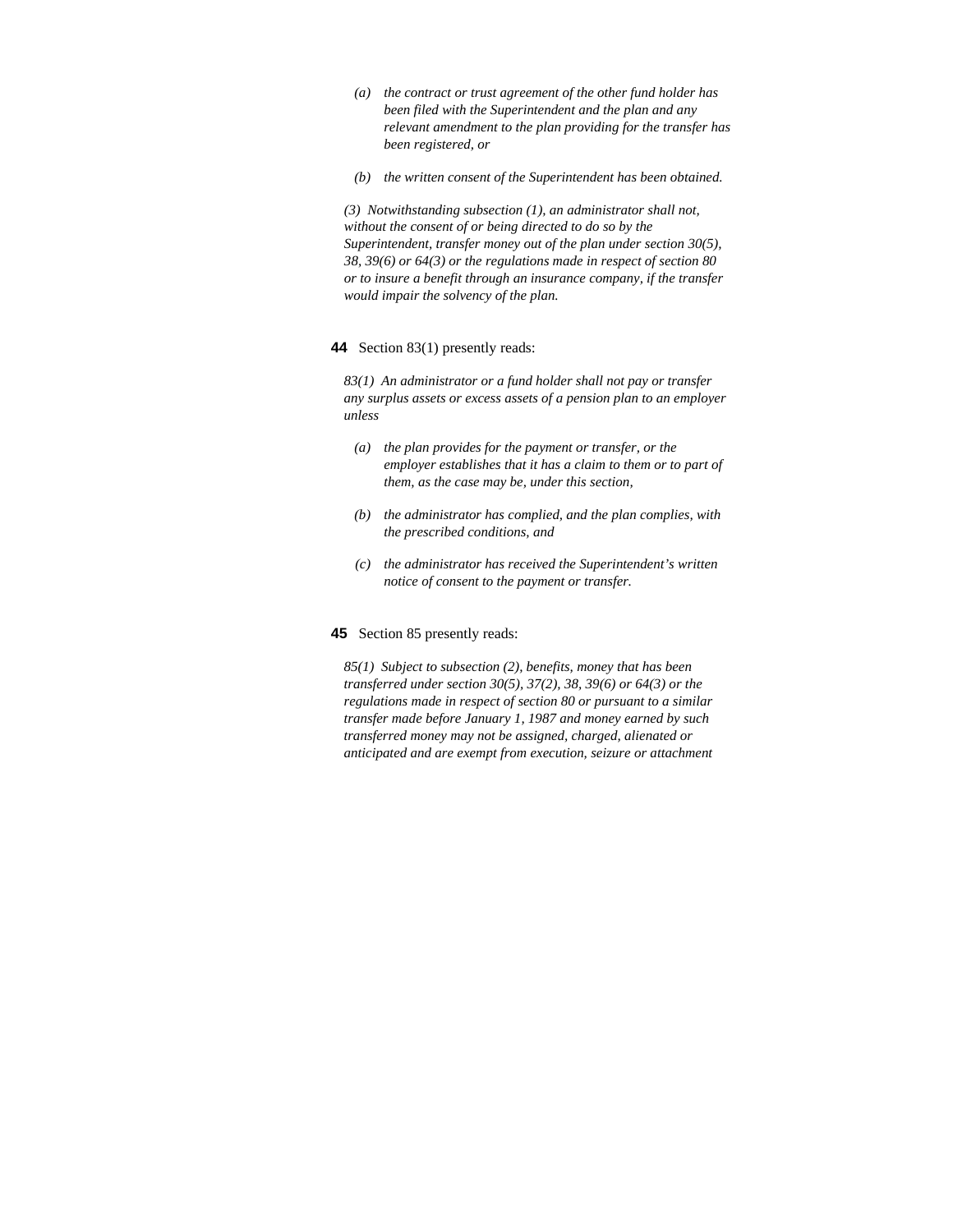*either at law or in equity, and any transaction purporting to assign, charge, alienate or anticipate benefits or any such money is void.* 

*(2) Subsection (1) does not apply to additional voluntary contributions or optional ancillary contributions.* 

*(3) Any transaction purporting to effect a withdrawal, surrender or commutation referred to in section 35(1) is void.* 

*(4) Where this Act requires an amount to be withheld, deducted, paid or credited, any agreement or arrangement by the person on whom the requirement is imposed not to withhold, deduct, pay or credit that amount is void.* 

### **46** Regulation-making powers.

# **47** Section 88 presently reads:

*88 A document served under section 8(1) or (2), 25, 26(2), 71 or 90(2)(b) must be served* 

- *(a) in the case of an individual,* 
	- *(i) personally or by leaving it for the individual at the individual's last or most usual place of residence with some person who is or appears to be at least 16 years of age, or*
	- *(ii) by mailing it to the individual by registered or certified mail to the individual's last known postal address;*
- *(b) in the case of a corporation,* 
	- *(i) personally on a director, manager or officer of the corporation, or*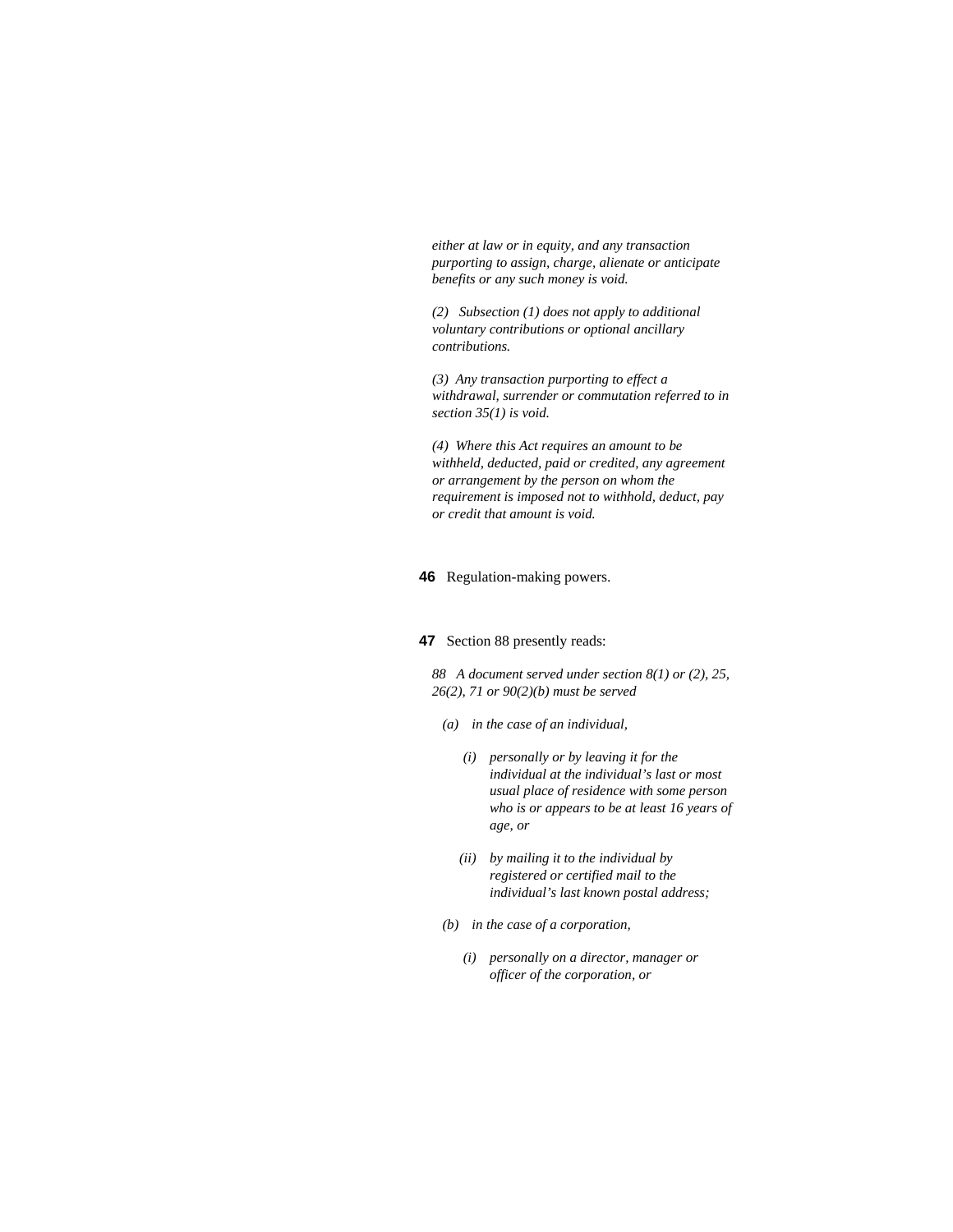- *(ii) by leaving it at or by sending it by registered or certified mail to the office of the corporation stated on the most recent certificate or return under section 14(3)(a);*
- *(c) in the case of the Superintendent,* 
	- *(i) by leaving it for the Superintendent at the Superintendent's office, or*
	- *(ii) by mailing it to the Superintendent by registered or certified mail to the Superintendent's office.*

# **48** Section 89 presently reads:

*89 Where, in the course of any proceeding or prosecution under this Act, it is necessary to prove the date of service of a document referred to in section 88,* 

- *(a) if service is effected personally or by leaving the document somewhere pursuant to section 88, the actual date on which it is so served is the date of service, or*
- *(b) if service is effected by registered or certified mail, service is deemed to have been made 5 days after the date of mailing.*

### **49** Section 90(1) and (2) presently read:

*90(1) In this section, "authorized person" means the Superintendent or a person appointed under the Public Service Act and designated by the Superintendent in writing for the purposes of this section as the Superintendent's authorized representative.* 

*(2) An authorized person may, at any reasonable time and for the purpose of determining whether*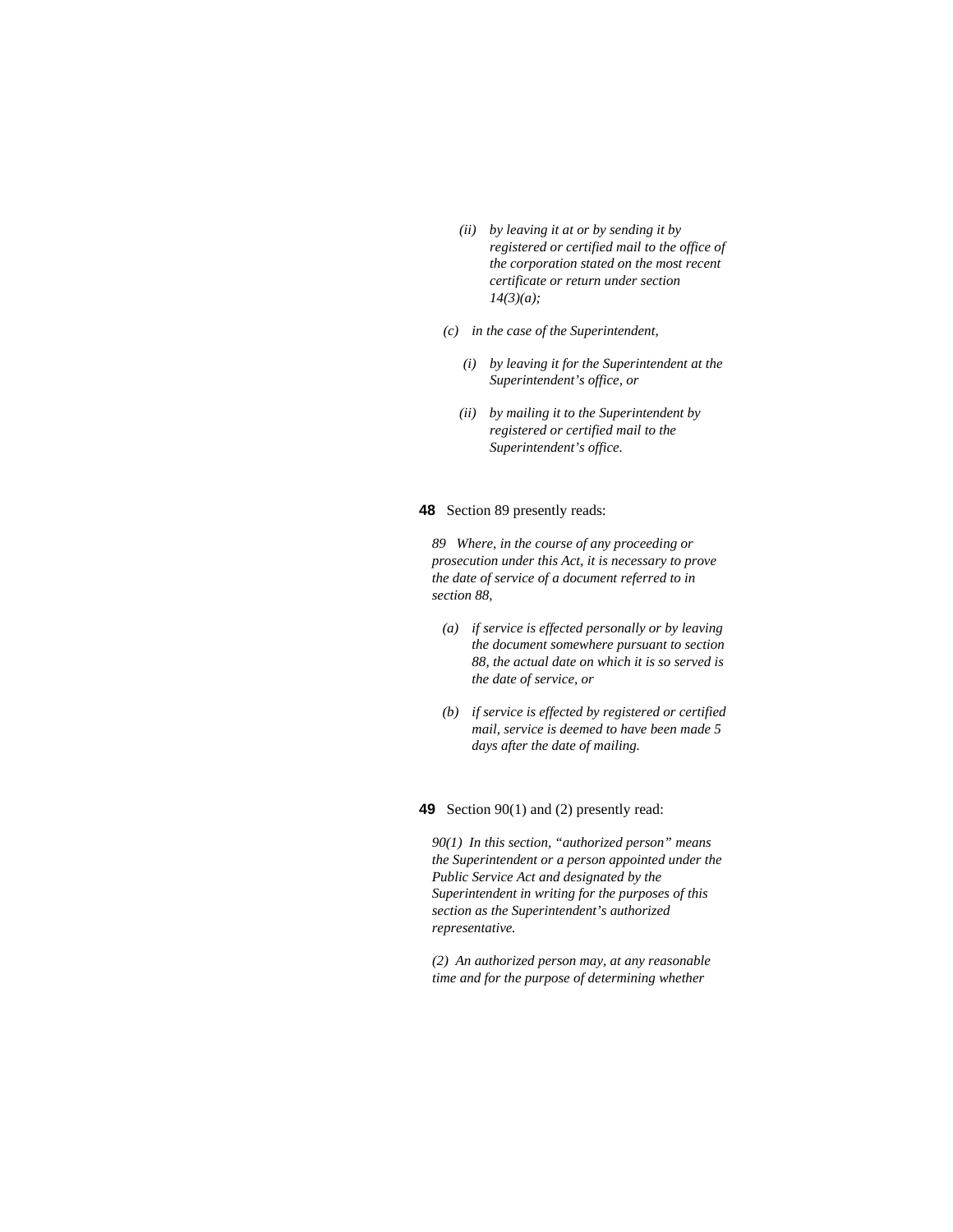*there has been a breach of or full compliance with this Act or of a pension plan,* 

- *(a) inspect the records* 
	- *(i) respecting a pension plan, that are kept by an administrator, a non-administrator employer, a fund holder or any other person, or*
	- *(ii) respecting any money that has been transferred under section 30(5), 38, 39(6) or 64(3) or the regulations made in respect of section 80, that are kept by any person responsible for a locked-in retirement account or a retirement income arrangement or by an insurance company responsible for providing a pension, that is holding any such money,*

 *that are relevant to the making of that determination, and* 

- *(b) by written notice served on a person referred to in clause (a), demand that the person provide or produce to the authorized person, within any reasonable period that is stipulated in the notice,* 
	- *(i) those records for the purposes of the inspection, or*
	- *(ii) any information that is relevant to the making of that determination, in a form acceptable to the authorized person and whether or not in connection with an inspection under this subsection.*

### **50** Section 92(1) presently reads:

- *92(1) Subject to subsection (2), a person who*
- *(a) contravenes this Act, or*
- *(b) to avoid compliance with this Act,*